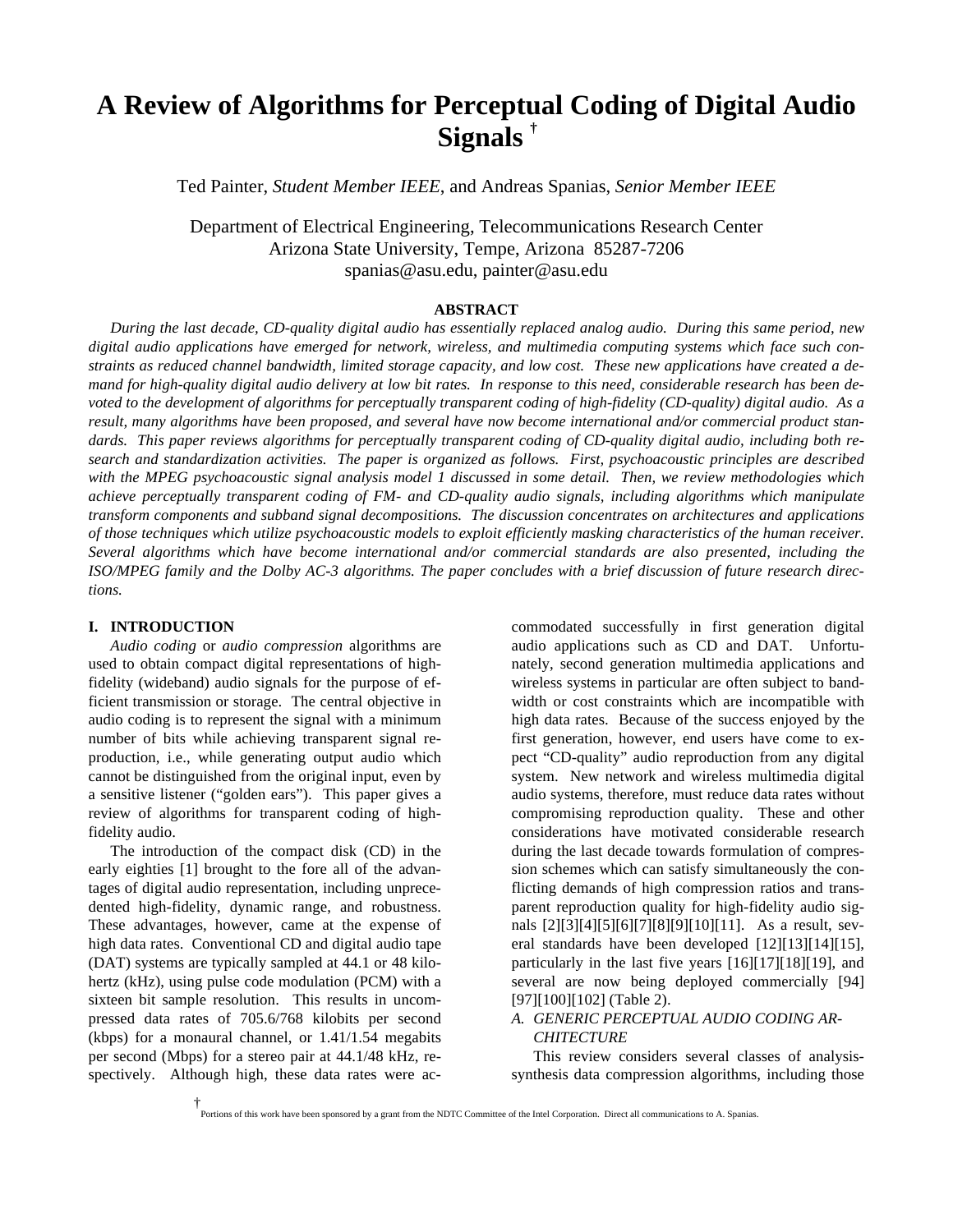which manipulate: transform components, time-domain sequences from critically sampled banks of bandpass filters, linear predictive coding (LPC) model parameters, or some hybrid parametric set. We note here that although the enormous capacity of new storage media such as Digital Versatile Disc (DVD) can accommodate *lossless* audio coding [20][21], the research interest and hence all of the algorithms we describe are *lossy* compression schemes which seek to exploit the psychoacoustic principles described in section two. Lossy schemes offer the advantage of lower bit rates (e.g., less than 1 bit per sample) relative to lossless schemes (e.g., 10 bits per sample). Naturally, there is a debate over the quality limitations associated with lossy compression. In fact, some experts believe that *uncompressed* digital CD-quality audio (44.1 kHz/16b) is intrinsically inferior to the analog original. They contend that sample rates above 55 kHz and word lengths greater than 20 bits [21] are necessary to achieve transparency in the absence of any compression. It is beyond the scope of this review to address this debate.

Before considering different classes of audio coding algorithms, it is first useful to note the architectural similarities which characterize most perceptual audio coders. The lossy compression systems described throughout the remainder of this review achieve coding gain by exploiting both *perceptual irrelevancies* and *statistical redundancies*. All of these algorithms are based on the generic architecture shown in Fig. 1. The coders typically segment input signals into quasistationary frames ranging from 2 to 50 milliseconds in duration. A time-frequency analysis section then decomposes each analysis frame. The time/frequency analysis approximates the temporal and spectral analysis properties of the human auditory system. It transforms input audio into a set of parameters which can be quantized and encoded according to a perceptual distortion metric. Depending on overall system objectives and design philosophy, the time-frequency analysis section might contain a

- ♦ Unitary transform
- ♦ Time-invariant bank of uniform bandpass filters
- ♦ Time-varying (signal-adaptive), critically sampled bank of non-uniform bandpass filters
- ♦ Hybrid transform/filterbank signal analyzer
- ♦ Harmonic/sinusoidal analyzer
- ♦ Source-system analysis (LPC/Multipulse excitation)

The choice of time-frequency analysis methodology always involves a fundamental tradeoff between time and frequency resolution requirements. Perceptual distortion control is achieved by a psychoacoustic signal analysis section which estimates signal masking power based on psychoacoustic principles (see section two). The psychoacoustic model delivers masking thresholds which quantify the maximum amount of distortion that can be injected at each point in the time-frequency plane during quantization and encoding of the timefrequency parameters without introducing audible artifacts in the reconstructed signal. The psychoacoustic model therefore allows the quantization and encoding section to exploit perceptual irrelevancies in the timefrequency parameter set. The quantization and encoding section can also exploit statistical redundancies through classical techniques such as differential pulse code modulation (DPCM) or adaptive DPCM (ADPCM). Quantization might be uniform or pdfoptimized (Lloyd-Max), and it might be performed on either scalar or vector quantities (VQ). Once a quantized compact parametric set has been formed, remaining redundancies are typically removed through runlength (RL) and entropy (e.g. Huffman, arithmetic, LZW) coding techniques. Since the psychoacoustic distortion control model is signal adaptive, most algorithms are inherently variable rate. Fixed channel rate requirements are usually satisfied through buffer feedback schemes, which often introduce encoding delays.



Fig. 1. Generic Perceptual Audio Encoder

The study of perceptual entropy (PE) suggests that transparent coding is possible in the neighborhood of 2 bits per sample [45] for most for high-fidelity audio sources (~88 kpbs given 44.1 kHz sampling). The lossy perceptual coding algorithms discussed in the remainder of this paper confirm this possibility. In fact, several coders approach transparency in the neighborhood of 1 bit per sample. Regardless of design details, all perceptual audio coders seek to achieve transparent quality at low bit rates with tractable complexity and manageable delay. The discussion of algorithms given in sections three through five brings to light many of the tradeoffs involved with the various coder design philosophies.

#### *B. PAPER ORGANIZATION*

The rest of the paper is organized as follows. In section II, psychoacoustic principles are described which can be exploited for significant coding gain. Johnston's notion of perceptual entropy is presented as a measure of the fundamental limit of transparent compression for audio. Sections III through V review stateof-the-art algorithms which achieve transparent coding of FM- and CD-quality audio signals, including several techniques which are established in international standards. Transform coding methodologies are described in section III, and subband coding algorithms are addressed in section IV. In addition to methods based on uniform bandwidth filterbanks, section IV covers coding methods which utilize discrete wavelet transforms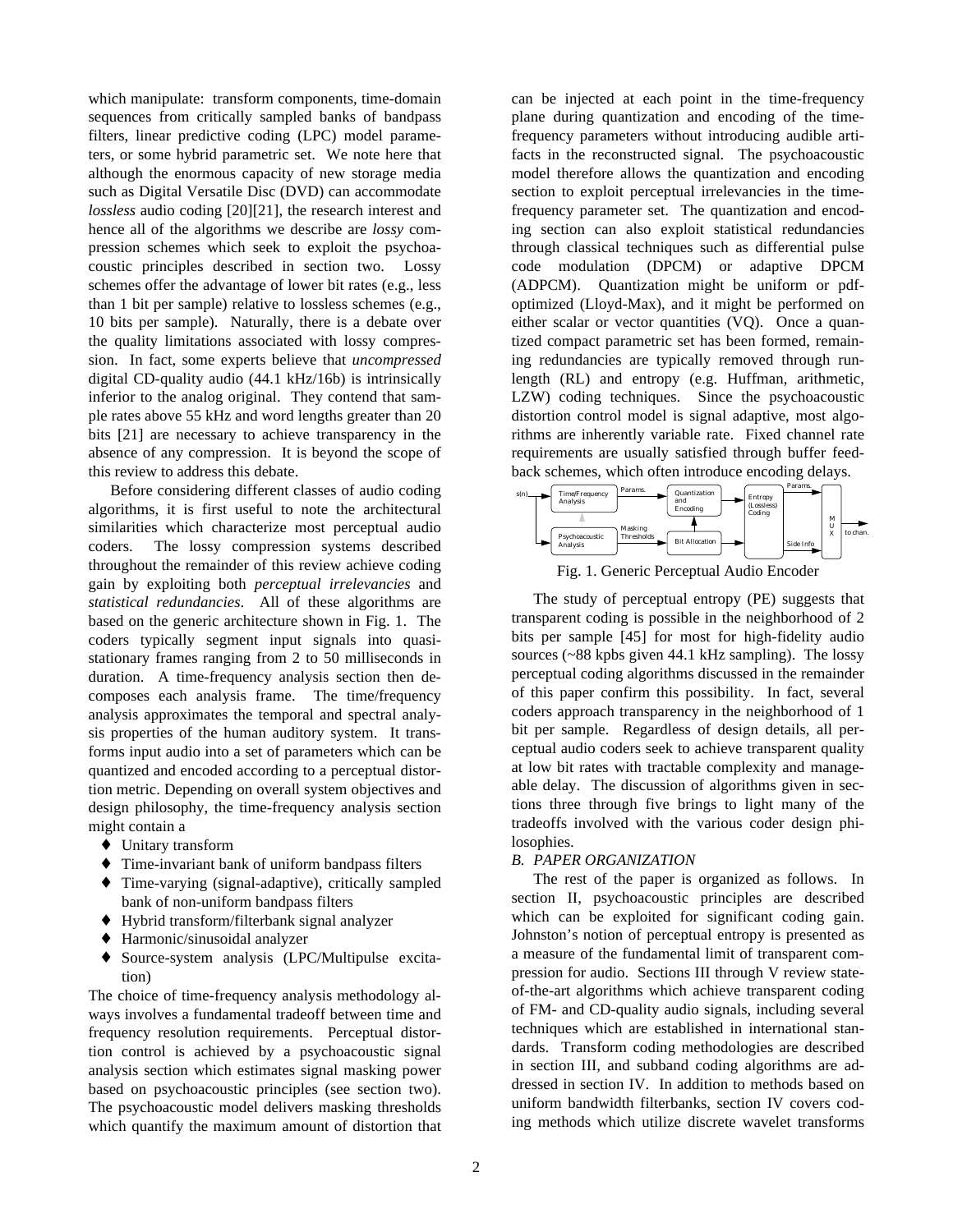and non-uniform filterbanks. Finally, section V is concerned with standardization activities in audio coding. It describes recently adopted standards including the ISO/IEC MPEG family, the Phillips' Digital Compact Cassette (DCC), the Sony Minidisk, and the Dolby AC-3 algorithms. The paper concludes with a brief discussion of future research directions.

For additional information, one can also refer to informative reviews of recent progress in wideband and hi-fidelity audio coding which have appeared in the literature. Discussions of audio signal characteristics and the application of psychoacoustic principles to audio coding can be found in [22],[23], and [24]. Jayant, *et al.* of Bell Labs also considered perceptual models and their applications to speech, video, and audio signal compression [25]. Noll describes current algorithms in [26] and [27], including the ISO/MPEG audio compression standard.

## **II. PSYCHOACOUSTIC PRINCIPLES**

High precision engineering models for high-fidelity audio currently do not exist. Therefore, audio coding algorithms must rely upon generalized receiver models to optimize coding efficiency. In the case of audio, the receiver is ultimately the human ear and sound perception is affected by its masking properties. The field of psychoacoustics [28][29][30][31][32][33][34] has made significant progress toward characterizing human auditory perception and particularly the time-frequency analysis capabilities of the inner ear. Although applying perceptual rules to signal coding is not a new idea [35], most current audio coders achieve compression by exploiting the fact that "irrelevant" signal information is not detectable by even a well trained or sensitive listener. Irrelevant information is identified during signal analysis by incorporating into the coder several psychoacoustic principles, including absolute hearing thresholds, critical band frequency analysis, simultaneous masking, the spread of masking along the basilar membrane, and temporal masking. Combining these psychoacoustic notions with basic properties of signal quantization has also led to the development of perceptual entropy [36], a quantitative estimate of the fundamental limit of transparent audio signal compression. This section reviews psychoacoustic fundamentals and perceptual entropy, then gives as an application example some details of the ISO/MPEG psychoacoustic model one.

## *A. ABSOLUTE THRESHOLD OF HEARING*

The absolute threshold of hearing is characterized by the amount of energy needed in a pure tone such that it can be detected by a listener in a noiseless environment. The frequency dependence of this threshold was quantified as early as 1940, when Fletcher [28] reported test results for a range of listeners which were generated in an NIH study of typical American hearing acuity. The



Fig. 2. The Absolute Threshold of Hearing

quiet threshold is well approximated [37] by the nonlinear function

$$
T_q(f) = 3.64(f / 1000)^{-0.8}
$$
  
- 6.5e<sup>-0.6(f/1000-3.3)<sup>2</sup> (dB SPL)  
+ 10<sup>-3</sup>(f / 1000)<sup>4</sup> (1)</sup>

which is representative of a young listener with acute hearing. When applied to signal compression,  $T_q(f)$  can be interpreted as a maximum allowable energy level for coding distortions introduced in the frequency domain (Fig. 2). Algorithm designers have no *a priori* knowledge regarding actual playback levels, therefore the sound pressure level (SPL) curve is often referenced to the coding system by equating the lowest point on the curve (i.e., 4 kHz) to the energy in  $+/- 1$  bit of signal amplitude. Such a practice is common in algorithms which utilize the absolute threshold of hearing.

#### *B. CRITICAL BANDS*

Using the absolute threshold of hearing to shape the coding distortion spectrum represents the first step towards perceptual coding. Next we consider how the ear actually does spectral analysis. It turns out that a frequency-to-place transformation takes place in the inner ear, along the basilar membrane. Distinct regions in the cochlea, each with a set of neural receptors, are "tuned" to different frequency bands. Empirical work by several observers led to the modern notion of critical bands [28][29][30][31] which correspond to these cochlear regions. In the experimental sense, critical bandwidth can be loosely defined as the bandwidth at which subjective responses change abruptly. For example, the perceived loudness of a narrowband noise source at constant sound pressure level remains constant even as the bandwidth is increased up to the critical bandwidth. The loudness then begins to increase. In a different experiment (Fig 3a), the detection threshold for a narrowband noise source between two masking tones remains constant as long as the frequency separation between the tones remains within a critical bandwidth. Beyond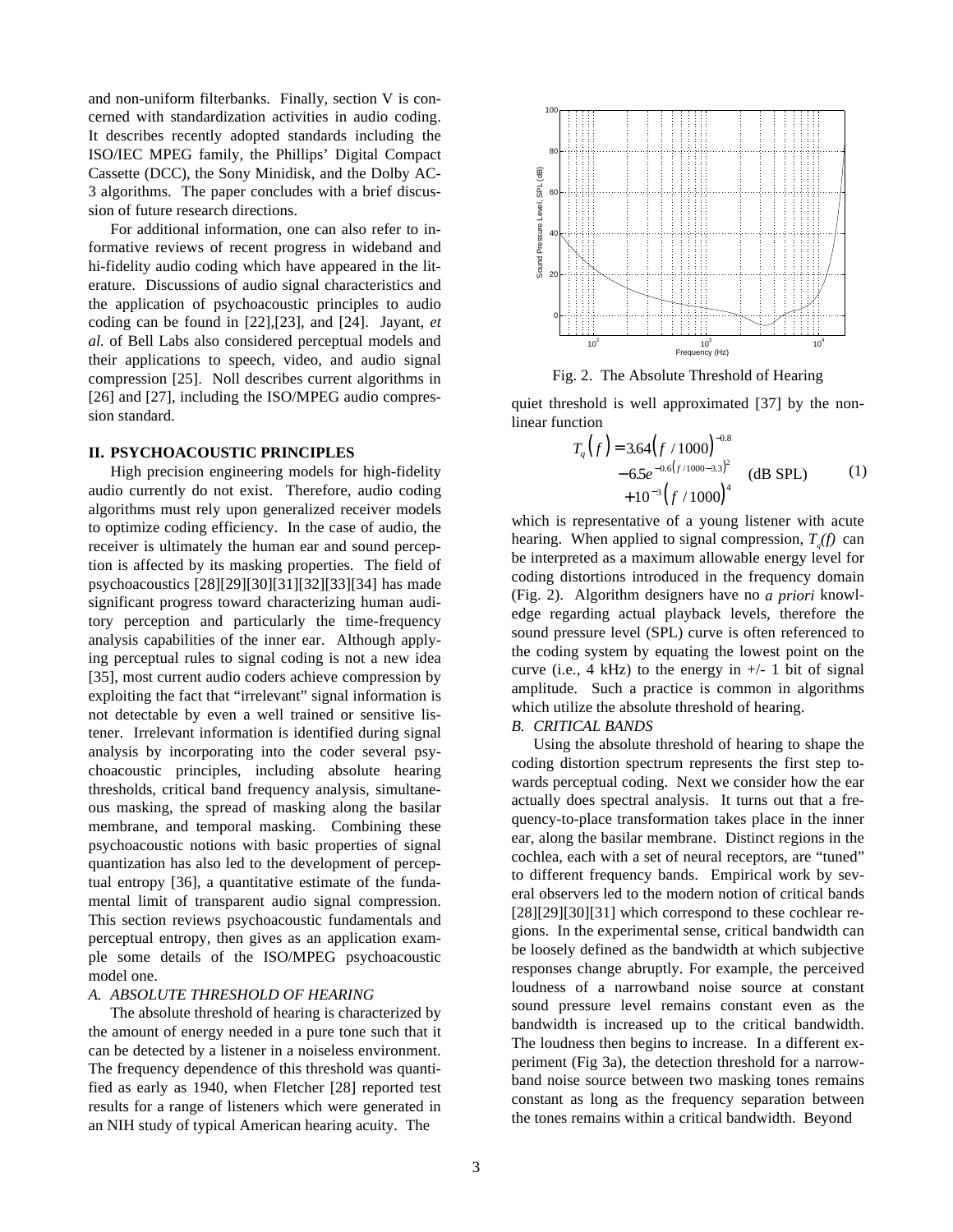

this bandwidth, the threshold rapidly decreases (Fig 3c).

Fig. 4. (a) Critical Band Rate, *z(f)*, and (b) Critical Bandwidth, BW

A similar notched-noise experiment can be constructed with masker and maskee roles reversed (Fig. 3b,d). Critical bandwidth tends to remain constant (about 100 Hz) up to 500 Hz, and increases to approximately 20% of the center frequency above 500 Hz. For an average

listener, critical bandwidth (Fig. 4b) is conveniently approximated [33] by

$$
BW_c(f) = 25
$$
  
+ 75[1+1.4(f / 1000)<sup>2</sup>]<sup>0.69</sup> (Hz) (2)

Although the function  $BW_c$  is continuous, it is useful when building practical systems to treat the ear as a discrete set of bandpass filters which obeys Eq. (2). Table 1 gives an idealized filterbank which corresponds to the discrete points labeled on the curve in Figs. 4a, 4b. A distance of 1 critical band is commonly referred to as "one bark" in the literature. The function [33]

$$
z(f) = 13 \arctan(.00076f)
$$
  
+ 35 \arctan $\left[\left(\frac{f}{7500}\right)^2\right]$  (Bark) (3)

is often used to convert from frequency in Hertz to the bark scale (Fig 4a). Corresponding to the center frequencies of the Table 1 filterbank, the numbered points in Fig. 4a illustrate that the non-uniform Hertz spacing of the filterbank (Fig. 5) is actually uniform on a bark scale. Thus, one critical bandwidth comprises one bark. Intra-band and inter-band masking properties associated with the ear's critical band mechanisms are routinely used by modern audio coders to shape the coding distortion spectrum. These masking properties are described next.

| <b>Band</b>             | <b>Center</b> | <b>Bandwidth (Hz)</b> |  |  |
|-------------------------|---------------|-----------------------|--|--|
| No.                     | Freq. (Hz)    |                       |  |  |
| $\mathbf{1}$            | 50            | $-100$                |  |  |
| $\overline{c}$          | 150           | 100-200               |  |  |
| $\overline{\mathbf{3}}$ | 250           | 200-300               |  |  |
| $\overline{4}$          | 350           | 300-400               |  |  |
| 5                       | 450           | 400-510               |  |  |
| 6                       | 570           | 510-630               |  |  |
| $\overline{7}$          | 700           | 630-770               |  |  |
| 8                       | 840           | 770-920               |  |  |
| 9                       | 1000          | 920-1080              |  |  |
| 11                      | 1370          | 1270-1480             |  |  |
| 12                      | 1600          | 1480-1720             |  |  |
| 13                      | 1850          | 1720-2000             |  |  |
| 14                      | 2150          | 2000-2320             |  |  |
| 15                      | 2500          | 2320-2700             |  |  |
| 16                      | 2900          | 2700-3150             |  |  |
| 17                      | 3400          | 3150-3700             |  |  |
| 18                      | 4000          | 3700-4400             |  |  |
| 19                      | 4800          | 4400-5300             |  |  |
| 20                      | 5800          | 5300-6400             |  |  |
| 21                      | 7000          | 6400-7700             |  |  |
| 22                      | 8500          | 7700-9500             |  |  |
| 23                      | 10,500        | 9500-12000            |  |  |
| 24                      | 13,500        | 12000-15500           |  |  |
| 25                      | 19,500        | 15500-                |  |  |

Table 1 Critical Band Filterbank [after Scharf]

# *C. SIMULTANEOUS MASKING AND THE SPREAD OF MASKING*

Masking refers to a process where one sound is rendered inaudible because of the presence of another sound. Simultaneous masking refers to a frequency-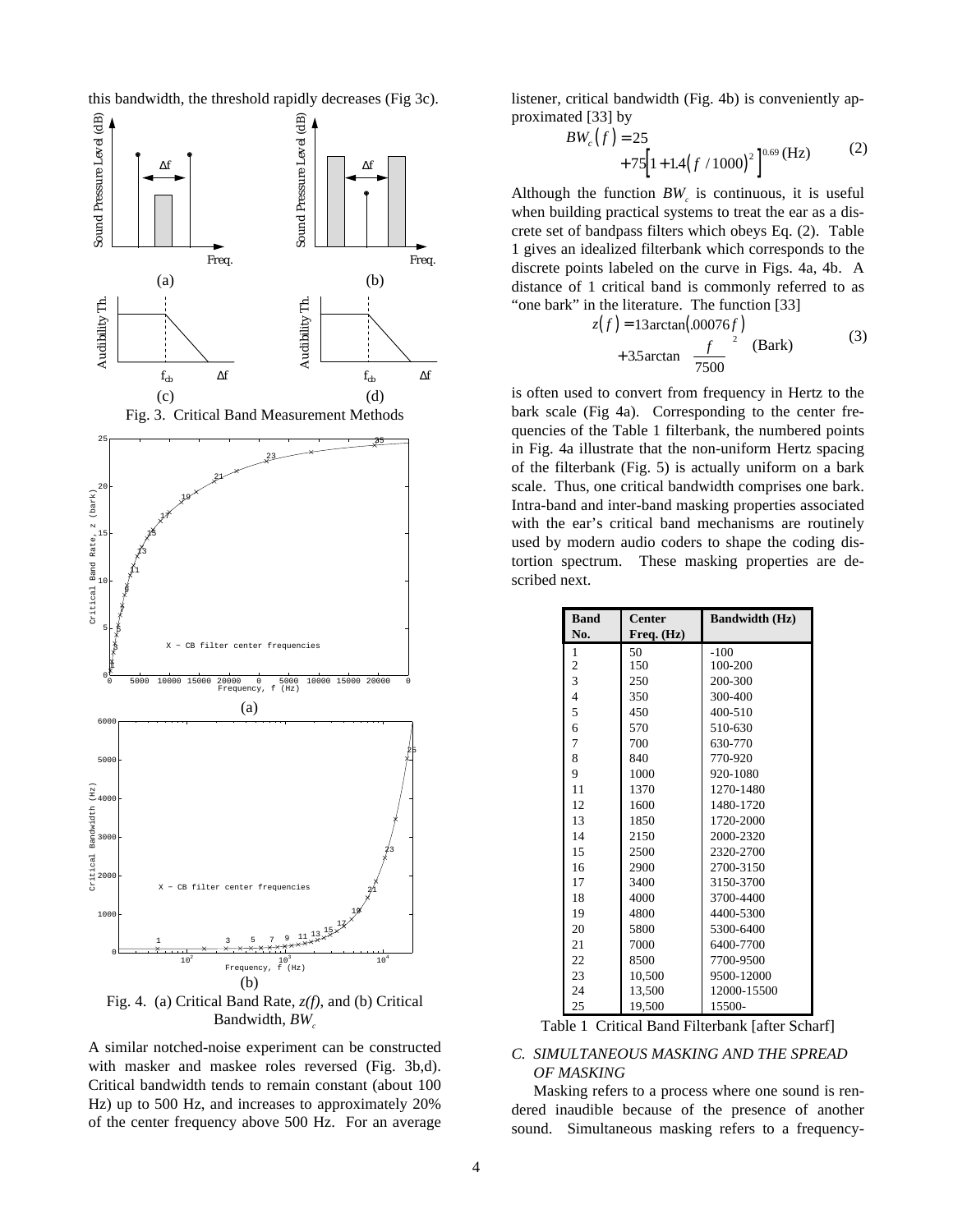domain phenomenon which has been observed within critical bands (in-band). For the purposes of shaping coding distortions it is convenient to distinguish between two types of simultaneous masking, namely *tonemasking-noise* [31], and *noise-masking-tone* [32]. In the first case, a tone occurring at the center of a critical band masks noise of any subcritical bandwidth or shape,





provided the noise spectrum is below a predictable threshold directly related to the strength of the masking tone. The second masking type follows the same pattern with the roles of masker and maskee reversed. A simplified explanation of the mechanism underlying both masking phenomena is as follows. The presence of a strong noise or tone masker creates an excitation of sufficient strength on the basilar membrane at the critical band location to effectively block transmission of a weaker signal. Inter-band masking has also been observed, i.e., a masker centered within one critical band has some predictable effect on detection thresholds in other critical bands. This effect, also known as the spread of masking, is often modeled in coding applications by an approximately triangular spreading function which has slopes of  $+25$  and  $-10$  dB per bark. A convenient analytical expression [35] is given by:

$$
SF_{dB}(x) = 15.81 + 7.5(x + 0.474)
$$
  
- 17.5 $\sqrt{1 + (x + 0.474)^2}$  dB (4)

where *x* has units of barks and  $SF_{ab}(x)$  is expressed in dB. After critical band analysis is done and the spread of masking has been accounted for, masking thresholds in psychoacoustic coders are often established by the [38] decibel (dB) relations:

$$
TH_{N} = E_{T} - 14.5 - B \tag{5}
$$

$$
TH_{T} = E_{N} - K \tag{6}
$$

where  $TH_N$  and  $TH_T$ , respectively, are the noise and tone masking thresholds due to tone-masking noise and noise-masking-tone,  $E_N$  and  $E_T$  are the critical band noise and tone masker energy levels, and *B* is the critical band number. Depending upon the algorithm, the parameter *K* has typically been set between 3 and 5 dB. Masking thresholds are commonly referred to in the literature as (bark scale) functions of just noticeable distortion (JND). One psychoacoustic coding scenario might involve first classifying masking signals as either noise or tone, next computing appropriate thresholds, then using this information to shape the noise spectrum beneath JND. Note that the absolute threshold  $(T_{\text{ABS}})$  of



Fig. 6. Schematic Representation of Simultaneous Masking (after [26])

hearing is also considered when shaping the noise spectra, and that MAX(JND,  $T_{\text{ABS}}$ ) is most often used as the permissible distortion threshold. Notions of critical bandwidth and simultaneous masking in the audio coding context give rise to some convenient terminology illustrated in Fig. 6, where we consider the case of a single masking tone occurring at the center of a critical band. All levels in the figure are given in terms of dB SPL. A hypothetical masking tone occurs at some masking level. This generates an excitation along the basilar membrane which is modeled by a spreading function and a corresponding *masking threshold*. For the band under consideration, the *minimum masking threshold* denotes the spreading function in-band minimum. Assuming the masker is quantized using an m-bit uniform scalar quantizer, noise might be introduced at the level m. *Signal-to-mask ratio* (SMR) and noise-tomask ratio (NMR) denote the log distances from the minimum masking threshold to the masker and noise levels, respectively.

#### *D. TEMPORAL MASKING*

Masking also occurs in the time-domain. In the context of audio signal analysis, abrupt signal transients (e.g., the onset of a percussive musical instrument) create pre- and post- masking regions in time during which a listener will not perceive signals beneath the elevated audibility thresholds produced by a masker. The skirts on both regions are schematically represented in Fig. 7. In other words, absolute audibility thresholds for masked sounds are artificially increased prior to, during, and following the occurrence of a masking signal. Whereas premasking tends to last only about 5 ms,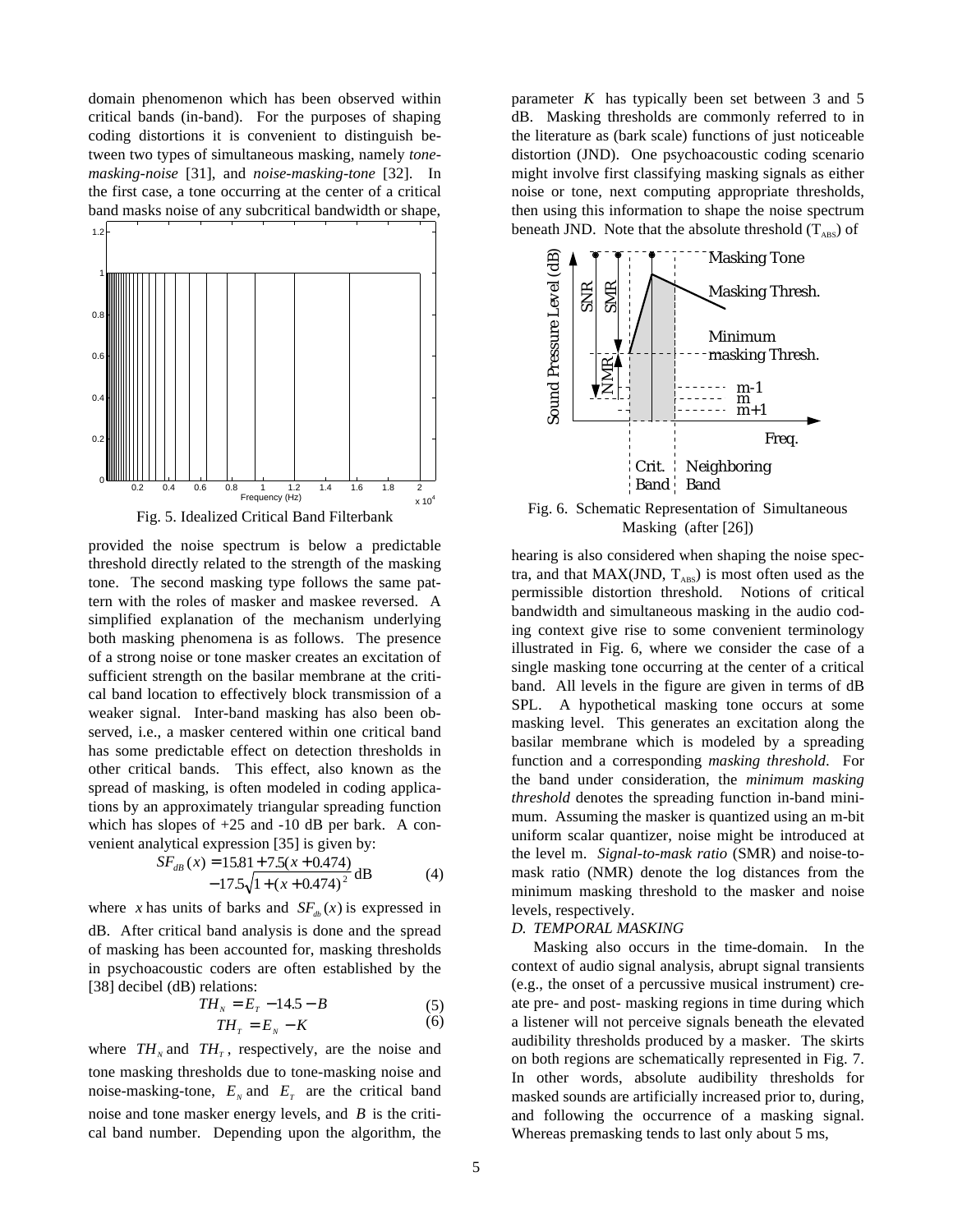

Fig. 7. Schematic Representation of Temporal Masking Properties of the Human Ear (after [33])

postmasking will extend anywhere from 50 to 300 ms, depending upon the strength and duration of the masker [33][39]. Temporal masking has been used in several audio coding algorithms. Pre-masking in particular has been exploited in conjunction with adaptive block size transform coding to compensate for pre-echo distortions (section III).

#### *E. PERCEPTUAL ENTROPY*

Johnston at Bell Labs has combined notions of psychoacoustic masking with signal quantization principles to define perceptual entropy (PE), a measure of perceptually relevant information contained in any audio record. Expressed in bits per sample, PE represents a theoretical limit on the compressibility of a particular signal. PE measurements reported in [36] and [6] suggest that a wide variety of CD quality audio source material can be transparently compressed at approximately 2.1 bits per sample. The PE estimation process is accomplished as follows. The signal is first windowed and transformed to the frequency domain. A masking threshold is then obtained using perceptual rules. Finally, a determination is made of the number of bits required to quantize the spectrum without injecting perceptible noise. The PE measurement is obtained by constructing a PE histogram over many frames and then choosing a worst-case value as the actual measurement.

The frequency-domain transformation is done with a Hanning window followed by a 2048-point FFT. Masking thresholds are obtained by performing critical band analysis (with spreading), making a determination of the noiselike or tonelike nature of the signal, applying thresholding rules for the signal quality, then accounting for the absolute hearing threshold. First, real and imaginary transform components are converted to power spectral components

$$
P(\omega) = \text{Re}^2(\omega) + \text{Im}^2(\omega)
$$
 (7)

then a discrete bark spectrum is formed by summing the energy in each critical band (Table 1)

$$
B_i = \sum_{\omega = bl_i}^{bh_i} P(\omega) \tag{8}
$$

where the summation limits are the critical band boundaries. The range of the index, *i* , is sample rate dependent, and in particular  $i \in \{1,25\}$  for CD-quality signals. A basilar spreading function (Eq.4) is then convolved with the discrete bark spectrum  $C_i = B_i * SF_i$  (9) to account for inter-band masking. An estimation of the tonelike or noiselike quality for  $C_i$  is then obtained using the spectral flatness measure [40] (SFM)

$$
SFM = \frac{\mu_s}{\mu_a} \tag{10}
$$

where  $\mu_{g}$  and  $\mu_{a}$  correspond to the geometric and arithmetic means of the PSD components for each band. The SFM has the property that it is bounded by 0 and 1. Values close to 1 will occur if the spectrum is flat in a particular band, indicating a decorrelated (noisy) band. Values close to zero will occur if the spectrum in a particular band is nearly sinusoidal. A "coefficient of tonality,"  $\alpha$ , is next derived from the SFM on a dB scale

$$
\alpha = \min\left(\frac{SFM_{ab}}{-60}, 1\right) \tag{11}
$$

and this is used to weight the thresholding rules given by Eq. (5) and Eq. (6) [with  $K = 5.5$ ] as follows for each band to form an offset

$$
O_i = \alpha(14.5 + i) + (1 - \alpha)5.5 \text{ (in dB)} \tag{12}
$$

A set of JND estimates in the frequency power domain are then formed by subtracting the offsets from the bark spectral components

$$
T_i = 10^{\log_{10}(C_i) - \frac{O_i}{10}} \tag{13}
$$

These estimates are scaled by a correction factor to simulate deconvolution of the spreading function, then each  $T<sub>i</sub>$  is checked against the absolute threshold of hearing and replaced by  $max(T_i, T_{\text{ARS}}(i))$ . As previously noted, the absolute threshold is referenced to the energy in a 4 kHz sinusoid of  $+/- 1$  bit amplitude. By applying uniform quantization principles to the signal and associated set of JND estimates, it is possible to estimate a lower bound on the number of bits required to achieve transparent coding. In fact, it can be shown that the perceptual entropy in bits per sample is given by

$$
PE = \sum_{i=1}^{25} \sum_{\omega = bl_i}^{bl_i} \log_2\left(2\left|n \inf \left(\frac{\text{Re}(\omega)}{\sqrt{6T_i/k_i}}\right)\right| + 1\right) + \log_2\left(2\left|n \inf \left(\frac{\text{Im}(\omega)}{\sqrt{6T_i/k_i}}\right)\right| + 1\right)
$$
(14)  
(bits/sample)

where *i* is the index of critical band, *bl* and *bh* are the upper and lower bounds of band  $i$ ,  $k<sub>i</sub>$  is the number of transform components in band  $i$ ,  $T<sub>i</sub>$  is the masking threshold in band *i* (Eq. (13)), and *nint* denotes rounding to the nearest integer. Note that if 0 occurs in the log we assign 0 for the result.

The masking thresholds used in the above PE computation also form the basis for a transform coding algorithm described in section III.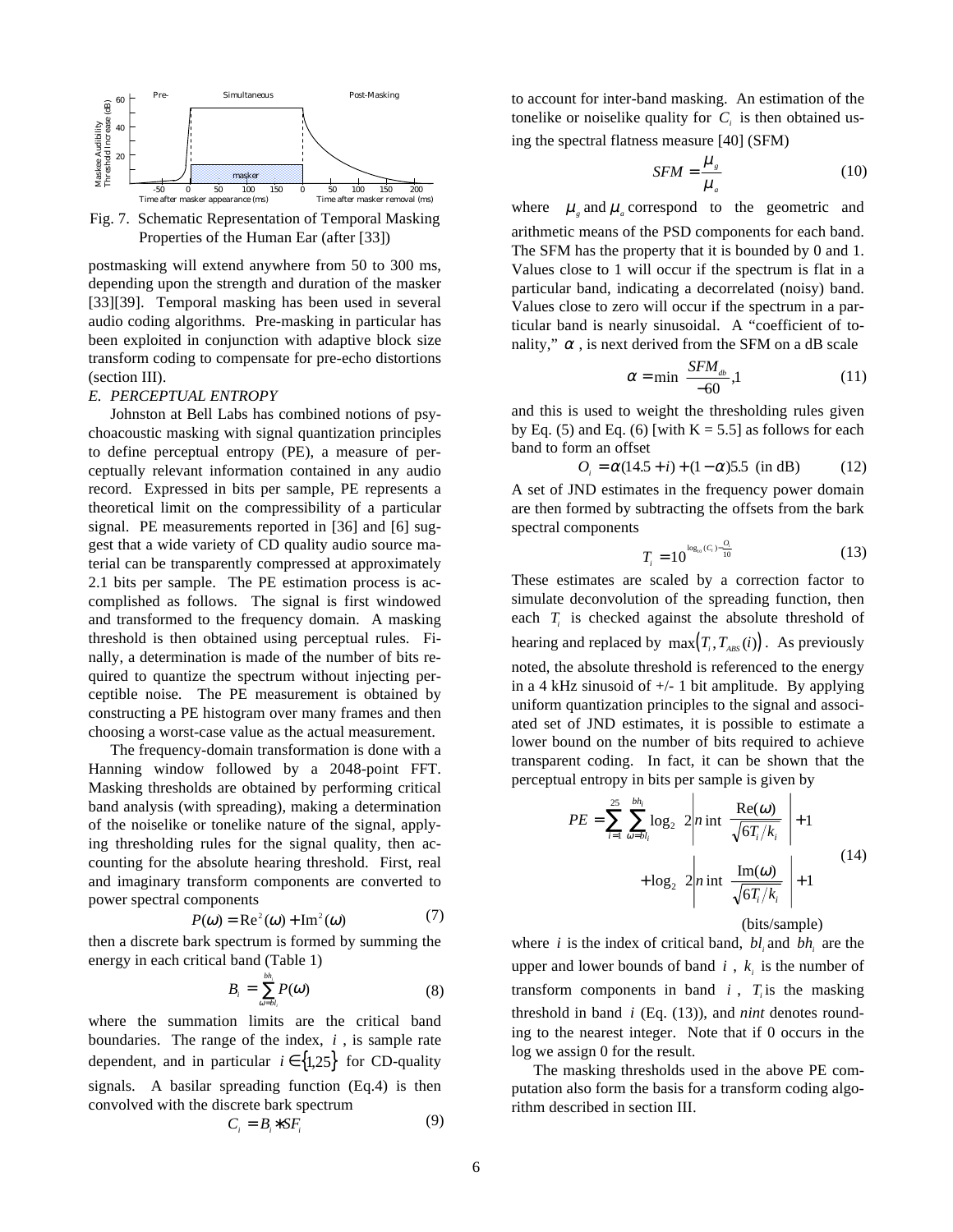#### *F. PRE-ECHO DISTORTION*

A problem known as "pre-echo" can arise in transform coders using perceptual coding rules. Pre-echoes occur when a signal with a sharp attack begins near the end of a transform block immediately following a region of low energy. This situation can arise when coding recordings of percussive instruments such as the castanets, for example (Fig 8a). The inverse transform spreads quantization distortion evenly throughout the reconstructed block according to the relatively lax masking thresholds associated with the block average spectral estimate (Fig 8b), resulting in unmasked distortion in the low energy region preceding in time the signal attack at the decoder. Although it has the potential to compensate for pre-echo, temporal premasking is possible only if the transform block size is sufficiently small (minimal coder delay). A more robust solution to the problem relies upon the use of adaptive transform block sizes. Long blocks are applied during steadystate audio segments, and short blocks are applied when pre-echo is likely. Several algorithms make use of this approach.



Fig. 8. Pre-Echo Example: (a) Uncoded Castanets. (b) Transform Coded Castanets, 2048-Point Block Size

# *G. APPLICATION OF PSYCHOACOUSTIC PRINCI-PLES: ISO 11172-3 (MPEG-1) PSYCHOACOUSTIC MODEL 1*

It is useful to consider an example of how the psychoacoustic principles described thus far are applied in actual coding algorithms. The ISO/IEC 11172-3 (MPEG-1, layer 1) psychoacoustic model 1 [17] determines the maximum allowable quantization noise energy in each critical band such that quantization noise remains inaudible. In one of its modes, the model uses a 512-point DFT for high resolution spectral analysis (86.13 Hz), then estimates for each input frame individual simultaneous masking thresholds due to the presence of tone-like and noise-like maskers in the signal spectrum. A global masking threshold is then estimated for a subset of the original 256 frequency bins by (power) additive combination of the tonal and non-tonal individual masking thresholds. The remainder of this section describes the step-by-step model operations. Sample results are given for one frame of CD-quality pop music sampled at 44.1 kHz/16-bits per sample. The five steps leading to computation of global masking thresholds are as follows:

# *STEP 1: SPECTRAL ANALYSIS AND SPL NORMALIZATION*

First, incoming audio samples,  $s(n)$ , are normalized according to the FFT length, *N* , and the number of bits per sample, *b* , using the relation

$$
x(n) = \frac{s(n)}{N(2^{b-1})}
$$
 (15)

Normalization references the power spectrum to a 0-dB maximum. The normalized input,  $x(n)$ , is then segmented into 12 ms frames (512 samples) using a 1/16thoverlapped Hann window such that each frame contains 10.9 ms of new data. A power spectral density (PSD) estimate,  $P(k)$ , is then obtained using a 512-point FFT, i.e.,

$$
P(k) = PN + 10
$$
  
 
$$
\cdot \log_{10} \left| \sum_{n=0}^{N-1} w(n) x(n) e^{-j\frac{2\pi k n}{N}} \right|^2 \quad 0 \le k \le \frac{N}{2}
$$
 (16)

where the power normalization term, *PN* , is fixed at 90 dB and the Hann window,  $w(n)$ , is defined as

$$
w(n) = \frac{1}{2} \left[ 1 - \cos\left(\frac{2\pi n}{N}\right) \right]
$$
 (17)

Because playback levels are unknown during psychoacoustic signal analysis, the normalization procedure (Eq. 15) and the parameter *PN* in Eq. (16) are used to estimate SPL conservatively from the input signal. For example, a full-scale sinusoid which is precisely re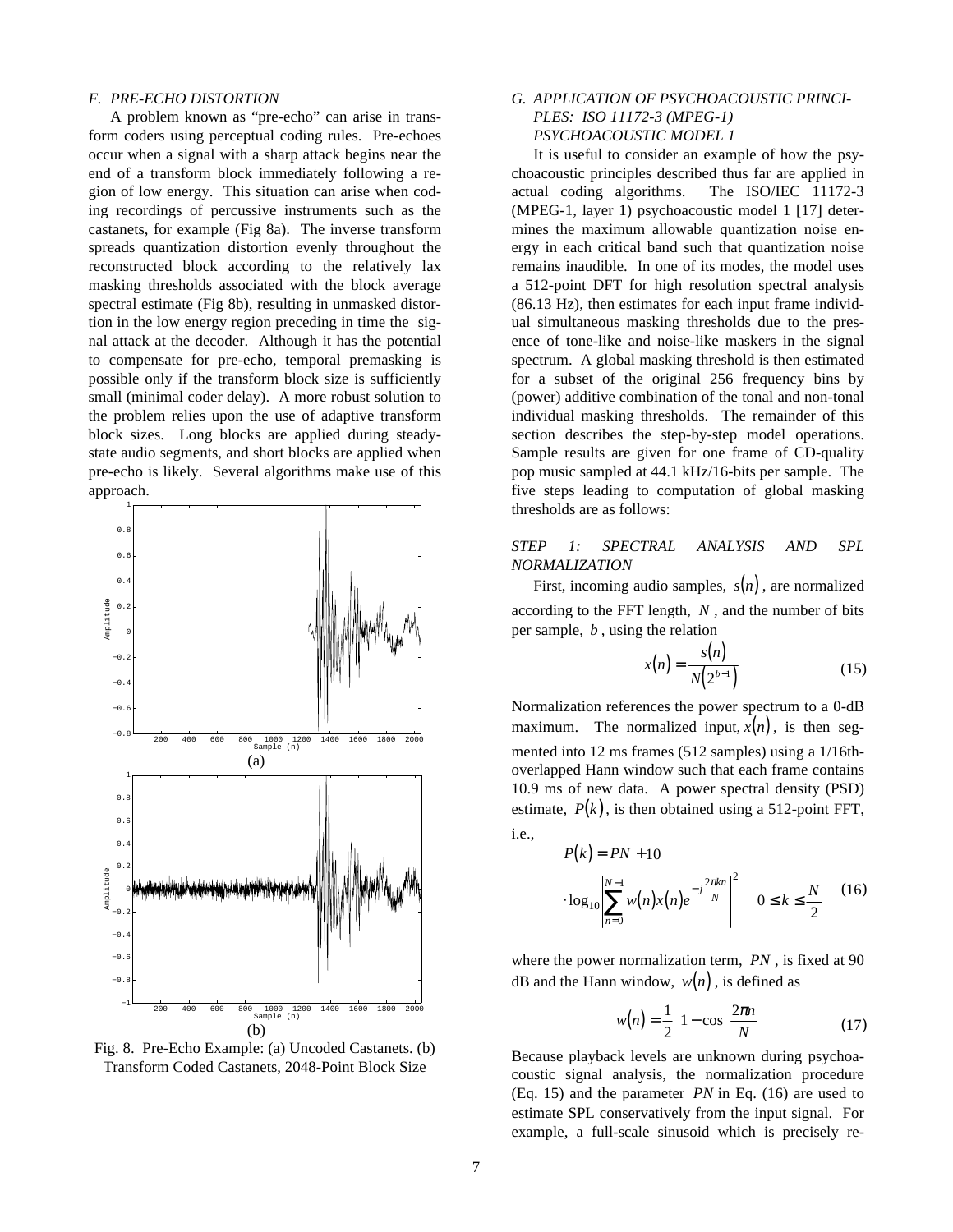solved by the 512-point FFT in bin  $k<sub>o</sub>$  will yield a spectral line,  $P(k_0)$ , having 84 dB SPL. With 16-bit sample resolution, SPL estimates for very low amplitude input tones are lower bounded by -15 dB SPL. An example PSD estimate obtained in this manner for a CD-quality pop music selection is given in Fig. 9a. The spectrum is shown both on a linear frequency scale (upper plot) and on the bark scale (lower plot). The dashed line in both plots corresponds to the absolute threshold of hearing approximation used by the model.

## *STEP 2: IDENTIFICATION OF TONAL AND NOISE MASKERS*

After PSD estimation and SPL normalization, tonal and non-tonal masking components are identified. Local maxima in the sample PSD which exceed neighboring components within a certain bark distance by at least 7 dB are classified as tonal. Specifically, the "tonal" set,  $S_T$ , is defined as

$$
S_T = \left\{ P(k) \middle| \begin{aligned} & P(k) > P(k \pm 1), \\ & P(k) > P(k \pm \Delta_k) + 7 \, dB \end{aligned} \right\} \tag{18}
$$

where

$$
\Delta_k \in \begin{cases}\n2 & 2 < k < 63 \quad (0.17 - 5.5 \text{ kHz}) \\
[2,3] & 63 \le k < 127 \quad (5.5 - 11 \text{ kHz}) \\
[2,6] & 127 \le k \le 256 \quad (11 - 20 \text{ kHz})\n\end{cases}
$$
\n(19)

Tonal maskers,  $P_{TM}(k)$ , are computed from the spectral peaks listed in  $S_T$  as follows

$$
P_{TM}(k) = 10\log_{10}\sum_{j=-1}^{1} 10^{0.1P(k+j)} \text{ (dB)} \qquad (20)
$$

Tonal maskers extracted from the example pop music selection are identified using 'x' symbols in Fig. 9a. A single noise masker for each critical band,  $P_{NM}(\overline{k})$ , is then computed from (remaining) spectral lines not within the  $\pm \Delta_k$  neighborhood of a tonal masker using the sum

$$
P_{NM}\left(\overline{k}\right) = 10\log_{10}\sum_{j} 10^{0.1P(j)} \quad \text{(dB)},\tag{21}
$$

$$
\forall P(j) \notin \left\{P_{TM}\left(k, k \pm 1, k \pm \Delta_k\right)\right\}
$$

where  $\overline{k}$  is defined to be the geometric mean spectral line of the critical band, i.e.,

$$
\overline{k} = \left(\prod_{j=l}^{u} j\right)^{1/(l-u+1)}
$$
\n(22)

and *l* and *u* are the lower and upper spectral line boundaries of the critical band, respectively. Noise maskers are denoted in Fig. 9 by 'o' symbols. Dashed

vertical lines are included in the bark scale plot to show the associated critical band for each masker.

# *STEP 3: DECIMATION AND REORGANIZATION OF MASKERS*

In this step, the number of maskers is reduced using two criteria. First, any tonal or noise maskers below the absolute threshold are discarded, i.e., only maskers which satisfy

$$
P_{TM,NM}(k) \ge T_q(k) \tag{23}
$$

are retained, where  $T_q(k)$  is the SPL of the threshold in quiet at spectral line *k* . In the pop music example, two high-frequency noise maskers identified during step 2 (Fig. 9a) are dropped after application of Eq. 23 (Figs. 9c-e). Next, a sliding 0.5 Bark-wide window is used to replace any pair of maskers occurring within a distance of 0.5 Bark by the stronger of the two. In the pop music example, two tonal maskers appear between 19.5 and 20.5 Barks (Fig. 9a). It can be seen that the pair is replaced by the stronger of the two during threshold calculations (Figs 9c-e). After the sliding window procedure, masker frequency bins are reorganized according to the subsampling scheme

$$
P_{TM,NM}(i) = P_{TM,NM}(k)
$$
\n(24)  
\n
$$
P_{TM,NM}(k) = 0
$$
\n(25)

where

$$
i = \begin{cases} k & 1 \le k \le 48 \\ k + (k \mod 2) & 49 \le k \le 96 \\ k + 3 - ((k - 1) \mod 4) & 97 \le k \le 232 \end{cases}
$$
 (26)

The net effect of Eq. 26 is 2:1 decimation of masker bins in critical bands 18-22 and 4:1 decimation of masker bins in critical bands 22-25 , with no loss of masking components. This procedure reduces the total number of tone and noise masker frequency bins under consideration from 256 to 106. Tonal and noise maskers shown in Figs. 9c-e have been relocated according to this decimation scheme.

# *STEP 4 CALCULATION OF INDIVIDUAL MASKING THRESHOLDS*

Having obtained a decimated set of tonal and noise maskers, individual tone and noise masking thresholds are computed next. Each individual threshold represents a masking contribution at frequency bin *i* due to the tone or noise masker located at bin  $j$  (reorganized during step 3). Tonal masker thresholds,  $T_{\text{TM}}(i, j)$ , are given by

$$
T_{TM}(i, j) = P_{TM}(j) - 0.275z(j)
$$
  
+  $SF(i, j) - 6.025$  (dB SPL) (27)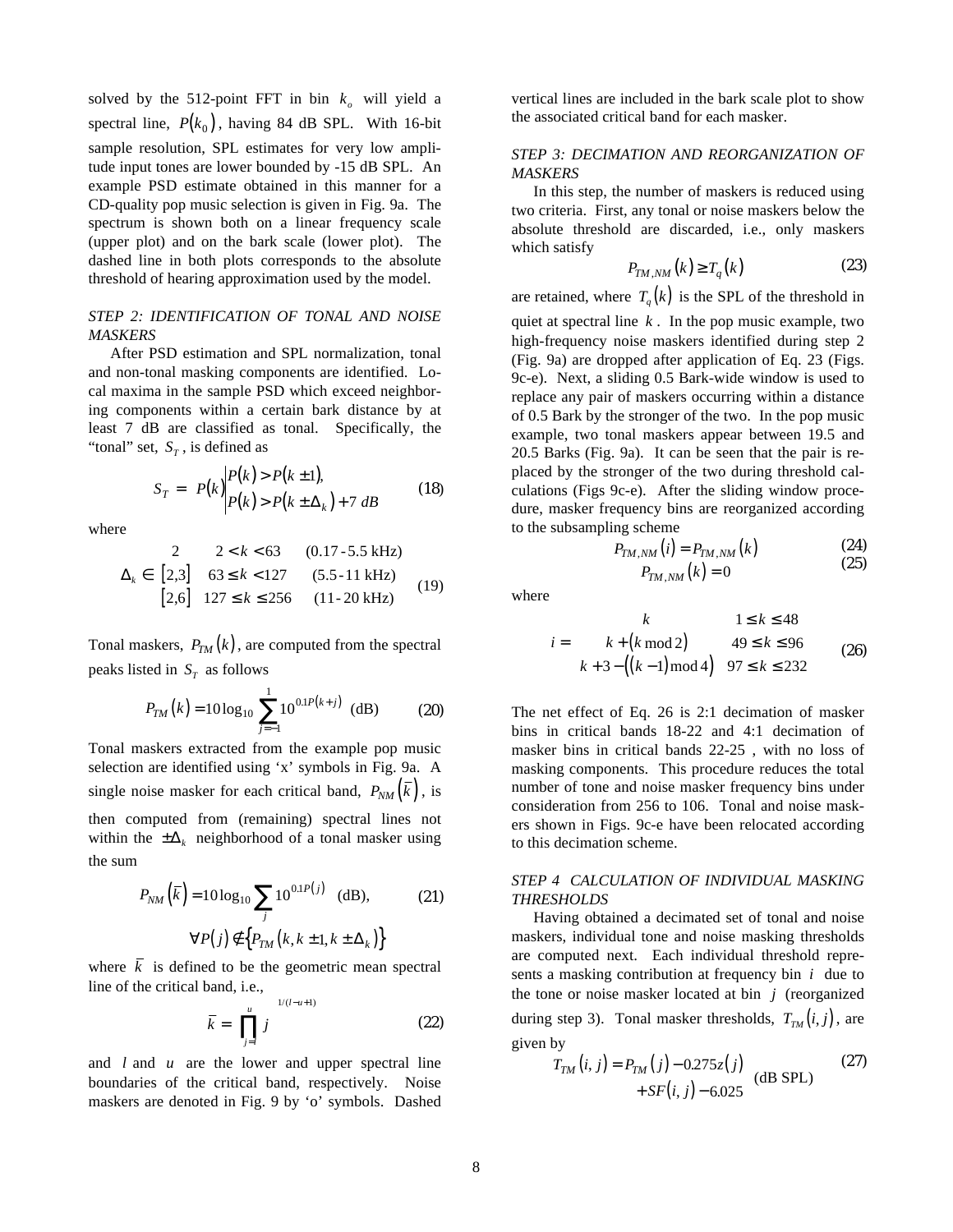

where  $P_{TM}(j)$  denotes the SPL of the tonal masker in frequency bin  $j$ ,  $z(j)$  denotes the Bark frequency of bin  $j$  (Eq. 3), and the spread of masking from masker bin *j* to maskee bin *i*,  $SF(i, j)$ , is modeled by the expression



Fig. 9. Psychoacoustic Analysis for Pop Music Selection. (a) Steps 1,2: Normalized PSD, Tonal/Non-Tonal Masker ID. (b) Step 4: Prototype Spreading Functions. (c) Steps 3,4: Individual Tonal Masker Thresholds. (d) Steps 3,4: Individual Noise Masker Thresholds. (e) Step 5: Global Masking Thresholds

$$
SF(i, j) =
$$
\n
$$
\begin{cases}\n17\Delta_z - 0.4P_{TM}(j) + 11, & -3 \le \Delta_z < -1 \\
(0.4P_{TM}(j) + 6)\Delta_z, & -1 \le \Delta_z < 0 \\
-17\Delta_z, & 0 \le \Delta_z < 1 \\
(0.15P(j)_{TM} - 17)\Delta_z - 0.15P(j)_{TM}, & 1 \le \Delta_z < 8\n\end{cases}
$$
\n(28)

i.e., as a piecewise linear function of masker level,  $P(j)$ , and Bark maskee-masker separation,  $\Delta_z = z(i) - z(j)$ . *SF(i, j)* approximates the basilar spreading (excitation pattern) described in section II-C. Prototype individual masking thresholds,  $T_{\scriptscriptstyle TM}(i,j)$ , are shown as a function of masker level in Fig. 9b for an example tonal masker occurring at z=10 Barks. As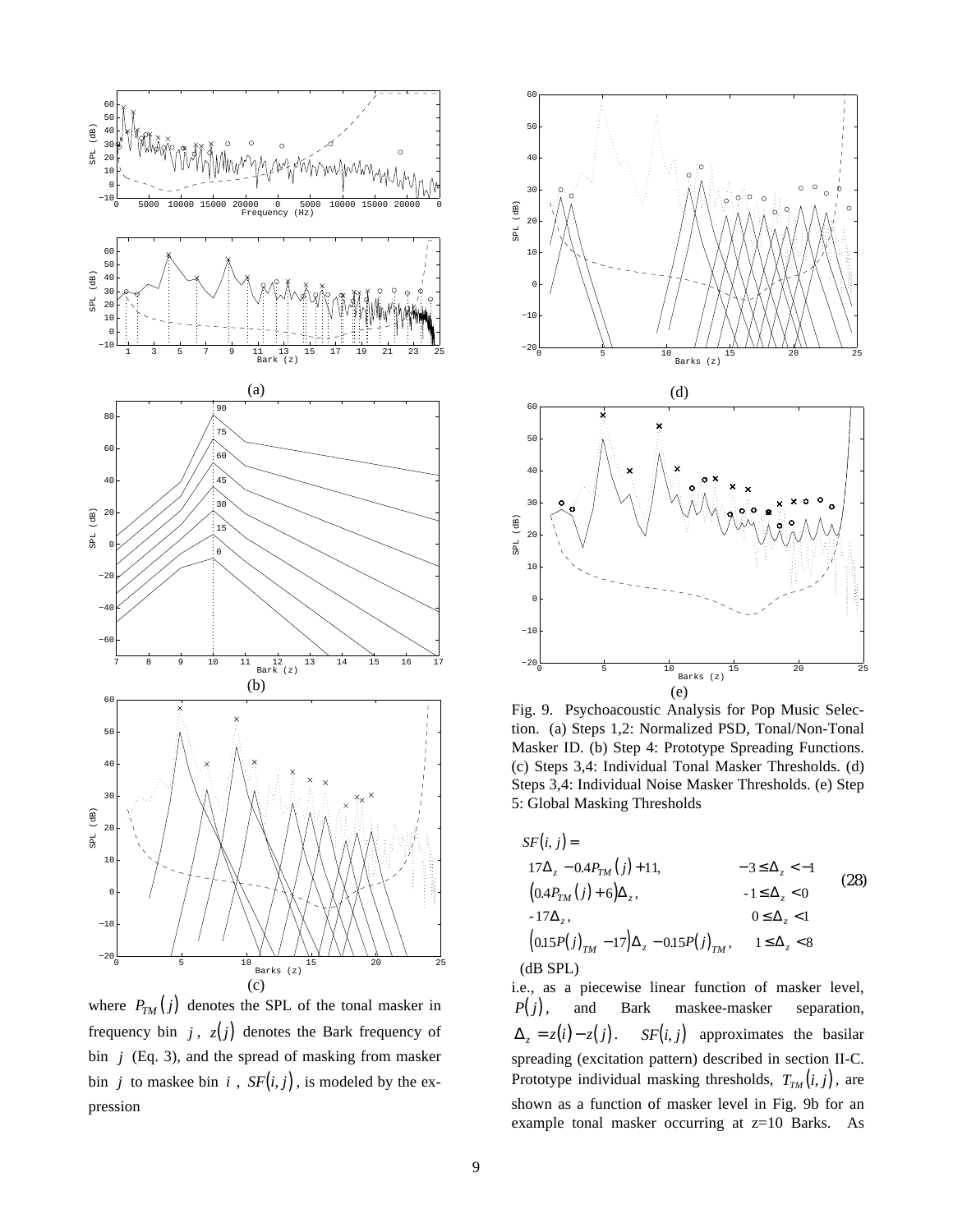shown in the figure, the slope of  $T_{m}(i, j)$  decreases with increasing masker level. This is a reflection of psychophysical test results, which have demonstrated [33] that the ear's frequency selectivity decreases as stimulus levels increase. It is also noted here that the spread of masking in this particular model is constrained to a 10-Bark neighborhood for computational efficiency. This simplifying assumption is reasonable given the very low masking levels which occur in the tails of the basilar excitation patterns modeled by  $SF(i, j)$ . Figure 9c shows the individual masking thresholds (Eq. 27) associated with the tonal maskers in Fig. 9a ('x'). It can be seen here that the pair of maskers identified near 19 Barks has been replaced by the stronger of the two during the decimation phase. The plot includes the absolute hearing threshold for reference. Individual noise masker thresholds,  $T_{NM}(i, j)$ , are given by

$$
T_{NM}(i, j) = P_{NM}(j) - 0.175z(j)
$$
  
+ SF(i, j) - 2.025 (dB SPI.) (29)

where  $P_{NM} (j)$  denotes the SPL of the noise masker in frequency bin  $j$ ,  $z(j)$  denotes the Bark frequency of bin *j* (Eq. 3), and  $SF(i, j)$  is obtained by replacing  $P_{TM}(j)$  with  $P_{NM}(j)$  everywhere in Eq. 28. Figure 9d shows individual masking thresholds associated with the noise maskers identified in step 2 (Fig. 9a 'o'). It can be seen in Fig. 9d that the two high frequency noise maskers which occur below the absolute threshold have been eliminated.

## *STEP 5: CALCULATION OF GLOBAL MASKING THRESHOLDS*

In this step, individual masking thresholds are combined to estimate a *global* masking threshold for each frequency bin in the subset given by Eq. 26. The model assumes that masking effects are additive. The global masking threshold,  $T_g(i)$ , is therefore obtained by computing the sum

$$
T_g(i) = 10\log_{10}\left(10^{0.1T_q(i)} + \sum_{l=1}^{L} 10^{0.1T_{TM}(i,l)} + \sum_{m=1}^{M} 10^{0.1T_{NM}(i,m)}\right) (dB
$$
 SPL) (30)

where  $T_a(i)$  is the absolute hearing threshold for frequency bin *i*,  $T_{TM}(i, l)$  and  $T_{NM}(i, m)$  are the individual masking thresholds from step 4, and *L* and *M* are the number of tonal and noise maskers, respectively, identified during step 3. In other words, the global threshold for each frequency bin represents a signaldependent, power additive modification of the absolute threshold due to the basilar spread of all tonal and noise maskers in the signal power spectrum. Figure 9e shows global masking threshold obtained by adding the power of the individual tonal (Fig. 9c) and noise (Fig. 9d) maskers to the absolute threshold in quiet.

## **III. TRANSFORM CODERS**

Transform coding algorithms for high-fidelity audio make use of unitary transforms for the time/frequency analysis section in Fig. 1. These algorithms typically achieve high resolution spectral estimates at the expense of adequate temporal resolution. Many transform coding algorithms for wideband and high-fidelity audio have been proposed in the last decade. This section first describes the individual algorithms proposed by Schroeder at Thompson Consumer Electronics (MSC) [3], Brandenburg at Erlangen University (OCF) [5][43][44], Johnston at AT&T Bell Labs (PXFM/hybrid coder) [6][8], and Mahieux at Centre National d'Etudes des Telecommunications (CNET) [47][48]. Much of this work was motivated by standardization activities, and ISO/IEC eventually clustered these proposals into a single candidate algorithm, Adaptive Spectral Entropy Coding of High Quality Music Signals (ASPEC) [9], which competed successfully for inclusion in the ISO/IEC MPEG-1 [17] and MPEG-2 [18] audio coding standards. Most of MPEG-1 and MPEG-2 layer III is derived from ASPEC. Following the ASPEC discussion, the second part of this section describes novel transform coding algorithms which are not associated with ASPEC, including several very recent proposals.

The algorithms which were eventually clustered into the ASPEC proposal to ISO/IEC for MPEG audio came from researchers in both the U.S. and Europe. In Europe, some early applications of psychoacoustic principles to high fidelity audio coding were investigated by Krahe [41] during work on his dissertation [42]. Schroeder at Thompson [3] later extended these ideas into Multiple Adaptive Spectral Audio Coding (MSC). MSC utilizes a 1024-point DFT, then groups coefficients into 26 subbands which correspond to the critical bands of the ear. DFT magnitude and phase components are quantized and encoded in a two-step coarsefine procedure which relies upon psychoacoustic bit allocation. Schroeder reported nearly transparent coding of CD-quality audio at 132 kbps [3].

# *A. OPTIMUM CODING IN THE FREQUENCY DO-MAIN (OCF-1,OCF-2,OCF-3)*

Brandenburg in 1987 proposed a 132 kbps algorithm known as Optimum Coding in the Frequency Domain (OCF) [5] which is in some respects similar to the well known Adaptive Transform Coder (ATC) for speech. OCF (Fig. 10) works as follows. The input signal is first buffered in 512 sample blocks and transformed to the frequency domain using the discrete cosine transform (DCT). Next, transform components are quan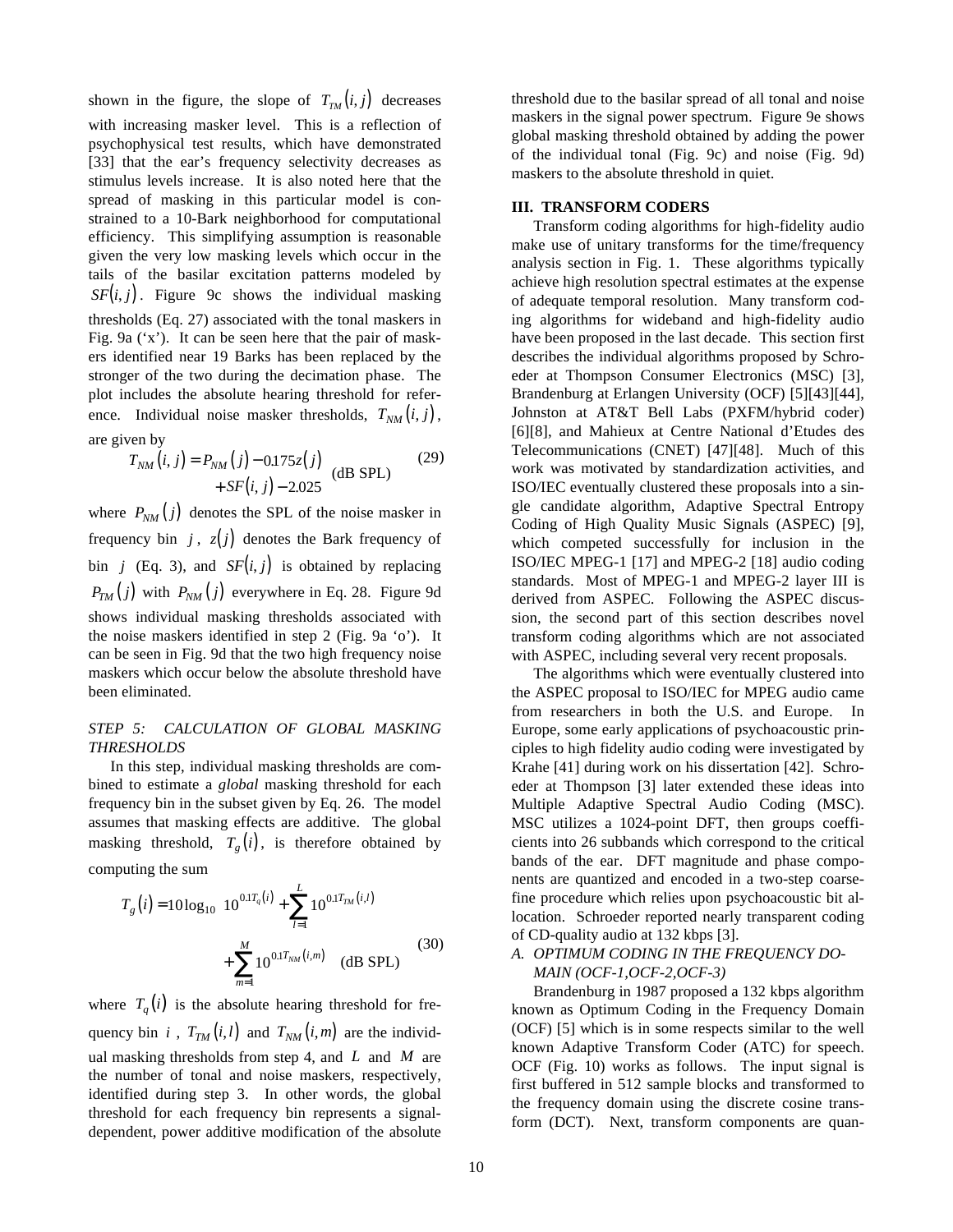tized and entropy coded. A single quantizer is used for all transform components. Adaptive quantization and entropy coding work together in an iterative procedure to achieve a fixed bit rate. The initial quantizer step size is derived from the SFM (Eq. 10). In the inner loop of Fig. 10, the quantizer step size is iteratively increased and a new entropy-coded bit stream is formed at each update until the desired bit rate is achieved. Increasing the step size at each update produces fewer levels which in turn reduces the bit rate.



Using a second iterative procedure, psychoacoustic masking is introduced after the inner loop is done. First, critical band analysis is applied. Then, a masking function is applied which combines a flat -6 dB masking threshold with an inter-band masking threshold, leading to an estimate of JND for each critical band. If after inner loop quantization and entropy encoding the measured distortion exceeds JND in at least one critical band, quantization step sizes are adjusted in the out of tolerance critical bands *only*. The outer loop repeats until JND criteria are satisfied or a maximum loop count is reached. Entropy coded transform components are then transmitted to the receiver, along with side information which includes the log encoded SFM, the number of quantizer updates during the inner loop, and the number of step size reductions which occurred for each critical band in the outer loop. This side information is sufficient to decode the transform components and perform reconstruction at the receiver.

Brandenburg in 1988 reported an enhanced OCF (OCF-2) which achieved subjective quality improvements at a reduced bit rate of only 110 kbps [43]. The improvements were realized by replacing the DCT with the Modified DCT (MDCT - section J) and adding a pre-echo detection/compensation scheme. OCF-2 contains the first reported application of the MDCT to audio coding. Reconstruction quality is improved due to the effective time resolution increase due to the 50% time overlap associated with the MDCT. OCF-2 quality is also improved for difficult signals such as triangle and castanets due to a simple preecho detection/compensation scheme. The encoder detects preechos using analysis-by-synthesis. Pre-echos are detected when noise energy in a reconstructed segment  $(16 \text{ samples} = 0.36 \text{ ms} \space \textcircled{a} 44.1 \text{ kHz})$  exceeds signal energy. The encoder then determines the frequency below which 90% of signal energy is contained and transmits this cutoff to the decoder. Given pre-echo detection at the encoder (1 bit) and a cutoff frequency, the decoder discards frequency components above the cutoff, in effect lowpass filtering preechoes. Due to these enhancements, OCF-2 was reported to achieve transparency over a wide variety of source material. Only some experts were able to detect pre-echo distortion in difficult signals such as the glockenspiel. Later in 1988 Brandenburg reported further OCF enhancements (OCF-3) in which he reported better quality at a lower bit rate (64 kbps) with reduced complexity [44]. OCF-3 benefited from several improvements relative to OCF-2. First, differential coding was applied to spectral components to exploit correlation between adjacent samples. Second, the psychoacoustic model was modified to account for temporal pre- and post-masking. Third, errors in the OCF-2 quantizer were identified and corrected. Finally, step size coarseness for the inner quantization loop was increased in OCF-3, resulting in reduced complexity.

#### *B. PERCEPTUAL TRANSFORM CODER (PXFM)*

While Brandenburg developed OCF, similar work was simultaneously underway at AT&T Bell Labs. James Johnston [6] developed several DFT-based transform coders for audio during the late eighties which became an integral part of the ASPEC proposal. Johnston's work in perceptual entropy forms the basis for a 4(3)-bit/sample transform coder reported in 1988 [6] which achieves transparent coding of FM-quality monaural audio signals (Fig. 11). The idea behind the perceptual transform coder (PXFM) is to estimate the amount of quantization noise which can be inaudibly injected into each transform domain subband using PE estimates. The coder is memoryless and works as follows. The signal is first windowed into overlapping (1/16) segments and transformed using a 2048-point FFT. Next, the PE procedure described in section one is used to estimate JND thresholds for each critical band. Then, an iterative quantization loop adapts a set of 128 subband quantizers to satisfy the JND thresholds until the fixed bit rate is achieved. Finally, quantization and bit packing are performed. Quantized transform components are transmitted to the receiver along with appropriate side information. Quantization subbands consist of 8-sample blocks of complex-valued transform components.



Fig. 11. PXFM Encoder (after [6])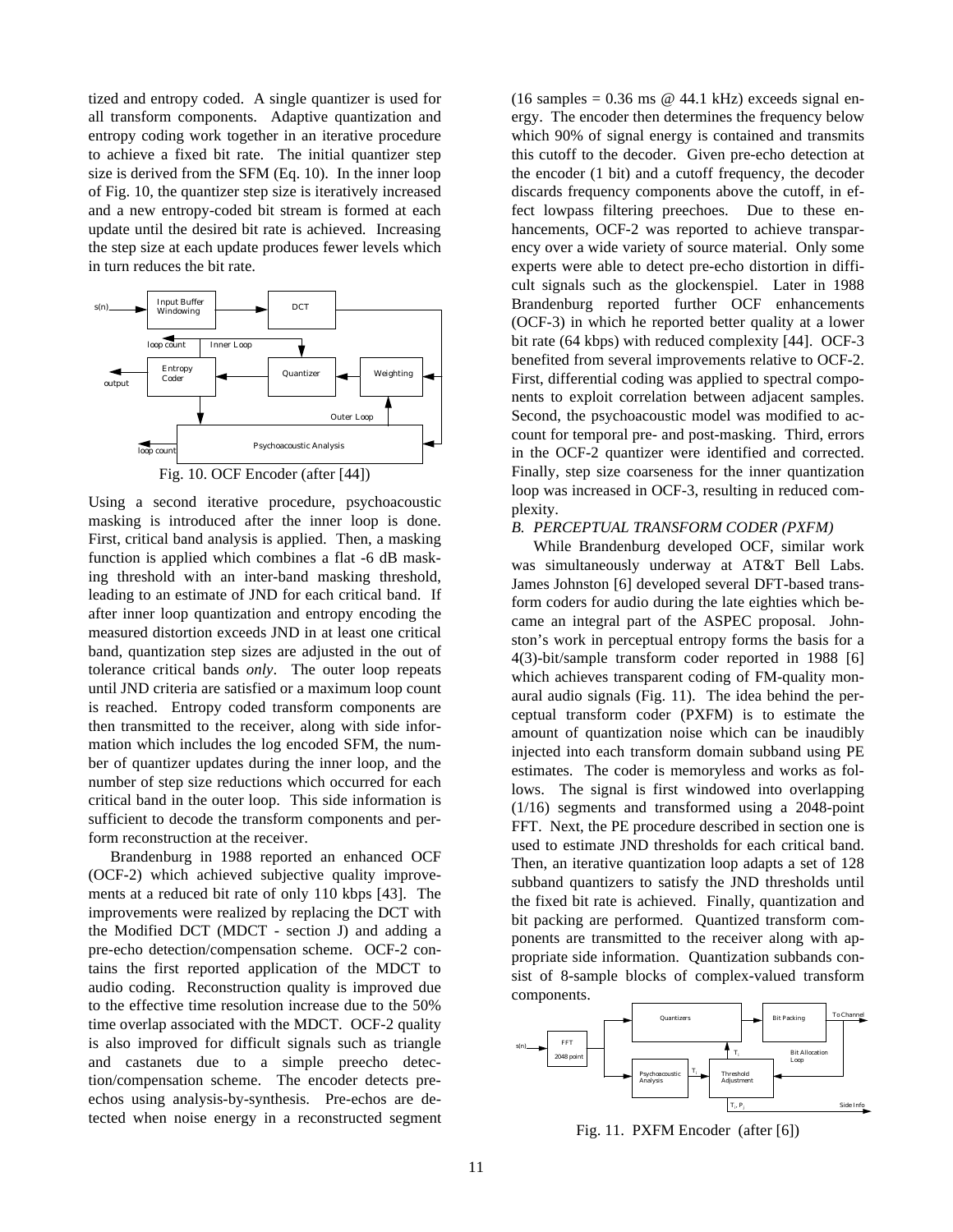The quantizer adaptation loop first initializes the  $j \in [1,128]$  subband quantizers (1024 unique FFT components/8 components per subband) with  $k_i$  levels and step sizes of  $T_i$  as follows:

$$
k_j = 2 * \min\left(\frac{P_j}{T_i}\right) + 1\tag{31}
$$

where  $T<sub>i</sub>$  are the quantized critical band JND thresholds,  $P_i$  is the quantized magnitude of the largest real or imaginary transform component in the *jth* subband, and *nint*() is the nearest integer rounding function. The adaptation process involves repeated application of two steps. First, bit packing is attempted using the current quantizer set. Although many bit packing techniques are possible, one simple scenario involves sorting quantizers in  $k_i$  order, then filling 64-bit words with encoded transform components according to the sorted results. After bit packing,  $T<sub>i</sub>$  are adjusted by a carefully controlled scale factor, and the adaptation cycle repeats. Quantizer adaptation halts as soon as the packed data length satisfies the desired bit rate. Both  $P_i$  and the modified  $T<sub>i</sub>$  are quantized on a dB scale using 8-bit uniform quantizers with a 170 dB dynamic range. These parameters are transmitted as side information and used at the receiver to recover quantization levels (and thus implicit bit allocations) for each subband, which are in turn used to decode quantized transform components. The DC FFT component is quantized with 16 bits and is also transmitted as side information.

In 1989, Johnston extended the PXFM coder to handle stereophonic signals (SEPXFM) and attained transparent coding of a CD-quality stereophonic channel at 192 kb/s, or 2.2 bits/sample. SEPXFM [45] realizes performance improvements over PXFM by exploiting inherent stereo cross-channel redundancy and by assuming that both channels are presented to a single listener rather than being used as separate signal sources. SEPXFM structure is similar to that of PXFM, with variable radix bit packing replaced by adaptive entropy coding. Side information is therefore reduced to include only adjusted JND thresholds (step-sizes) and pointers to the entropy codebooks used in each transform domain subband. The coder works in the following manner. First, sum  $(L+R)$  and difference  $(L-R)$  signals are extracted from the left (*L*) and right (*R*) channels to exploit left/right redundancy. Next, the sum and difference signals are windowed and transformed using the FFT. Then, a single JND threshold for each critical band is established via the PE method using the summed power spectra from the *L+R* and *L-R* signals. A single combined JND threshold is applied to quantization noise shaping for both signals (*L+R* and *L-R*), based upon the assumption that a listener is more than one "critical distance" [46] from away from the stereo speakers. Like PXFM, a fixed bit rate is achieved by applying an iterative threshold adjustment procedure after the initial determination of JND levels. The adaptation process, analogous to PXFM bit rate adjustment and bit packing, consists of several steps. First, transform components from both *L+R* and *L-R* are split into subband blocks, each averaging 8 real/imaginary samples. Then, one of six entropy codebooks is selected for each subband based on the average component magnitude within that subband. Next, transform components are quantized given the JND levels and encoded using the selected codebook. Subband codebook selections are themselves entropy encoded and transmitted as side information. After encoding, JND thresholds are scaled by an estimator and the quantizer adaptation process repeats. Threshold adaptation stops when the combined bitstream of quantized JND levels, Huffman encoded *L+R* components, Huffman encoded *L-R* components, and Huffman encoded average magnitudes achieves the desired bit rate. The Huffman codebooks are developed using a large music and speech database. They are optimized for difficult signals at the expense of mean compression rate. It is also interesting to note that headphone listeners reported no noticeable acoustic mixing, despite the critical distance assumption and single combined JND level estimate for both channels, *L+R* and *L-R*.

# *C. AT&T HYBRID CODER*

Following the success of their individual coders, Johnston and Brandenburg [8] collaborated in 1990 to produce a hybrid coder which, strictly speaking, is both a subband and transform algorithm. It is included in this section because it was part of the ASPEC cluster. The idea behind the hybrid coder is to improve time and frequency resolution relative to OCF and PXFM by constructing a filterbank which more closely resembled the human ear. This is accomplished at the encoder by first splitting the input signal into four octave-width subbands using a QMF filterbank. The decimated output sequence from each subband is then followed by one or more transforms to achieve the desired time/frequency resolution (Fig. 12a). Both DFT and MDCT transforms were investigated. Given the tiling of the time-frequency plane shown in Fig. 12b, frequency resolution at low frequencies (23.4 Hz) is well matched to the ear, while the time resolution at high frequencies (2.7 ms) is sufficient for pre-echo control. The quantization and coding schemes of the hybrid coder combine elements from both PXFM and OCF. Masking thresholds are estimated using the PXFM approach for eight time slices in each frequency subband. A more sophisticated tonality estimate was defined to replace the SFM (Eq. 10) used in PXFM, however, such that tonality is estimated in the hybrid coder as a local characteristic of each individual spectral line. Predict-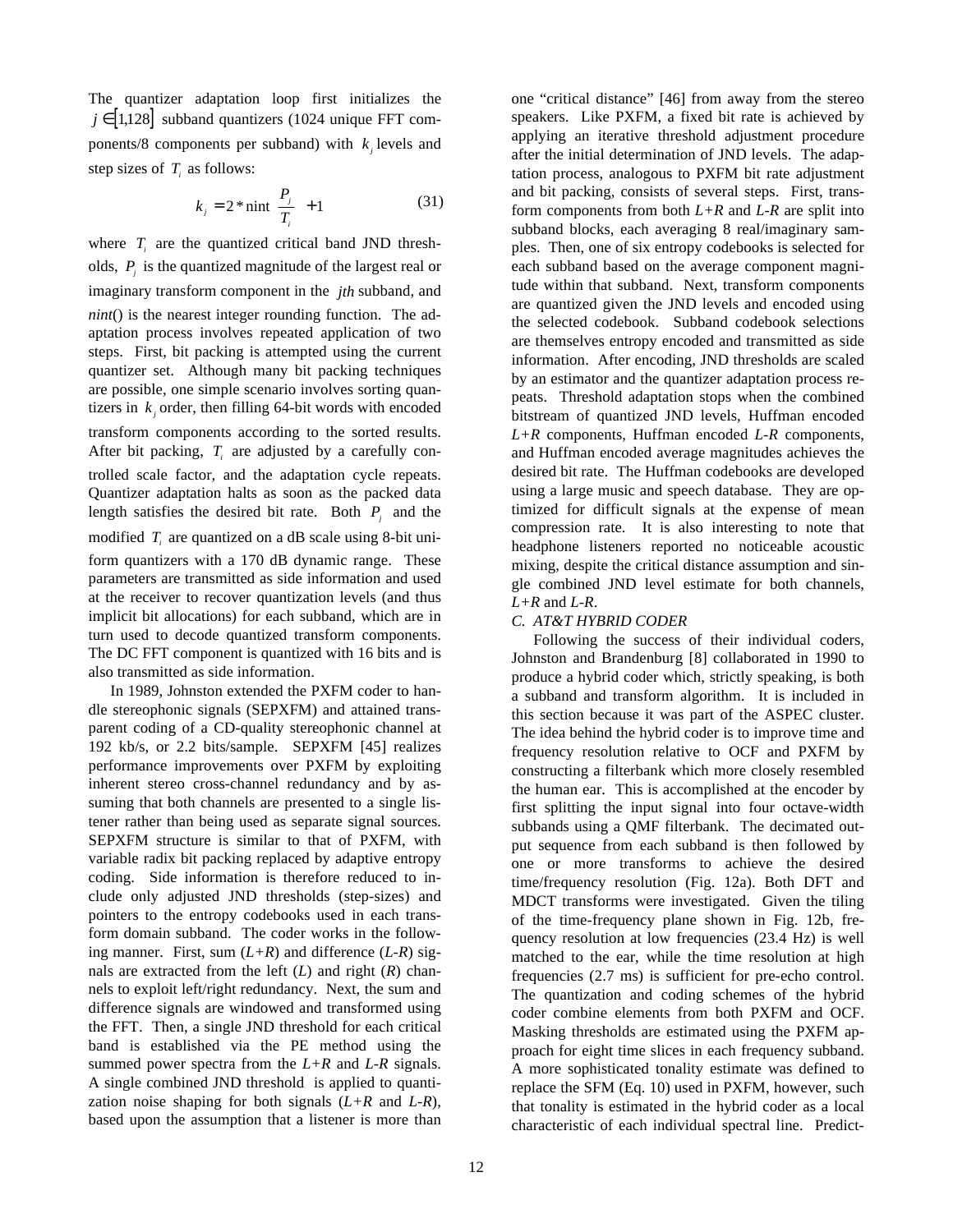ability of magnitude and phase spectral components across time is used to evaluate tonality instead of just global spectral shape within a single frame. High temporal predictability of magnitudes and phases is associated with the presence of a tonal signal and



(b)

Fig. 12. Johnston/Brandenburg Hybrid Coder. (a) Filterbank Structure, (b) Time/Freq Tiling (after [8])

visa-versa. The hybrid coder employs a quantization and coding scheme borrowed from OCF. As far as quality, the hybrid coder without any explicit pre-echo control mechanism was reported to achieve quality better than or equal to OCF-3 at 64 kbps [8]. The only disadvantage noted by the authors was increased complexity. A similar hybrid structure was eventually adopted in MPEG-1 and -2 Layer III.

# *D. CNET CODER*

During the same period in which Schroeder, Brandenburg, and Johnston pursued optimal transform coding algorithms for audio, so to did researchers at CNET. In 1989, Mahieux, Petit, *et al.* proposed a DFTbased audio coding system which introduced a novel scheme to exploit DFT interblock redundancy. They reported nearly transparent quality for 15 kHz (FMgrade) audio at 96 kbps [47], except for some highly harmonic signals. The encoder applies first-order backward-adaptive predictors (across time) to DFT magnitude and differential phase components, then quantizes separately the prediction residuals. Magnitude and differential phase residuals are quantized using an adaptive non-uniform pdf-optimized quantizer designed for a Laplacian distribution and an adaptive uniform quantizer, respectively. The backward-adaptive quantizers are reinitialized during transients. Bits are allocated during step-size adaptation to shape quantization noise such that a psychoacoustic noise threshold is satisfied for each block. The psychoacoustic model used is similar to Johnston's model described in section

II. The use of linear prediction is justified because it exploits magnitude and differential phase time redundancy, which tends to be large during periods when the audio signal is quasi-stationary, especially for signal harmonics. Quasi-stationarity might occur, for example, during a sustained note.

In 1990, Mahieux and Petit reported on the development of an MDCT-based transform coder for which they claimed transparent CD-quality at 64 kbps [48]. This algorithm introduced a novel "spectrum descriptor" scheme for representing the power spectral envelope. The algorithm first segments input audio into frames of 1024 samples, corresponding to 12 msec of new data per frame, given 50% MDCT time overlap. Then, bit allocation is computed at the encoder using a set of "spectrum descriptors." Spectrum descriptors consist of quantized sample variances for MDCT coefficients grouped into 35 non-uniform frequency subbands. Like their DFT coder, this algorithm exploits either interblock or intrablock redundancy by differentially encoding the spectrum desciptors with respect to time or frequency and transmitting them to the receiver as side information. A decision whether to code with respect to time or frequency is made on the basis of which method requires fewer bits; the binary decision requires only 1 bit. Either way, spectral descriptor encoding is done using log DPCM with a first-order predictor and a 16-level uniform quantizer with a step-size of 5 dB. Huffman coding of the spectral descriptor codewords results in less than 2-bits/descriptor. A global masking threshold is estimated by convolving the spectral descriptors with a basilar spreading function on a bark scale, somewhat like the approach taken by Johnston' s PXFM. Bit allocations for quantization of normalized transform coefficients are obtained from the masking threshold estimate. As usual, bits are allocated such that quantization noise is below the masking threshold at every spectral line. Transform coefficients are normalized by the appropriate spectral descriptor, then quantized and coded, with one exception. Masked transform coefficients, which have lower energy than the global masking threshold, are treated differently. The authors found that masked coefficient bins tend to be clustered, therefore they can be compactly represented using run length encoding (RLE). RLE codewords are Huffman coded for maximum coding gain. The coder was reported to perform well for broadband signals with many harmonics but had some problems in the case of spectrally flat signals.

More recently, Mahieux and Petit enhanced their 64 kbps algorithm by incorporating a sophisticated preecho detection and postfiltering scheme, as well as incorporating a novel quantization scheme for 2 coefficient (low-frequency) spectral descriptor bands [104]. For improved quantization performance, twocomponent spectral descriptors are efficiently vector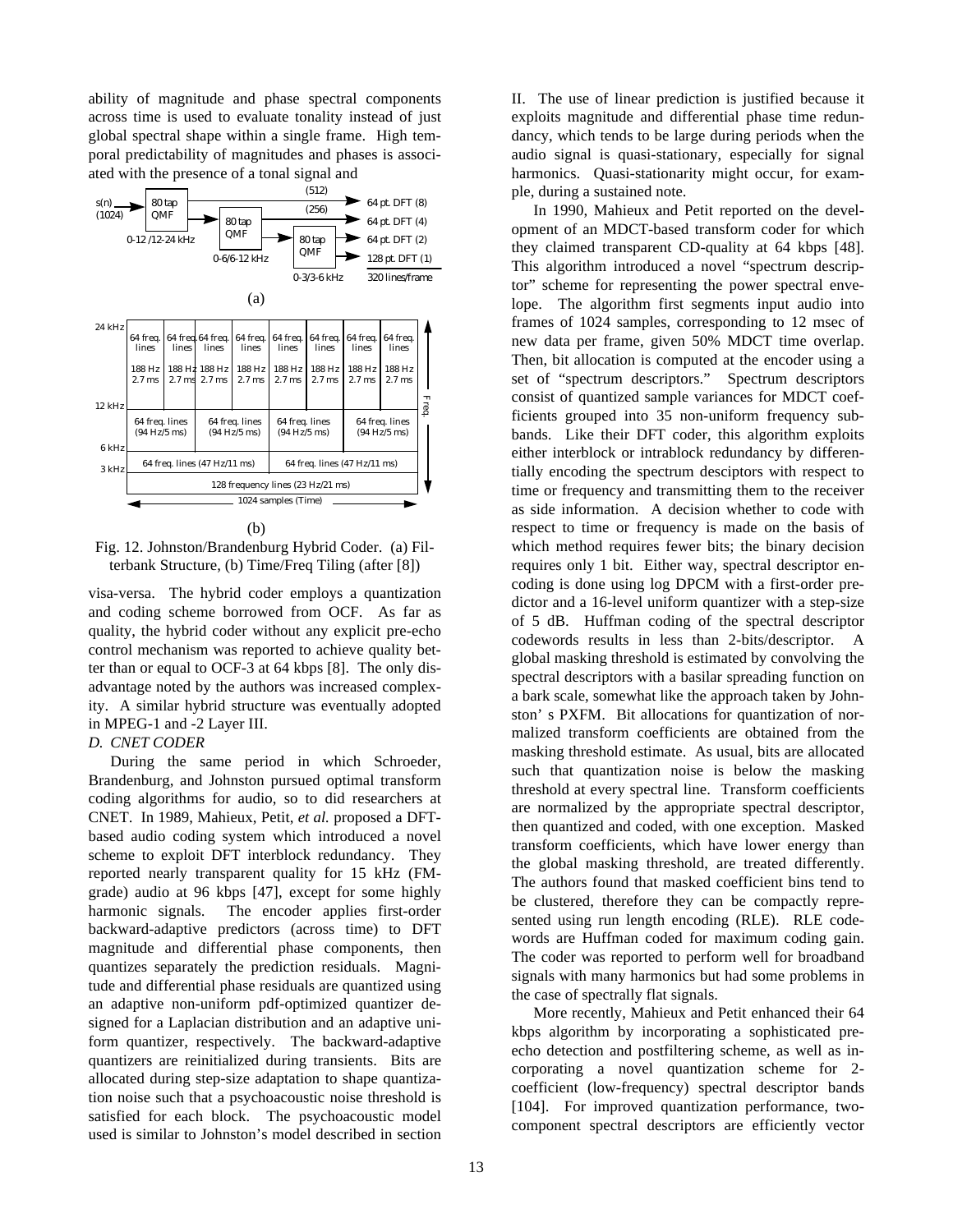encoded in terms of polar coordinates. Pre-echos are detected at the encoder and flagged using 1 bit. The idea behind the pre-echo compensation is to temporarily activate a postfilter at the decoder in the corrupted quiet region prior to the signal attack, therefore a stopping index must also be transmitted. The 2nd-order IIR postfilter difference equation is given by prior to the signal attack, therefore a stopping in-<br>ust also be transmitted. The 2nd-order IIR post-<br>ifference equation is given by<br> $\hat{s}_{pf}(n) = b_0 \hat{s}(n) + a_1 \hat{s}_{pf}(n-1) + a_2 \hat{s}_{pf}(n-2)$  (32)

$$
\hat{s}_{pf}(n) = b_0 \hat{s}(n) + a_1 \hat{s}_{pf}(n-1) + a_2 \hat{s}_{pf}(n-2)
$$
 (32)

where  $\hat{s}(n)$  is the non-postfiltered output signal which  $\hat{s}_{pf}(n) = b_0 \hat{s}(n) + a_1 \hat{s}_{pf}(n-1) + a_2 \hat{s}_{pf}(n-2)$  (32)<br>where  $\hat{s}(n)$  is the non-postfiltered output signal which<br>is corrupted by pre-echo distortion,  $\hat{s}_{pf}(n)$  is the postfiltered output signal, and  $a_i$  are related to the parameters  $\alpha_i$  by

$$
a_1 = \alpha_1 \left[ 1 - \left( \frac{p(0,0)}{p(0,0) + \sigma_b^2} \right) \right],
$$
\n(33a)  
\n
$$
a_2 = \alpha_2 \left[ 1 - \left( \frac{p(1,0)}{p(0,0) + \sigma_b^2} \right) \right]
$$
\n(33b)

where  $\alpha_i$  are the parameters of a 2<sup>nd</sup>-order autoregreswhere  $\alpha_i$  are the parameters of a 2<sup>nd</sup>-order autoregressive (AR-2) spectral estimate of the output audio,  $\hat{s}(n)$ , during the previous non-postfiltered frame. The AR-2 sive  $(AR-2)$  s<br>during the pr<br>estimate,  $s(n)$ estimate,  $s(n)$ , can be expressed in the time domain as the previous non-postfiltered fraction space of the space of  $s(n) = w(n) + \alpha_1 s(n-1) + \alpha_2 s(n)$ -<br>|<br>|-

$$
s(n) = w(n) + \alpha_1 s(n-1) + \alpha_2 s(n-2)
$$
 (34)

where *w*(*n*) represents gaussian white noise. The prediction error is then defined as<br>  $e(n) = \hat{s}(n) - \hat{s}(n)$  (35) diction error is then defined as

$$
e(n) = \hat{s}(n) - s(n) \tag{35}
$$

The parameters  $p(i, j)$  in Eq. 33a and 33b are elements of the prediction error covariance matrix, **P** , and the parameter  $\sigma_b^2$  is the pre-echo distortion variance, which is derived from side information. Pre-echo postfiltering and improved quantization schemes resulted in a subjective score of 3.65 for two-channel stereo coding at 64 kbps per channel on the 5-point CCIR 5-grade impairment scale over a wide range of listening material. The CCIR J.41 reference audio codec (MPEG-1, Layer-II) achieved a score of 3.84 at 384 kbps/channel over the same set of tests.

*E. ASPEC*

The MSC, OCF, PXFM, AT&T hybrid, and CNET audio transform coders were eventually clustered into a single proposal by the ISO/IEC JTC1/SC2 WG11 committee. As a result, Schroeder, Brandenburg, Johnston, Herre, and Mahieux collaborated in 1991 to propose for acceptance as the new MPEG audio compression standard a flexible coding algorithm, ASPEC, which incorporated the best features of each coder in the group [9]. ASPEC was claimed to produce better quality than any of the individual coders at 64 kbps. The structure of ASPEC combines elements from all of its predecessors. Like OCF and the CNET coder, ASPEC uses the MDCT for time-frequency mapping. The masking

model is similar to that used in PXFM and the AT&T hybrid coder, including the sophisticated tonality estimation scheme at lower bit rates. The quantization and coding procedures use the pair of nested loops proposed for OCF, as well as the block differential coding scheme developed at CNET. Moreover, long runs of masked coefficients are run-length and Huffman encoded. Quantized scalefactors and transform coefficients are Huffman coded also. Pre-echos are controlled using a dynamic window switching mechanism, like the Thompson coder. ASPEC offers several modes for different quality levels, ranging from 64 to 192 kbps per channel. A real-time ASPEC implementation for coding one channel at 64 kbps was realized on a pair of 33 MHz Motorola DSP56001 devices. ASPEC ultimately formed the basis for Layer III of the MPEG-1 and MPEG-2 standards. We note here that similar contributions have been made in the area of transform coding for audio outside the ASPEC cluster. For example, Iwadare, *et al.* reported on DCT-based [49] and MDCTbased [11] perceptual adaptive transform coders which control pre-echo distortion using adaptive window size. *F. DPAC*

Other investigators have also developed promising schemes for transform coding of audio. Paraskevas and Mourjopoulos [106] reported on a differential perceptual audio coder (DPAC) which makes use of a novel scheme for exploiting long-term correlations. DPAC works as follows. Input audio is transformed using the MDCT. A two-state classifier then labels each new frame of transform coefficients as either a "reference" frame or a "simple" frame. The classifier labels as "reference" frames which contain significant audible differences from the previous frame. The classifier labels non-reference frames as "simple." Reference frames are quantized and encoded using scalar quantization and psychoacoustic bit allocation strategies similar to Johnston's PXFM. Simple frames, however, are subjected to coefficient substitution. Coefficients whose magnitude differences with respect to the previous reference frame are below an experimentally optimized threshold are replaced at the decoder by the corresponding reference frame coefficients. The encoder, then, replaces subthreshold coefficients with zeros, thus saving transmission bits. Unlike the interframe predictive coding schemes of Mahieux and Petit, the DPAC coefficient substitution system is advantageous in that it guarantees the "simple" frame bit allocation will always be less than or equal to the bit allocation which would be required if the frame was coded as a "reference" frame. Superthreshold "simple" frame coefficients are coded in the same way as reference frame coefficients. DPAC performance was evaluated for frame classifiers which utilized three different selection criterion. Under the Euclidean criterion, test frames satisfying the inequality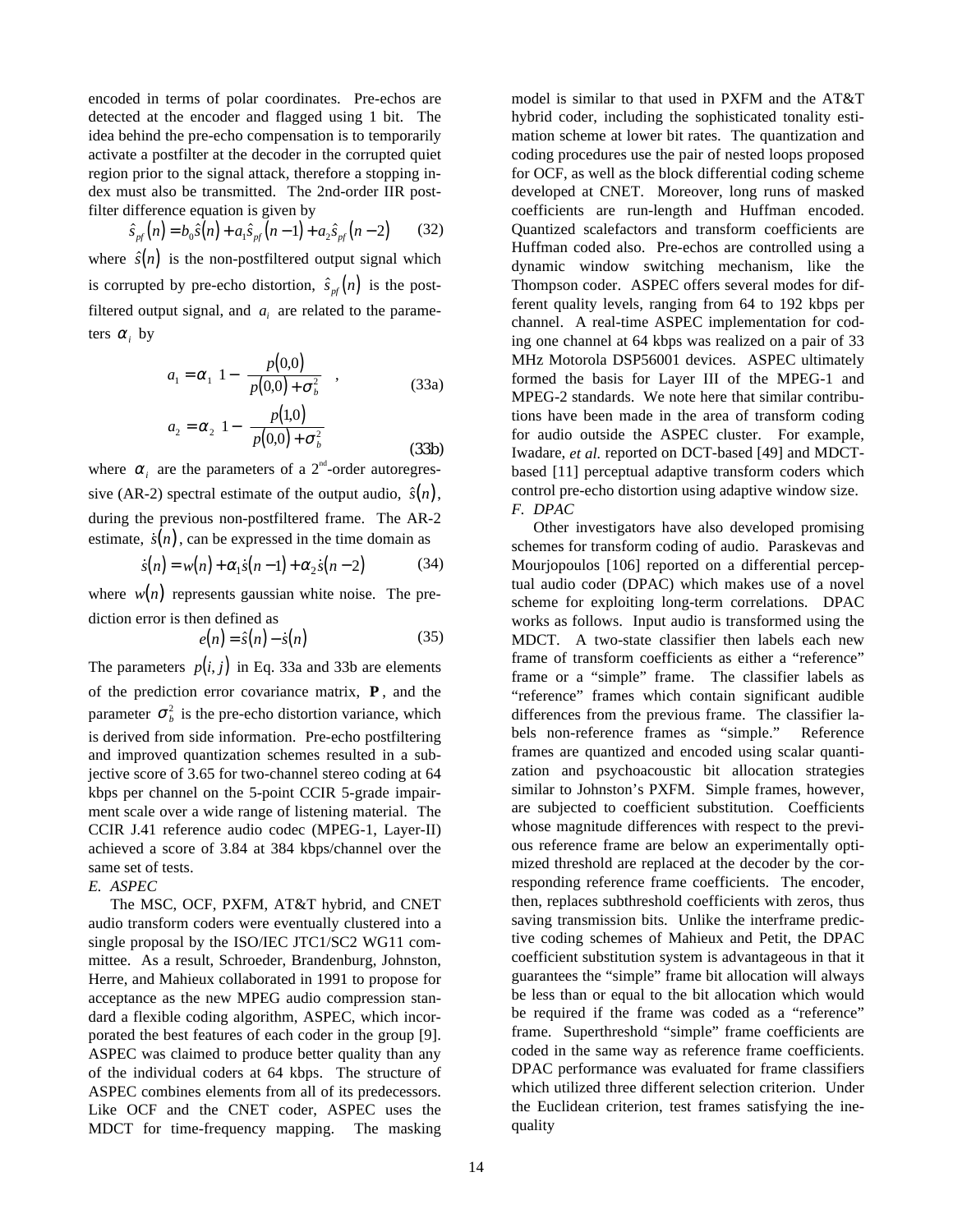$$
\left[\frac{\mathbf{s}_d^T \mathbf{s}_d}{\mathbf{s}_r^T \mathbf{s}_r}\right]^{\frac{1}{2}} \le \lambda \tag{36}
$$

are classified as "simple", where the vectors  $s_r$  and  $s_t$ , respectively, contain reference and test frame timedomain samples, and the difference vector,  $\mathbf{s}_d$ , is defined as

$$
\mathbf{s}_d = \mathbf{s}_r - \mathbf{s}_t \tag{37}
$$

Under the PE (Eq. 14) criterion, a test frame is labeled as "simple" if it satisfies the inequality

$$
\frac{PE_s}{PE_R} \le \lambda \tag{38}
$$

where  $PE<sub>s</sub>$  corresponds to the PE of the "simple" (coefficient-substituted) version of the test frame, and  $PE<sub>R</sub>$  corresponds to the PE of the unmodified test frame. Finally, under the SFM (Eq. 10) criterion, a test frame is labeled as "simple" if it satisfies the inequality

$$
abs\left(10\log_{10}\frac{SFM_T}{SFM_R}\right) \le \lambda \tag{39}
$$

where  $SFM<sub>T</sub>$  corresponds to the test frame SFM, and  $SFM<sub>R</sub>$  corresponds to the SFM of the previous reference frame. The decision threshold,  $\lambda$ , was experimentally optimized for all three criteria. Best performance was obtained while encoding source material using the PE criterion. As far as overall performance is concerned, noise-to-mask ratio (NMR) measurements were compared between DPAC and Johnston's PXFM algorithm at 64, 88, and 128 kbps. Despite an average drop of 30-35% in PE measured at the DPAC coefficient substitution stage output relative to the coefficient substitution input, comparative NMR studies indicated that DPAC outperforms PXFM only below 88 kbps and then only for certain types of source material such as pop or jazz music. The desirable PE reduction led to an undesirable drop in reconstruction quality. The authors concluded that DPAC may be preferable to algorithms such as PXFM for low bit rate, non-transparent applications. *G. DFT NOISE SUBSTITUTION*

Other coefficient substitution schemes have also been proposed. Whereas DPAC exploits temporal correlation, a substitution technique which exploits decorrelation was recently devised for coding efficiently noise-like portions of the spectrum. In a noise substitution procedure [50], Schulz parameterizes transform coefficients corresponding to noise-like portions of the spectrum in terms of average power, frequency range, and temporal evolution, resulting in an increased coding efficiency of 15% on average. A temporal envelope for each parametric noise band is required because transform block sizes for most codecs are much longer (e.g., 30 ms) than the human auditory system's temporal resolution (e.g., 2 ms). In this method, noise-like spectral regions are identified in the following way. First, least-mean-square (LMS) adaptive linear predictors (LP) are applied to the output channels of a multi-band QMF analysis filterbank which has as input the original least-mean-square (LMS) adaptive linear predictors<br>(LP) are applied to the output channels of a multi-band<br>QMF analysis filterbank which has as input the original<br>audio,  $s(n)$ . A predicted signal,  $\hat{s}(n)$ , is obtained by passing the LP output sequences through the QMF synthesis filterbank. Prediction is done in subbands rather than over the entire spectrum to prevent classification errors which could result if high-energy noise subbands are allowed to dominate predictor adaptation, resulting in misinterpretation of low-energy tonal subbands as noisy. Next, the DFT is used to obtain magsubbands are allowed<br>resulting in misinterp<br>bands as noisy. Nex<br>nitude  $(s(k), \hat{s}(k))$  $(S(k), S(k))$  and phase components bands as noisy. Next, the DFT is used to obtain mag-<br>nitude  $(S(k), \hat{S}(k))$  and phase components<br> $(\theta(k), \hat{\theta}(k))$ , of the input,  $s(n)$ , and prediction,  $\hat{s}(n)$ , respectively. Then, tonality,  $T(k)$ , is estimated as a function of the magnitude and phase predictability, i.e,  $|S(k) - \hat{S}(k)| = |A(k) - \hat{A}(k)|$ function of the magnitude and phase predictability, i.e,

$$
T(k) = \alpha \left| \frac{S(k) - \hat{S}(k)}{S(k)} \right| + \beta \left| \frac{\theta(k) - \hat{\theta}(k)}{\theta(k)} \right| \tag{40}
$$

where  $\alpha$  and  $\beta$  are experimentally determined constants. Noise substitution is applied to contiguous blocks of transform coefficient bins for which  $T(k)$  is very small. The 15% average bit savings realized using this method in conjunction with transform coding is offset to a large extent by a significant complexity increase due to the additions of the adaptive linear predictors and a multi-band analysis-synthesis QMF filterbank. As a result, the author and focused his attention on the application of noise substitution to QMF-based subband coding algorithms.

#### *H. DCT WITH VECTOR QUANTIZATION*

For the most part, the algorithms described thus far rely upon scalar quantization of transform coefficients. This is not unreasonable, since scalar quantization in combination with entropy coding can achieve very good performance. As one might expect, however, vector quantization (VQ) has also been applied to transform coding of audio, although on a much more limited scale. For example, Gersho and Chan investigated several VQ schemes for coding DCT coefficients subject to a constraint of minimum perceptual distortion. They first reported on a variable rate coder [7] which achieves high quality in the range of 55 to 106 kbps for audio sequences bandlimited to 15 kHz (32 kHz sample rate). After computing the DCT on 512 sample blocks, the algorithm utilizes a novel Multi-Stage Tree-Structured VQ (MSTVQ) scheme for quantization of normalized vectors, with each vector containing 4 DCT components. Bit allocation and vector normalization are derived at both the encoder and decoder from a sampled power spectral envelope which consists of 29 groups of transform coefficients. A simplified masking model assumes that each sample of the power envelope repre-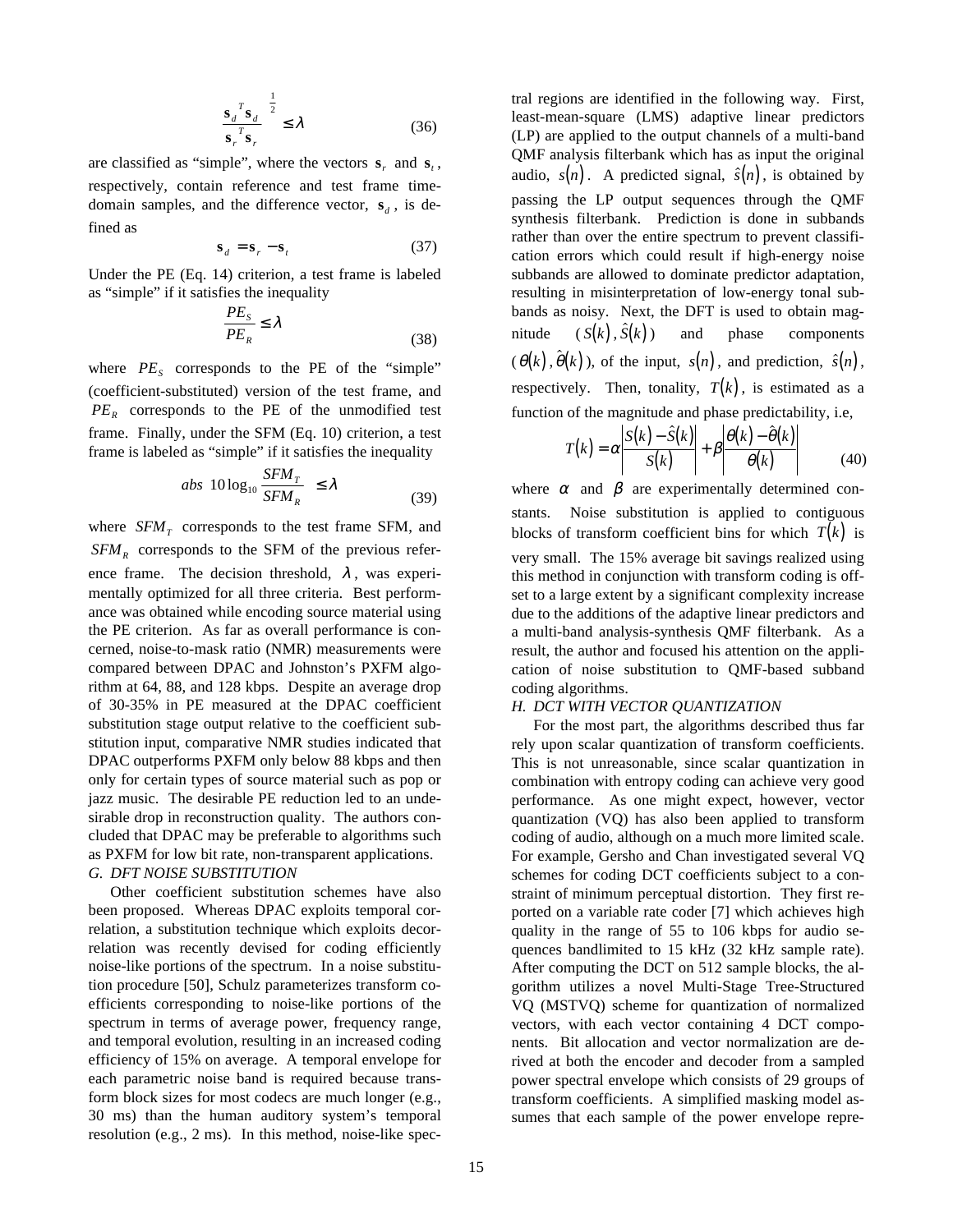sents a single masker. Masking is assumed to be additive, as in the ASPEC algorithms. Thresholds are computed as a fixed offset from the masking level. The authors observed a strong correlation between SFM and the amount of offset required to achieve high quality. Two-segment scalar quantizers that are piecewise linear on a dB scale are used to encode the power spectral envelope. Quadratic interpolation is used to restore full resolution to the subsampled envelope.

Gersho and Chan later enhanced [51] their algorithm by improving the power envelope and transform coefficient quantization schemes. In the new approach to quantization of transform coefficients, constrainedstorage VQ [52] techniques (CS-VQ) are combined with the MSTVQ (CS-MSTVQ) from the original coder, allowing the new coder to handle peak Noise-to-Mask ratio (NMR) requirements without impractical codebook storage requirements. In fact, CS-MSTVQ enabled quantization of 127 4-coefficient vectors using only 4 unique quantizers. Power spectral envelope quantization is enhanced by extending its resolution is extended to 127 samples. The samples are then encoded using a two-stage process. The first stage applies nonlinear interpolative VQ (NLIVQ), a dimensionality reduction process which represents the 127-element power spectral envelope vector using only a 12-dimensional "feature power envelope." Unstructured VQ is applied to the feature power envelope. Then, a full-resolution quantized envelope is obtained from the unstructured VQ index into a corresponding interpolation codebook. In the second stage, segments of the envelope residual are encoded using a set of 8-, 9-, and 10-element TSVQ quantizers. Relative to their first VQ/DCT coder, the authors reported savings of 10-20 kbps with no reduction in quality due to the CS-VQ and NLIVQ schemes.

## *I. MDCT WITH VECTOR QUANTIZATION*

More recently, Iwakami *et al.* developed Transform-Domain Weighted Interleave Vector Quantization (TWIN-VQ), an MDCT-based coder which also involves transform coefficient VQ [105]. This algorithm exploits LPC analysis, spectral inter-frame redundancy, and interleaved VQ. At the encoder (Fig. 13), each frame of MDCT coefficients is first divided by the corresponding elements of the LPC spectral envelope, resulting in a spectrally flattened quotient (residual) sequence. This procedure flattens the MDCT envelope but does not affect the fine structure. The next step, therefore, divides the first step residual by a predicted fine structure envelope. This predicted fine structure envelope is computed as a weighted sum of three previous quantized fine structure envelopes, i.e., using backward prediction. Interleave VQ is applied to the normalized second step residual. The interleave VQ vectors are structured in the following way. Each Nsample normalized second step residual vector is split into K subvectors, each containing N/K coefficients.

Second step residuals from the N-sample vector are interleaved in the K subvectors such that the  $i<sup>th</sup>$  subvector contains elements i+nK, where  $n=0,1,...,(N/K)-1$ . Perceptual weighting is also incorporated by weighting each subvector by a non-linearly transformed version of its corresponding LPC envelope component prior to the codebook search. VQ indices are transmitted to the receiver. Side information consists of VQ normalization coefficients and the LPC envelope encoded in terms of LSPs. The authors claim higher subjective quality than MPEG-1 Layer II at 64 kbps for 48 kHz CD-quality audio, as well as higher quality than MPEG-1 Layer II for 32 kHz audio at 32 kbps. Enhancements to the weighted interleaving scheme and LPC envelope representation are reported in [53] which enabled real-time implementation of stereo decoders on Pentium and PowerPC platforms. Channel error robustness issues are addressed in [54].



Fig. 13. TWIN-VQ Encoder (after [105])

#### *J. MODIFIED DISCRETE COSINE TRANSFORM (MDCT)*

Before concluding the transform coder discussion and embarking upon consideration of subband algorithms, it is useful to consider briefly the modified discrete cosine transform (MDCT), a recently developed modulated lapped transform which has found widespread application throughout the audio coding literature. Several of the algorithms discussed in sections III, IV, and V make use of this transform. The MDCT offers the advantage of overlapping time windows while managing to preserve critical sampling. The analysis window must be carefully designed such that the timedomain aliasing introduced by 50% overlap and 2:1 decimation will cancel in the inverse transformation [55]. The MDCT analysis expression is

$$
\begin{aligned}\nX(k) &= \\
\sum_{\substack{n=0 \ k=0,1,\ldots,2N-1}}^{2N-1} h(n)x(n) \cos\left[\frac{\pi}{2N}(2k+1)(2n+1+N)\right],\n\end{aligned} \tag{41}
$$

where the analysis window must satisfy

$$
h^{2}(N-1-n) + h^{2}(n) = 2, \ \ 0 \le n < N \tag{42a}
$$

$$
h2(N+n) + h2(2N-1-n)
$$
 (43b)  
= 2, 0 \le n < N

An example analysis window which produces the desired time-domain aliasing cancellation is given by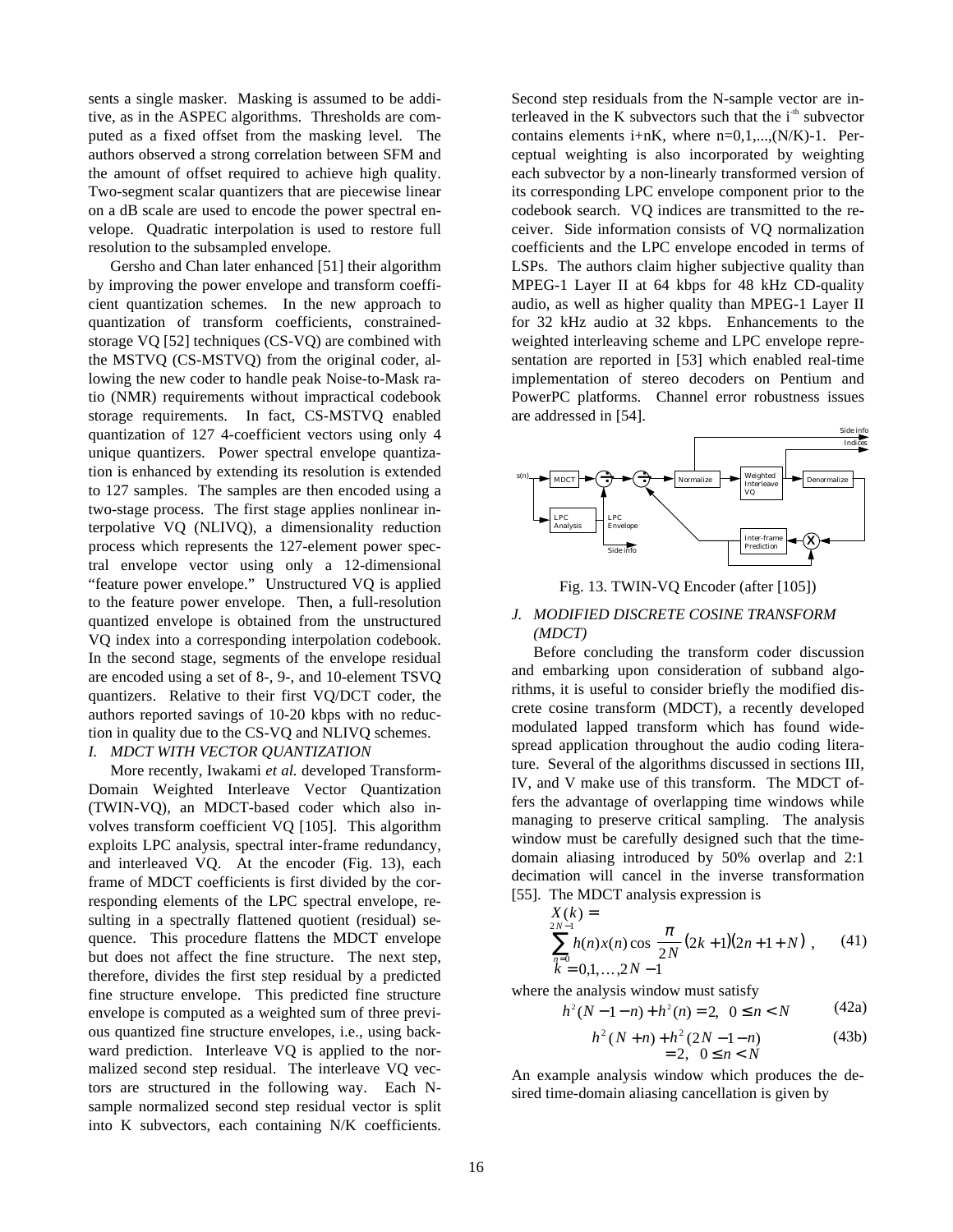$$
h(n) = \pm \sqrt{2} \sin \left[ \left( n + \frac{1}{2} \right) \frac{\pi}{2N} \right]
$$
 (44)

The development of FFT-based fast algorithms for the MDCT (e.g.,[56]) has made it viable for real-time applications. Coders such as ISO/MPEG, Dolby's AC-3, and Sony's ATRAC for MiniDisc make use of the MDCT.

#### **IV. SUBBAND CODERS**

Like the transform coders described in the previous section, subband coders also exploit signal redundancy and psychoacoustic irrelevancy in the frequency domain. Instead of unitary transforms, however, these coders rely upon frequency-domain representations of the signal obtained from banks of bandpass filters. The audible frequency spectrum (20 Hz - 20 kHz) is divided into frequency subbands using a bank of bandpass filters. The output of each filter is then sampled and encoded. At the receiver, the signals are demultiplexed, decoded, demodulated, and then summed to reconstruct the signal. Audio subband coders realize coding gains by efficiently quantizing and encoding the decimated output sequences from perfect reconstruction filterbanks. Efficient quantization methods usually rely upon psychoacoustically controlled dynamic bit allocation rules which allocate bits to subbands in such a way that the reconstructed output signal is free of audible quantization noise or other artifacts. In a generic subband audio coder, the input signal is first split into several uniform or non-uniform subbands using some critically sampled, perfect reconstruction filterbank. Non-ideal reconstruction properties in the presence of quantization noise are compensated for by utilizing subband filters which have very good sidelobe attenuation, an approach which usually requires high-order filters. Then, decimated output sequences from the filterbank are normalized and quantized over short, 2-to-10 millisecond (ms) blocks. Psychoacoustic signal analysis is used to allocate an appropriate number of bits for the quantization of each subband. The usual approach is to allocate a just-sufficient number of bits to mask quantization noise in each block while simultaneously satisfying some bit rate constraint. Since masking thresholds and hence bit allocation requirements are time-varying, buffering is often introduced to match the coder output to a fixed rate. The encoder sends to the decoder quantized subband output samples, normalization scalefactors for each block of samples, and bit allocation side information. Bit allocation may be transmitted as explicit side information, or it may be implicitly represented by some parameter such as the scalefactor magnitudes. The decoder uses side information and scalefactors in conjunction with an inverse filterbank to reconstruct a coded version of the original input.

Numerous subband coding algorithms for hi fidelity audio have appeared in the literature since the late

eighties. This section focuses upon the individual subband algorithms proposed by researchers from the Institut fur Rundfunktechnik (IRT) [4][60], Philips Research Laboratories [61], and CCETT. Much of this work was motivated by standardization activities for the European Eureka-147 digital broadcast audio (DBA) system. The ISO/IEC eventually clustered the IRT, Philips, and CCETT proposals into a single candidate algorithm, Masking Pattern Adapted Universal Subband Integrated Coding and Multiplexing (MUSICAM) [10][62], which competed successfully for inclusion in the ISO/IEC MPEG-1 and MPEG-2 audio coding standards. Consequently, most of MPEG-1 [17] and MPEG-2 [18] layers I and II are derived from MUSICAM. Other subband algorithms were also proposed by Charbonnier and Petit [57], Voros [58], and Teh *et al.* [59], are not discussed here. The section concentrates upon MUSICAM and its antecedents, which ultimately led to the creation of the MPEG audio standard.

#### *A. MASCAM*

The MUSICAM algorithm is derived from coders developed at IRT, Philips, and CNET. At IRT, Theile, Stoll, and Link developed Masking Pattern Adapted Subband Coding (MASCAM), a subband audio coder [4] based upon a tree-structured quadrature mirror filter (QMF) filterbank which was designed to mimic the critical band structure of the auditory filterbank. The coder has 24 non-uniform subbands, with bandwidths of 125 Hz below 1 kHz, 250 Hz in the range 1-2 kHz, 500 Hz in the range 2-4 kHz, 1 kHz in the range 4-8 kHz, and 2 kHz from 8 kHz to 16 kHz. The prototype QMF filter has 64 taps. Subband output sequences are processed in 2-ms blocks. A normalization scalefactor is quantized and transmitted for each block from each subband. Subband bit allocations are derived from a simplified psychoacoustic analysis. The original coder reported in [4] considered only in-band simultaneous masking. Later, as described in [60], inter-band simultaneous masking and temporal masking were added to the bit rate calculation. Temporal postmasking is exploited by updating scalefactors less frequently during periods of signal decay. The MASCAM coder was reported to achieve high-quality results for 15 kHz bandwidth input signals at bit rates between 80 and 100 kbps per channel. A similar subband coder was developed at Philips during this same period. As described by Velhuis *et al.* in [61], the Philips group investigated subband schemes based on 20- and 26-band non-uniform filterbanks. Like the original MASCAM system, the Philips coder relies upon a highly simplified masking model which considers only the upward spread of simultaneous masking. Thresholds are derived from a prototypical basilar excitation function under worst-case assumptions regarding the frequency separation of masker and maskee. Within each subband, signal en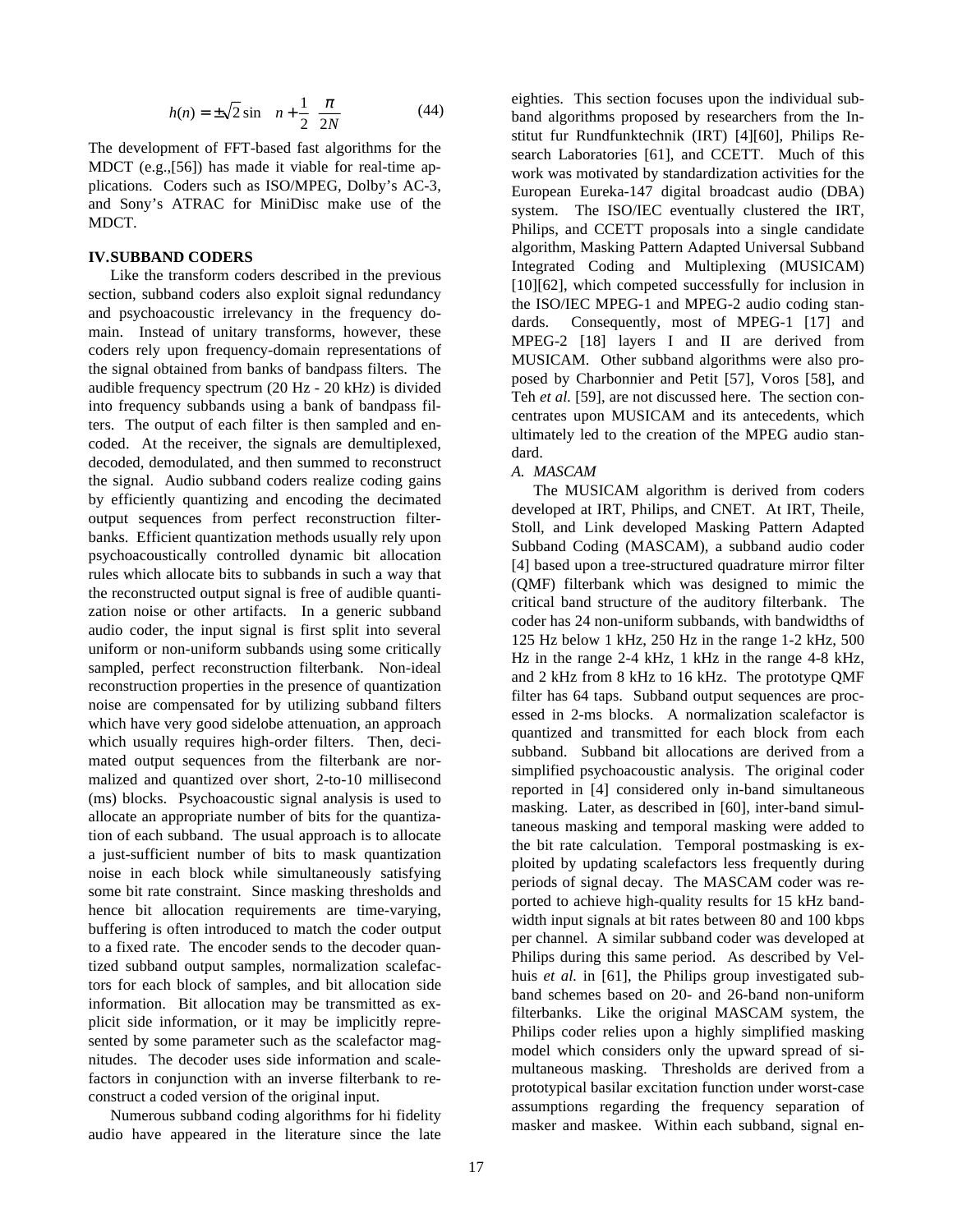ergy levels are treated as single maskers. Given SNR targets due to the masking model, uniform ADPCM is applied to the normalized output of each subband. The Philips coder was claimed to deliver high quality coding of CD-quality signals at 110 kbps for the 26-band version and 180 kbps for the 20-band version.

#### *B. MUSICAM*

Based primarily upon coders developed at IRT and Phillips, the MUSICAM algorithm [10][62] was successful in the ISO/IEC competition [63] for a new audio coding standard. It eventually formed the basis for MPEG-1 and MPEG-2 audio layers I and II. Relative to its predecessors, MUSICAM (Fig. 14) makes several practical tradeoffs between complexity, delay, and quality. By utilizing a uniform bandwidth, 32-band polyphase filterbank instead of a tree structured QMF filterbank, both complexity and delay are greatly reduced relative to the IRT and Phillips coders. Delay and complexity are 10.66 ms and 5 MFLOPS, respectively. These improvements are realized at the expense of using a sub-optimal filterbank, however, in the sense that filter bandwidths (constant 750 Hz for 48 kHz sample rate) no longer correspond to the critical band rate. Despite these excessive filter bandwidths at low frequencies, high quality coding is still possible with MUSICAM due to its enhanced psychoacoustic analysis. High resolution spectral estimates (46 Hz/line at 48 kHz sample rate) are obtained through the use of a 1024-point FFT in parallel with the polyphase filterbank. This parallel structure allows for improved estimation of masking thresholds and hence determination of more accurate minimum signal-to-mask ratios (SMRs) required within each subband. The MUSICAM psychoacoustic analysis procedure is essentially the same as the MPEG-1 psychoacoustic model 1 described in section II-G. The remainder of MUSICAM works as follows. Subband output sequences are processed in 8 ms blocks (12 samples at 48 kHz), which is close to the temporal resolution of the auditory system (4-6 ms). Scalefactors are extracted from each block and encoded using 6-bits over a 120 dB dynamic range. Occasionally, temporal redundancy is exploited by repetition over 2 or 3 blocks (16 or 24 ms) of slowly-changing scalefactors within a single subband. Repetition is avoided during transient periods such as sharp attacks. Subband samples are quantized and coded in accordance with SMR requirements for each subband as determined by the psychoacoustic analysis. Bit allocations for each subband are transmitted as side information. On the CCIR five-grade impairment scale, MUSICAM scored 4.6 (std dev. 0.7) at 128 kbps, and 4.3 (std dev. 1.1) at 96 kbps per monaural channel, compared to 4.7 (std dev. 0.6) on the same scale for the uncoded original. Quality was reported to suffer somewhat at 96 kbps for critical signals which contained sharp attacks (e.g., triangle, castanets), and this was reflected in a relatively high standard deviation of 1.1. MUSICAM was selected by ISO/IEC for MPEG audio due to its desirable combination of high quality, reasonable complexity, and manageable delay. Also, bit error robustness was found to be very good (errors nearly imperceptible) up to a bit error rate of  $10^{-3}$ .



Fig. 14. MUSICAM Encoder (after [62])

## *C. WAVELET DECOMPOSITIONS*

The previous section described subband coding algorithms which utilize banks of fixed resolution bandpass QMF or polyphase finite impulse response (FIR) filters. This section describes a different class of subband coders which rely instead upon a filterbank interpretation of the discrete wavelet transform (DWT). DWT based subband coders offer increased flexibility over the subband coders described previously since identical filterbank magnitude frequency responses can be obtained for many different choices of a wavelet basis. This flexibility presents an opportunity for basis optimization. In the context of audio coding, a desired filterbank magnitude response can first be established. This response might be matched to the auditory filterbank, for example. Then, for each segment of audio, one can adaptively choose a wavelet basis which minimizes the number of bits required to encode the signal subbands at some target distortion level. Given a psychoacoustically derived distortion target, the encoding remains perceptually transparent.

A detailed discussion of specific technical conditions associated with the various wavelet families is beyond the scope of this paper, and this section therefore avoids mathematical development and concentrates instead upon high-level coder architectures. In-depth technical information regarding wavelets is available in many references, for example [64]. Before describing the wavelet based coders, however, it is useful to summarize some basic wavelet characteristics. Wavelets are a family of basis functions for the space of square integrable signals. A finite energy signal can be represented as a weighted sum of the translates and dilates of a single wavelet. Continuous-time wavelet signal analysis can be extended to discrete time and square summable sequences. Under certain assumptions, the DWT acts as an orthonormal linear transform  $T: \mathbb{R}^N \to \mathbb{R}^N$ . For a compact (finite) support wavelet of length  $K$ , the associated transformation matrix,  $Q$ , is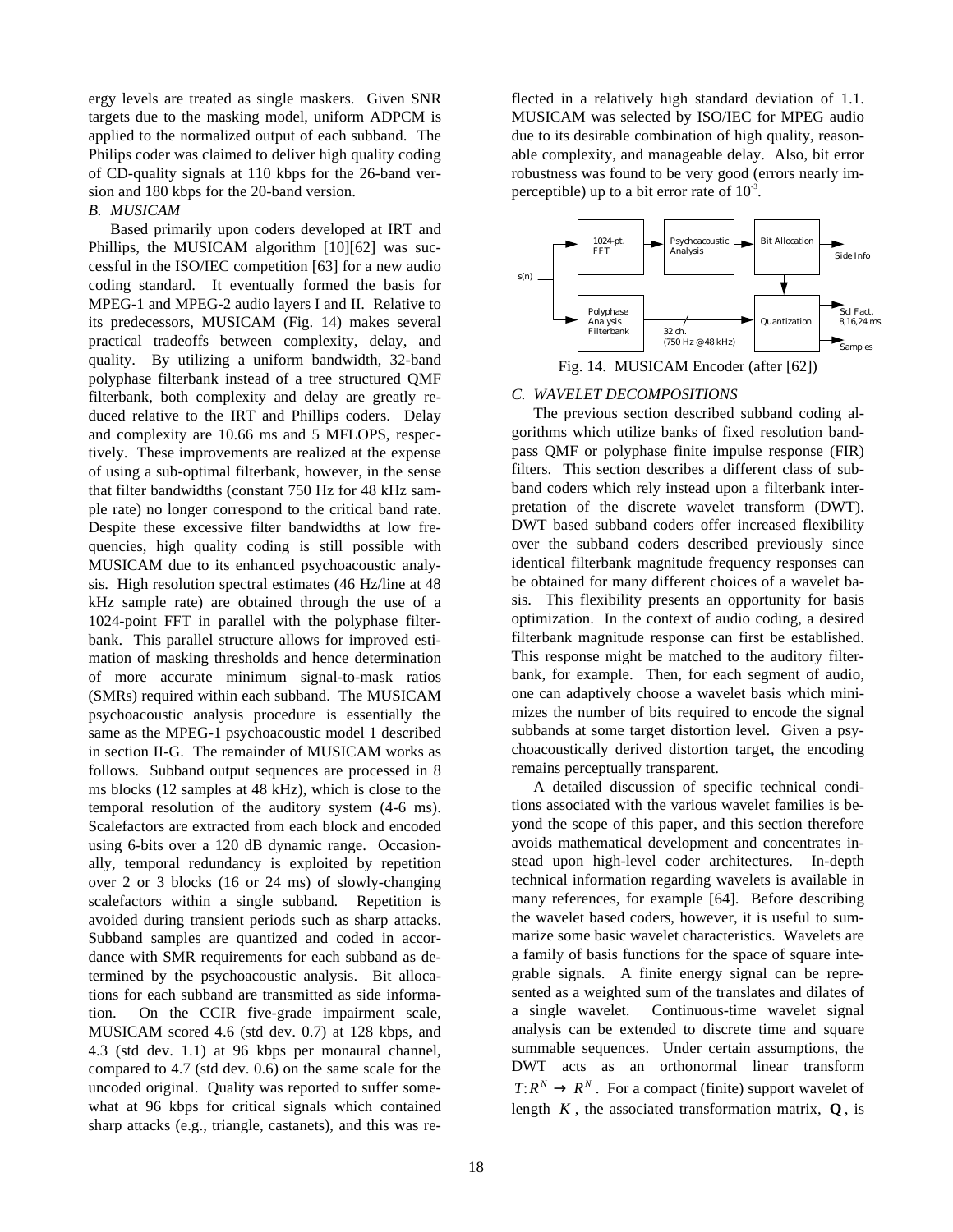fully determined by a set of coefficients  ${c_k}$  for  $0 \le k \le K - 1$ . As shown in Fig. 15, this transformation matrix has an associated filterbank interpretation. One application of the transform matrix,  $Q$ , to an  $Nx1$ signal vector,  $\bf{x}$ , generates an  $N \times 1$  vector of waveletdomain transform coefficients,  $\mathbf{y}$ . The  $Nx1$  vector  $\mathbf{y}$ can be separated into two  $\frac{N}{2}$  x 1 vectors of approximation and detail coefficients,  $\mathbf{y}_{lp}$  and  $\mathbf{y}_{hp}$ , respectively. The spectral content of the signal **x** captured in  $y_{lp}$ and **y***hp* corresponds to the frequency subbands realized in 2:1 decimated output sequences from a QMF filterbank which obeys the "power complimentary condition", i.e.,

$$
\left|H_{lp}(\theta)\right|^2 + \left|H_{lp}(\theta + \pi)\right|^2 = 1\tag{45}
$$

where  $H_{lp}(\theta)$  is the frequency response of the lowpass filter.

$$
y = Qx \implies x \mapsto Q \implies y_w \implies x \mapsto \frac{H_{\psi}(z)}{H_{\psi}(z)} \mapsto Q \mapsto y_w
$$

Fig. 15. Filterbank Interpretation of the DWT

Therefore, successive applications of the DWT can be interpreted as passing input data through a cascade of banks of perfect reconstruction lowpass (LP) and highpass (HP) filters followed by 2:1 decimation. In effect, the forward/inverse transform matrices of a particular wavelet are associated with a corresponding QMF analysis/synthesis filterbank. The usual wavelet decomposition implements an octave-band filterbank structure shown in Fig. 16. In the figure, frequency subbands associated with the coefficients from each stage are schematically represented for an audio signal sampled at 44.1 kHz.



Fig. 16. Wavelet Decomposition

Wavelet packet representations, on the other hand, decompose both the detail and approximation coefficients at each stage of the tree, as shown in Fig. 17. In the figure, frequency subbands associated with the coefficients from each stage are schematically represented for an audio signal sampled at 44.1 kHz.

A filterbank interpretation of wavelet transforms is attractive in the context of audio coding algorithms for at least two reasons. First, wavelet or wavelet packet decompositions can be tree structured as necessary (unbalanced trees are possible) to decompose input audio into a set of frequency subbands tailored to some application. It is possible, for example, to approximate the critical band auditory filterbank utilizing a wavelet packet approach. Second, many *K* -coefficient finite



Fig. 17. Wavelet Packet Decomposition

support wavelets are associated with a single magnitude frequency response QMF pair, therefore a specific subband decomposition can be realized while retaining the freedom to choose a wavelet basis which is in some sense "optimal." For these and other reasons, several DWT-based subband algorithms for high-fidelity audio coding have been recently proposed.

The basic idea behind DWT-based subband coders is to quantize and encode efficiently the coefficient sequences associated with each stage of the wavelet decomposition tree. Irrelevancy is exploited by transforming frequency-domain masking thresholds to the wavelet domain and shaping wavelet-domain quantization noise such that it does not exceed the masking threshold. Wavelet-based subband algorithms also exploit statistical signal redundancies through differential, run-length, and entropy coding schemes. The next few subsections concentrate upon DWT-based subband coders developed by Tewfik *et al.* [71][72][73] during the last few years, including a very recently proposed hybrid sinusoidal/wavelet transform algorithm [74]. Other studies of DWT-based audio coding schemes concerned with low-complexity, low-delay, combined wavelet/ multipulse LPC coding, and combined scalar/vector quantization of transform coefficients were reported, respectively, by Black and Zeytinoglu [65], Kudumakis and Sandler [66][67][68], Boland and Deriche [69], and Boland and Deriche [70].

#### *D. ADAPTED WAVELET DECOMPOSITIONS*

Sinha and Tewfik developed a variable-rate waveletbased coding scheme for which they reported nearly transparent coding of CD-quality audio at 48-64 kbps [71][72]. The encoder (Fig. 18) exploits redundancy using a VQ scheme and irrelevancy using a wavelet packet (WP) signal decomposition combined with perceptual masking thresholds. The algorithm works as follows. Input audio is segmented into Nx1 vectors which are then windowed using a 1/16-th overlap square root Hann window. The dynamic dictionary (DD), which is essentially an adaptive VQ subsystem,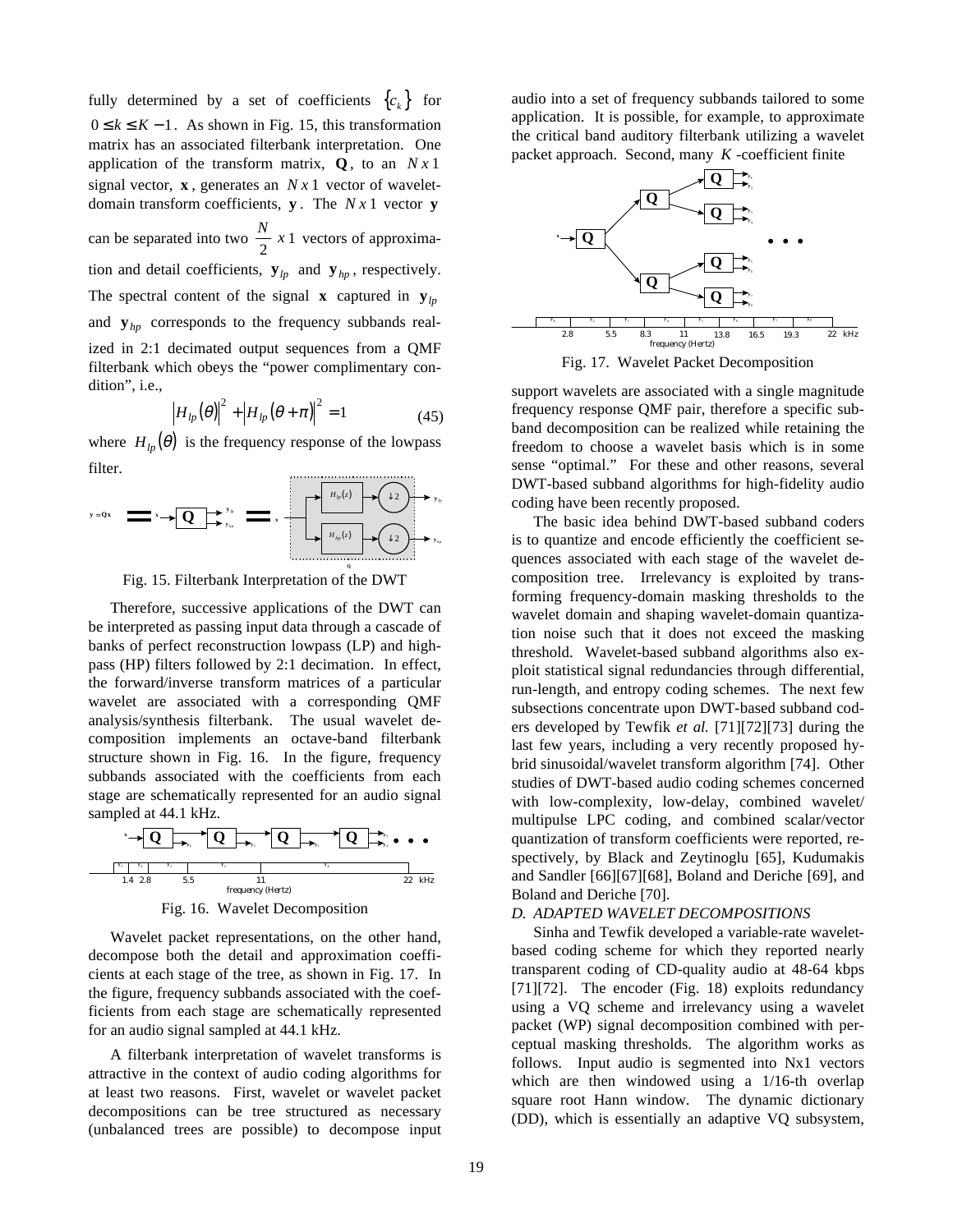then eliminates signal redundancy. A dictionary of Nx1 codewords is searched for the vector which is perceptually closest to the input vector. The effective size of the dictionary is made larger than its actual size by a novel correlation lag search/time-warping procedure which identifies two N/2-sample codewords for each N-sample input vector. At both the transmitter and receiver, the dictionary is systematically updated with N-sample reconstructed output audio vectors according to a perceptual distance criterion and last-used-first-out rule. For irrelevancy reduction, an optimized WP decomposition is applied to the original signal as well as the DD residual. The decomposition tree is structured such that its 29 frequency subbands roughly correspond to the critical bands of the auditory filterbank. Psychoacoustic masking thresholds are derived using the same procedure as [61] and transformed to the wavelet domain so that WP coefficients can be quantized and encoded without introducing perceptible artifacts. Masking thresholds are assumed constant within each subband. The encoder transmits the particular combination of DD and WP information which minimizes the bit rate while maintaining perceptual quality. Three combinations are possible. In one scenario, the DD index and timewarping factor are transmitted alone if the DD residual energy is below the masking threshold at all frequencies. Alternatively, if the DD residual has audible noise energy, then WP coefficients of the DD residual are also quantized, encoded, and transmitted. In some cases, however, WP coefficients corresponding to the original signal are more compactly represented than the combination of the DD plus WP residual information. In this case, the DD information is discarded and only quantized and encoded WP coefficients are transmitted. In the latter two cases, the encoder also transmits subband scale factors, bit allocations, and energy normalization side information.



Fig. 18. Dynamic Dictionary/Optimal Wavelet Packet Encoder (after [71])

This algorithm is unique in that it contains the first reported application of adapted WP analysis to subband coding of high-fidelity, CD-quality audio. During each analysis frame, the WP basis selection procedure applies an optimality criterion of minimum bit rate for a given distortion level. The authors reached several useful

conclusions regarding the choice of an optimal compact support  $(K$ -coefficient) wavelet basis. First, they found that basis optimization is warranted. Optimization produced average bit rate savings of 3, 6.5, 8.75, and 15 percent for wavelets selected from the sets associated with coefficient sequences of lengths 10, 20, 40, and 60, respectively. In an extreme case, a savings of 1.7 bits/sample is realized for transparent coding of a difficult castanets sequence when using best-case rather than worst-case wavelets (0.8 vs. 2.5 bits/sample for  $K = 40$ ). Second, they determined that it is not necessary to search exhaustively the space of all wavelets for a particular value of  $K$ . The search can be limited to wavelets having the maximum possible number, or  $\frac{K}{2}$ 

vanishing moments. The frequency responses of the filters associated with a  $p - th$  order vanishing moment wavelet have  $p - th$ -order zeros at radian frequency  $\theta = \pi$ . Only a 3.1% bitrate reduction was realized for an exhaustive search versus a maximal vanishing moment constrained search. Third, the authors found that wavelets with longer coefficient sequences (larger *K* ) tended to produce better results under the optimality constraint. Given identical distortion criteria for a castanets sequence, bit rates of 2.1 bits/sample for  $K = 4$ wavelets were realized versus 0.8 bits/sample for  $K = 40$  wavelets. Finally, deeper decomposition trees tended to yield better results, but the improvements saturated beyond a certain point.

As far as quality is concerned, subjective tests conducted by the authors with nine test subjects led them to conclude that the algorithm produced transparent quality for test material including drums, pop, violin with orchestra, and clarinet. Subjects detected differences between coded and original material, however, in the cases of castanets and piano sequences. The difficulty with castanets arises because of inadequate pre-echo control. This version of the coder utilizes only an adaptive window scheme which switches between 1024 and 2048-sample windows. Shorter windows (N=1024 or 23 ms) are used for signals which are likely to produce pre-echos. The piano sequence contained long segments of nearly steady or slowly decaying sinusoids. The wavelet coder does not handle steady sinusoids as well as other signals. With the exception of these troublesome signals in a comparative test, an additional expert listener also found that the WP coder outperformed MPEG-1, Layer II at 64 kbps.

Tewfik and Ali later enhanced the WP coder to improve pre-echo control and increase coding efficiency. After elimination of the dynamic dictionary, they reported better quality in the range of 55 to 63 kbps, as well as a real-time implementation of a simplified 64 to 78 kbps coder on two TMS320C31 devices [73]. Beyond DD removal, the major improvements included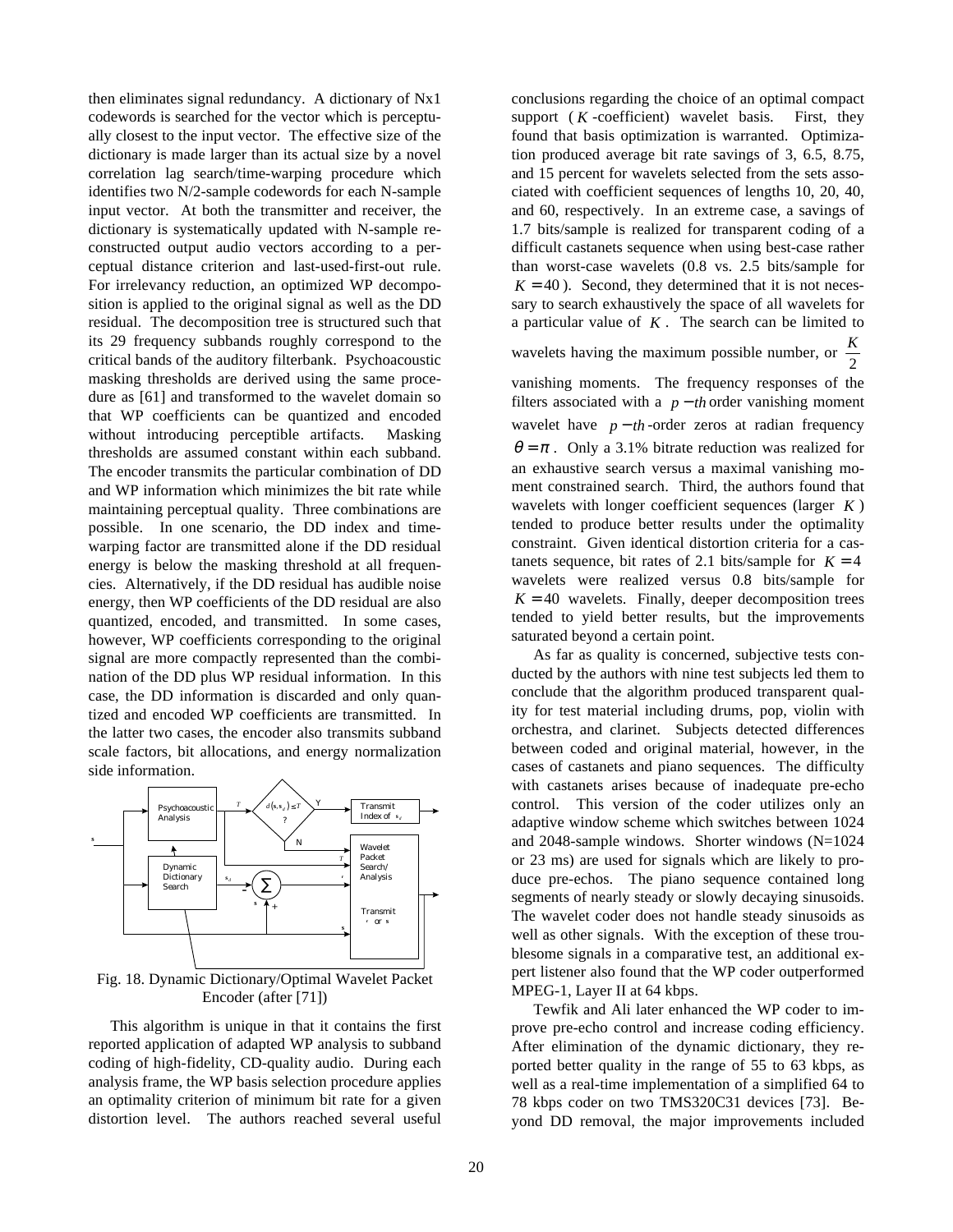exploitation of auditory temporal masking for pre-echo control, more efficient quantization and encoding of scale-factors, and run-length coding of long zero sequences. The improved coder also upgraded its psychoacoustic analysis section with a more sophisticated model similar to Johnston's PXFM coder [6]. The most notable improvement occurred in the area of pre-echo control. This was accomplished in the following manner. First, input frames likely to produce pre-echos are identified using a normalized energy measure criterion. These frames are parsed into 5 ms time slots (256 samples). Then, WP coefficients from all scales within each time slot are combined to estimate subframe energies. Masking thresholds computed over the global 1024 sample frame are assumed only to apply during highenergy time slots. Masking thresholds are reduced across all subbands for low energy time slots utilizing weighting factors proportional to the energy ratio between high- and low-energy time-slots. The remaining enhancements of improved scalefactor coding efficiency and run-length coding of zero sequences more than compensated for removal of the dynamic dictionary.

## *E. HYBRID HARMONIC/WAVELET DECOMPOSI-TION*

Although the WP coder improvements reported in [73] addressed pre-echo control problems, they did not rectify the coder's inadequate performance for harmonic signals such as the piano test sequence. This is in part because wavelets do not provide compact representations for sinusoidal signals. On the other hand, wavelet decomposition techniques do provide signal representations that can efficiently track transients. Recognizing these facts, Hamdy *et al.* developed a novel hybrid coder [74] designed to exploit the efficiencies of both harmonic and wavelet signal representations. For each analysis frame, the encoder (Fig. 19) chooses a compact signal representation from combined sinusoidal and wavelet bases. This algorithm is based on the notion that short-time audio signals can be decomposed into tonal, transient, and noise components. It assumes that tonal components are most compactly represented in terms of sinusoidal basis functions, while transient and noise components are most efficiently represented in terms of wavelet bases. The encoder works as follows. First, Thompson's analysis model [75] is applied to extract sinusoidal frequencies, phases, and amplitudes for each input frame. Harmonic synthesis using the McAulay and Quatieri reconstruction algorithm [76] for phase and amplitude interpolation is next applied to obtain a residual sequence. Then, the residual is decomposed into WP subbands. The overall WP analysis tree approximates an auditory filterbank. Edge-detection processing identifies and removes transients in low frequency subbands. Once transients are eliminated, the residual WP coefficient sequences at

21

each scale become largely decorrelated. In fact, the authors determined that the sequences are well approximated by white gaussian noise (WGN) sources having exponential decay envelopes. As far as quantization and encoding of the various parameters is concerned, sinusoidal frequencies are quantized with sufficient precision to satisfy psychoacoustic just-noticeabledifferences in frequency (JNDF), which requires 8 bit absolute coding for a new frequency track, then 5 bit differential coding for the duration of the lifetime of the track. Sinusoidal amplitudes are quantized and encoded in a similar absolute/differential manner using simultaneous masking thresholds for shaping of quantization noise. This may require up to 8 bits per component. Sinusoidal phases are uniformly quantized on the interval  $[-\pi, \pi]$  and encoded using 6-bits. As for quantization and encoding of WP parameters, all coefficients below 11 kHz are encoded as in [108]. Above 11 kHz, however, parametric representations are utilized. Transients are represented in terms of a binary edge mask which is then run-length encoded. Noise components are represented in terms of gaussian means, variances, and constants of exponential decay. The hybrid coder was reported to achieve nearly transparent coding over of wide range of CD-quality source material at bit rates in the vicinity of 44 kbps.



Fig. 19. Hybrid Sinusoidal/Wavelet Encoder (after [74])

# *F. SIGNAL-ADAPTIVE, NON-UNIFORM FILTER-BANK (NUFB) DECOMPOSITIONS*

This subsection introduces subband coding algorithms which utilize signal-adaptive banks of nonuniform bandpass filters to estimate the distribution of signal energy and masking power with respect to both time and frequency. The advantage of these systems over previous schemes is in superior time or frequency resolution matching between the analysis filterbank and the auditory filterbank. The disadvantage is that adaptive non-uniform filterbank design and implementation strategies are non-trivial. As we have seen, audio coding algorithms seek to achieve high coding gain by exploiting time-frequency signal decompositions which imitate the auditory filterbank. This task is difficult because of the non-uniform nature of critical bandwidth. For the purposes of time-frequency mapping, the algo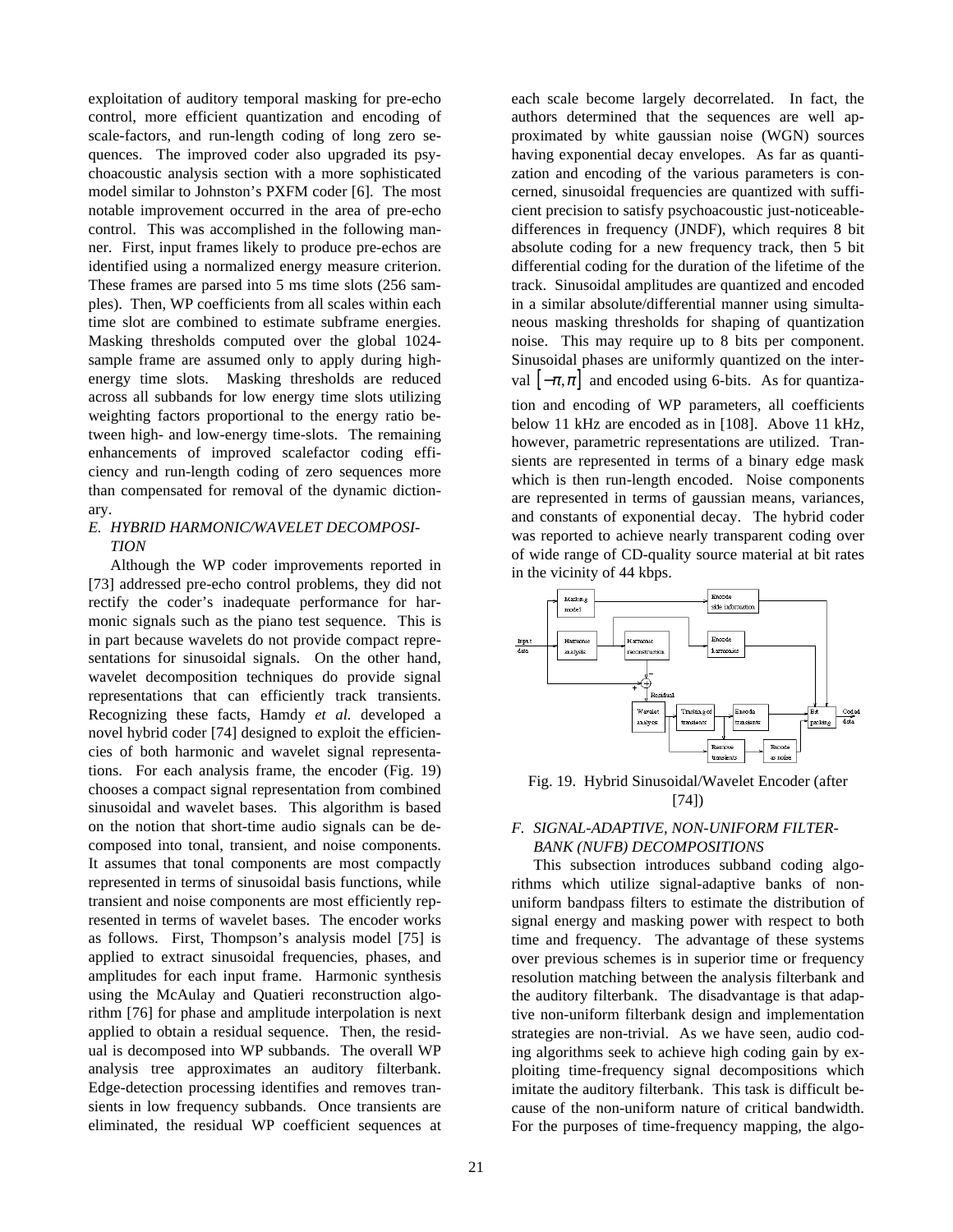rithms described in the previous three subsections make use of unitary transforms, uniform-resolution frequency subbands, and discrete wavelet or wavelet packet decompositions, respectively. Each type of algorithm makes some tradeoff between time resolution and frequency resolution. Transform coders typically offer very high frequency resolution at the expense of limited time resolution. The uniform subband algorithms, on the other hand, tend to offer good time resolution at the expense of frequency resolution. No resolution tradeoff is optimal for all audio signals. This dilemma is illustrated in Fig. 20 utilizing schematic representations of masking thresholds with respect to time and frequency for (a) a castanets and (b) a piccolo. In the figures, darker regions correspond to higher masking thresholds. For maximum coding gain, the strongly harmonic piccolo signal clearly calls for fine frequency resolution/coarse time resolution, because the masking thresholds remain relatively constant with respect time in several narrow frequency bands. Time resolution is not a big issue for this signal. Quite the opposite is true in the case of the castanets signal, however. Due to the fast attacks which characterize this percussive sound, masking thresholds are highly time-dependent in the 30 ms analysis window. Frequency resolution is not as important here because the thresholds tend to remain constant across a wide band of upper frequencies. All of this implies that an ideal coder should make adaptive decisions regarding optimal time-frequency signal decomposition.





The most popular method for realizing nonuniform frequency subbands is to cascade uniform filters in an unbalanced tree structure. For a given impulse response length, however, cascade structures in general produce poor channel isolation. Recent advances in modulated filterbank design methodologies (e.g., [77]) have made tractable direct form near perfect reconstruction nonuniform designs which are critically sampled. This subsection describes coders which employ signal-adaptive non-uniform modulated filterbanks to approximate the time-frequency analysis properties of the auditory system more effectively than the uniform resolution algorithms described in prior sections. The discussion includes proposals by Sinha, Princen, and Johnston [80][81], as well as Purat and Noll [83][107]. In work

bidimensional VQ schemes [79]. *G. AT&T SWITCHED NON-UNIFORM FILTERBANK CASCADE* Princen and Johnston developed a CD-quality coder

not discussed here, other investigators have developed non-uniform filterbank coding techniques which address redundancy reduction utilizing lattice [78] and

based upon a signal-adaptive filterbank [80] for which they reported quality better than the sophisticated MPEG-1 Layer III algorithm at both 48 and 64 kbps. The analysis filterbank for this coder consists of a twostage cascade. The first stage is a 48-band non-uniform modulated filterbank split into four uniform-bandwidth sections. There are eight uniform subbands from 0-750 Hz, four uniform subbands from 750-1500 Hz, 12 uniform subbands from 1.5-6 kHz, and 24 uniform subbands from 6-24 kHz. The second stage in the cascade optionally decomposes non-uniform bank outputs with on/off switchable banks of finer resolution uniform subbands. During filterbank adaptation, a suitable overall time-frequency resolution is attained by selectively enabling or disabling the second stage filters for each of the four uniform bandwidth sections. Low resolution mode for this architecture corresponds to slightly better than auditory filterbank frequency resolution. On the other hand, high-resolution mode for this architecture corresponds roughly to 512 uniform subband decomposition. Adaptation decisions are made independently for each of the four cascaded sections based on a criterion of minimum perceptual entropy (PE). The second stage filters in each section are enabled only if a reduction in PE (hence bit rate) is realized. Uniform PCM is applied to subband samples under the constraint of perceptually masked quantization noise. Masking thresholds are transmitted as side information. Further redundancy reduction is achieved by Huffman coding of both quantized subband sequences and masking thresholds. In informal listening tests, quality was reported to be better than the MPEG-1, Layer III coder at both 48 and 64 kbps.

## *H. AT&T SWITCHED MDCT/WAVELET FILTER-BANK*

Sinha and Johnston at Bell Labs later developed a different signal-adaptive switched filterbank coding scheme which achieved transparent coding of *stereo* CD-quality source material at 64 kbps per stereo pair [81]. Like the Princen and Johnston coder (above), this algorithm seeks to match the time-frequency distribution of masking power in the input signal with an appropriate analysis filterbank. Also as in [80], the filterbank switching criterion is a function of minimum PE. In contrast to the elaborate adaptive non-uniform filterbank cascade of Princen and Johnston's coder, however, this signal-adaptive algorithm switches between two distinct filterbanks. A 1024-point MDCT (Eq. 41) decomposition is applied normally, during "stationary"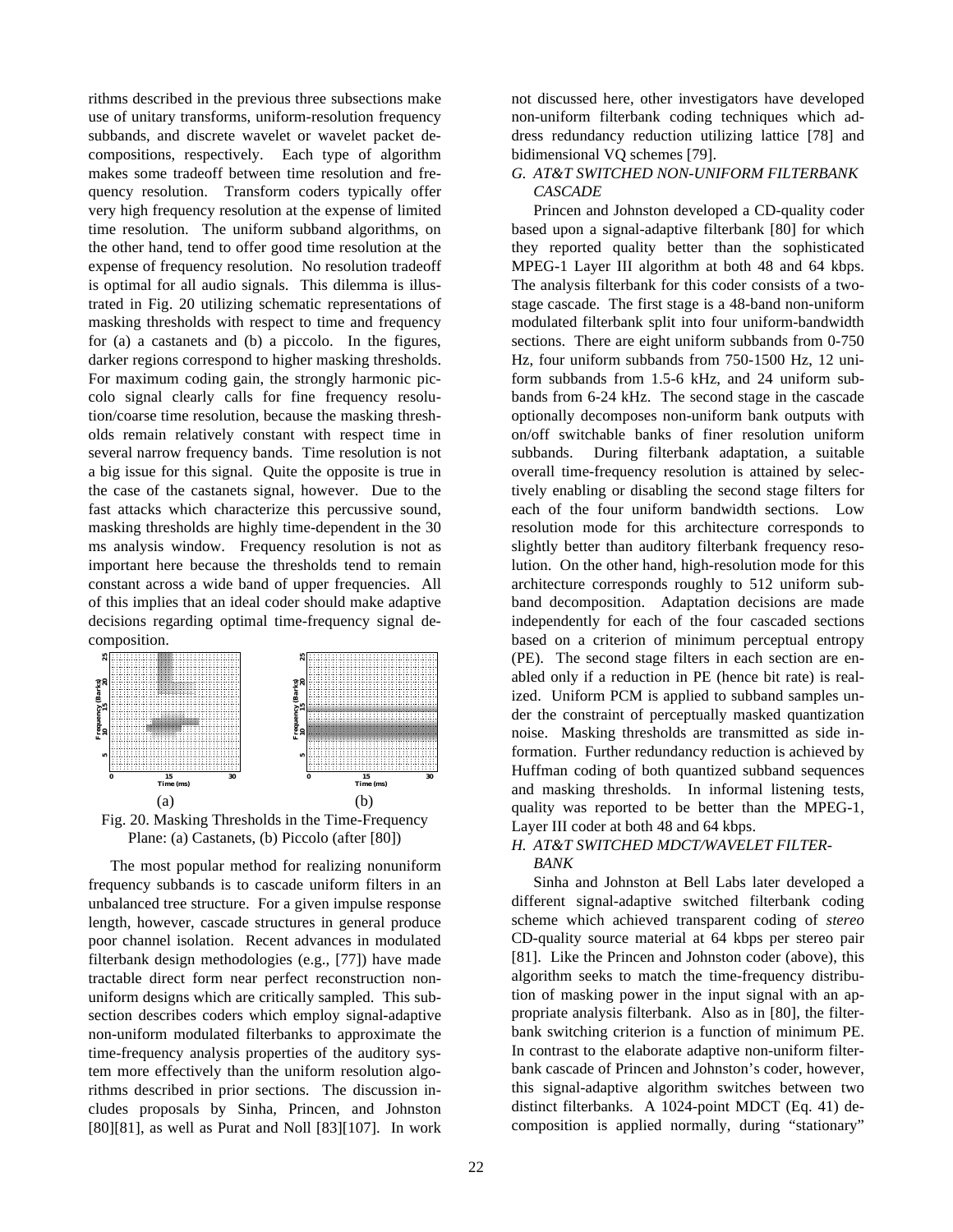periods. The coder switches to a tree-structured WP decomposition matched to the auditory filterbank during sharp transients. As noted previously [43][48], the MDCT lends itself to compact representation of stationary signals, and a 1024-point block size yields sufficiently high frequency resolution (Fig. 20b). The switch to a WP analysis during transients is warranted in light of the higher time resolution required at high frequencies for accurate estimation of the time/frequency distribution of masking power associated with sharp attacks (Fig. 20a). WP analysis also leads to more compact signal representation during transient periods. This coder offers the advantage of lower complexity than [80]. It also has an advantage over window length switching schemes [12] in that the desired improvement in time resolution during transient periods is restricted to the high frequency regions of interest. As for implementation details, the coder makes a switching decision every 25 ms. Carefully designed start and stop windows are inserted between analysis frames during switching intervals to mitigate boundary effects associated with the MDCT-to-WP transitions. Masking thresholds are estimated as in [6] and [8]. In subjective tests involving 12 expert and non-expert listeners with difficult castanets and triangle test signals, the coder outperformed the AT&T PAC algorithm [82] at 64 kbps per stereo pair by an average of 0.4-0.6 on a five-point quality scale.

## *I. FV-MLT*

Purat and Noll [107] also developed a CD-quality audio coding scheme based on a signal-adaptive, nonuniform, tree-structured wavelet packet decomposition. This coder is unique in two ways. First of all, it makes use of a novel wavelet packet decomposition proposed in [83]. Secondly, the algorithm adapts to the signal the wavelet packet tree decomposition depth and breadth (branching structure) based on a minimum bit rate criterion, subject to the constraint of inaudible coefficient distortions. This in contrast to [81], which selects between two fixed filterbanks based on input signal characteristics. It also differs from [71], which applies a fixed wavelet packet decomposition tree structure but adapts the analysis wavelet. In informal subjective tests, the algorithm achieved excellent quality at a bit rate of 55 kbps.

# **V. AUDIO CODING STANDARDS**

This section gives high-level descriptions of some international and commercial product audio coding standards, including the ISO/IEC MPEG-1/-2 series, the Sony ATRAC, the Phillips DCC, and the Dolby AC-3 algorithms.

# *A. ISO/IEC 11172-3 (MPEG-1) AND ISO/IEC IS13818-3 (MPEG-2)*

An International Standards Organization/Moving Pictures Experts Group (ISO/MPEG) audio coding

standard for stereo CD-quality audio was adopted in 1992 after four years of extensive collaborative research by audio coding experts worldwide. ISO 11172-3 [84] comprises a flexible hybrid coding technique which incorporates several methods including subband decomposition, filterbank analysis, transform coding, entropy coding, dynamic bit allocation, nonuniform quantization, adaptive segmentation, and psychoacoustic analysis. MPEG coders accept 16-bit PCM input data at sample rates of 32, 44.1, and 48 kHz. MPEG-1 (1992) offers separate modes for mono, stereo, dual independent mono, and joint stereo. Available bit rates are 32- 192 kb/s for mono and 64-384 kb/s for stereo. MPEG-2 (1994) [85][86][87] extends the capabilities offered by MPEG-1 to support the so called 3/2 channel format with left, right, center, and left and right surround channels. The first MPEG-2 standard is backward compatible with MPEG-1 in the sense that 3/2 channel information transmitted by an MPEG-2 encoder can be correctly decoded for 2-channel presentation by an MPEG-1 receiver. The second MPEG-2 standard sacrifices backwards MPEG-1 compatibility to eliminate quantization noise unmasking artifacts [88] which are potentially introduced by the forced backward compatibility. Several discussions of the MPEG-1 [89] and MPEG-1/2 [26][27] standards have appeared recently in the literature. MPEG standardization work is continuing and will eventually lead to very low rate high fidelity coding, perhaps reaching bit rates as low as 24 kb/s per channel.



The MPEG-1 architecture contains three layers of increasing complexity, delay, and output quality. Each higher layer incorporates functional blocks from the lower layers. Layers I and II (Fig. 21) work as follows. The input signal is first decomposed into 32 critically sub-sampled subbands using a polyphase filterbank. These 511th-order filters are equally spaced such that a 48 kHz input signal is split into 750 Hz subbands, with the subbands decimated 32:1. In the absence of quantization noise, each filter would perfectly cancel aliasing introduced by adjacent bands. In practice, however, the filters are designed for very high sidelobe attenuation (96 dB) to insure that intra-band aliasing due to quantization noise remains negligible. For the purposes of psychoacoustic analysis and determination of JND thresholds, a 512 (layer I) or 1024 (layer II) point FFT is computed in parallel with the subband decomposition for each decimated block of 12 input samples (8 ms at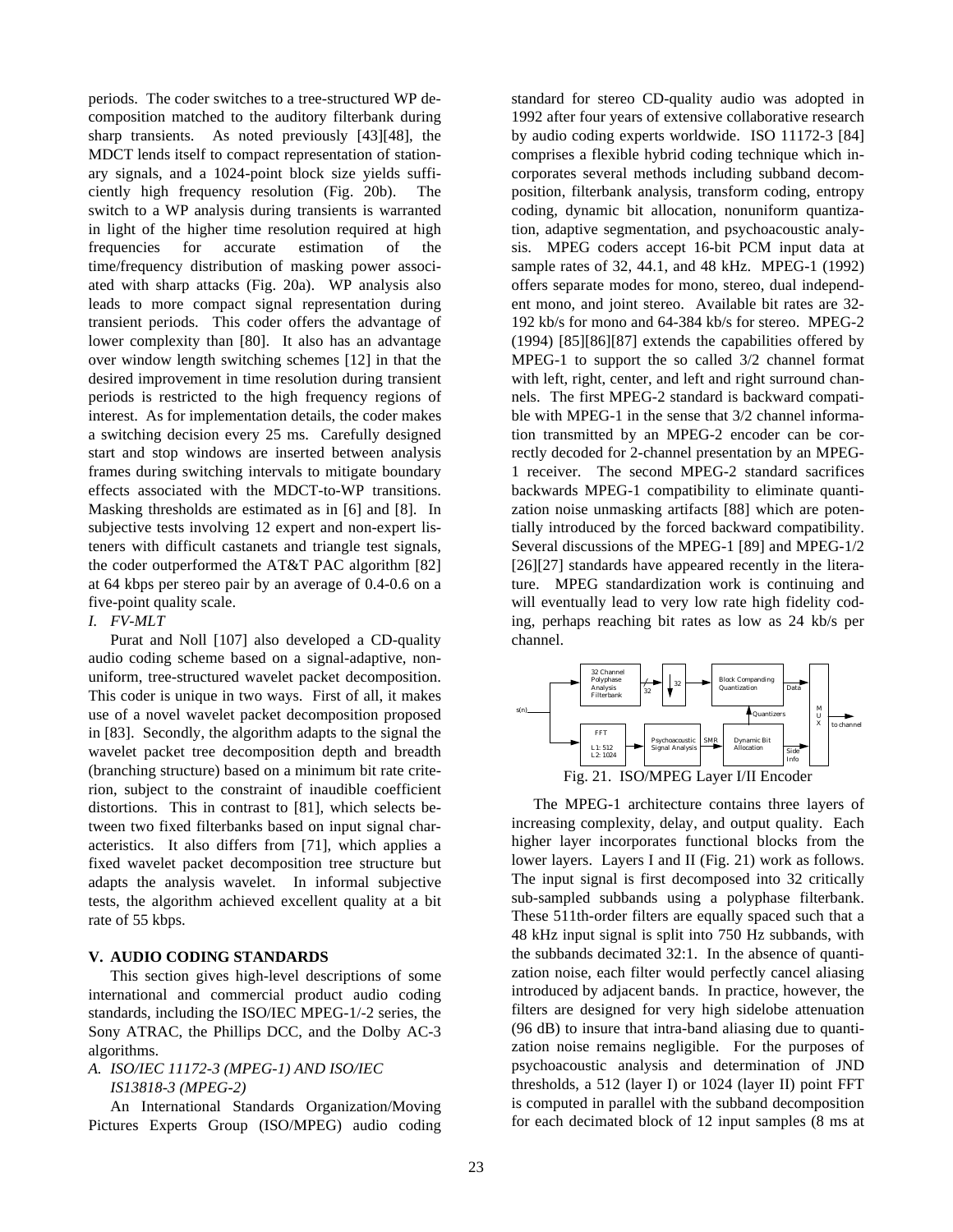48 kHz). Next, the subbands are block companded (normalized by a scalefactor) such that the maximum sample amplitude in each block is unity, then an iterative bit allocation procedure applies the JND thresholds to select an optimal quantizer from a predetermined set for each subband. Quantizers are selected such that both the masking and bit rate requirements are simultaneously satisfied. In each subband, scalefactors are quantized using 6 bits and quantizer selections are encoded using 4 bits. For layer I encoding, decimated subband sequences are quantized and transmitted to the receiver in conjunction with side information, including quantized scalefactors and quantizer selections. With operation similar to layer I, layer II offers enhanced output quality and reduced bit rates at the expense of greater complexity and increased delay. Improvements occur in three areas. First, the psychoacoustic threshold determination benefits from better frequency resolution because of the increased FFT size. Second, scalefactor side information is reduced by considering properties of three adjacent 12-sample blocks and optionally transmitting one, two, or three scalefactors as well a 2-bit side parameter to indicate how many are being transmitted (increases delay). Third, maximum subband quantizer resolution is increased to 16 bits from the layer I limit of 15. The overall bit rate is reduced in spite of this increase by decreasing the number of available quantizers with increasing subband index. Average Mean Opinion Scores (MOS) of 4.7 and 4.8 have been reported [26] for monophonic layer I and layer II codecs operating at 192 and 128 kb/s, respectively. Averages were computed over a range of test material.



Fig. 22. ISO/MPEG Layer III Encoder

The layer III MPEG (Fig. 22) architecture achieves performance improvements by adding several important mechanisms on top of the layer I/II foundation. A hybrid filterbank is introduced to increase frequency resolution and thereby better approximate critical band behavior. The hybrid filterbank includes adaptive segmentation to improve pre-echo control. Sophisticated bit allocation and quantization strategies which rely upon non-uniform quantization, analysis-by-synthesis, and entropy coding are introduced to allow reduced bit rates and improved quality. First, a hybrid filterbank is constructed by following each subband filter with an adaptive MDCT. This practice allows for higher frequency resolution and pre-echo control. Use of an 18 point MDCT, for example, improves frequency resolution to 41.67 Hz per spectral line. Adaptive MDCT block sizes between 6 and 18 points to allow improved

pre-echo control. Using shorter blocks during rapid attacks in the input sequence (6 decimated points at 48  $kHz = 4$  ms) allows premasking to hide pre-echoes, while using longer blocks during steady-state periods reduces side information and hence bit rates. Bit allocation and quantization of the spectral lines is realized in a nested loop procedure which uses both non-uniform quantization and Huffman coding. The inner loop adjusts the non-uniform quantizer step sizes for each block until the number of bits required to encode the transform components falls within the bit budget. The outer loop evaluates the quality of the coded signal (analysisby-synthesis) in terms of quantization noise relative to the JND thresholds. Average MOS of 3.1 and 3.7 were reported [26] for monophonic layer II and layer III codecs operating at 64 kbps.

## *B. PRECISION ADAPTIVE SUBBAND CODING (PASC)*

Phillips Digital Compact Cassette (DCC) is an example of a consumer product which essentially implements the 384 kb/s stereo mode of MPEG-1, layer I. A discussion of the Precision Adaptive Subband Coding algorithm and other elements of the DCC system are given in [90].

# *C. ADAPTIVE TRANSFORM ACOUSTIC CODING (ATRAC)*

The ATRAC coding method developed by Sony for use in its rewritable MiniDisc system makes combined use of subband and transform coding techniques to achieve CD-quality 256 kb/s coding of 44.1 kHz stereo 16-bit PCM input data [91]. The ATRAC encoder first splits the input signal into three subbands which cover the ranges of 0-5.5 kHz, 5.5-11 kHz, and 11-22 kHz using a QMF analysis filterbank. Like MPEG layer III, the ATRAC QMF filterbank is followed by adaptive MDCT analysis. Although long block sizes of 11.6 ms are normally selected for all subbands, short block sizes of 1.45 ms in the high-frequency band and 2.9 ms in the low and mid-frequency bands are used to affect preecho cancellation during input attack periods. Finally, MDCT components are quantized and encoded according to a psychoacoustically derived bit allocation. *D. DOLBY AC-3*

Dolby Laboratories originally developed the 320 kb/s AC-3 perceptual audio coder [92] for High-Definition Television (HDTV). Its first application, however, has been in the cinema. Digital information is interleaved between sprocket holes on one side of the 35 mm film. The coder carries 5.1 channels of audio (left, center, right, left surround, right surround, and a subwoofer), but it has also been designed for compatibility with conventional mono, stereo, and matrixed multi-channel sound reproduction systems. The PCM input signal is first windowed using a proprietary function and then segmented into 50% overlapping 10.66 ms blocks (512 samples). The block size is reduced to 5.33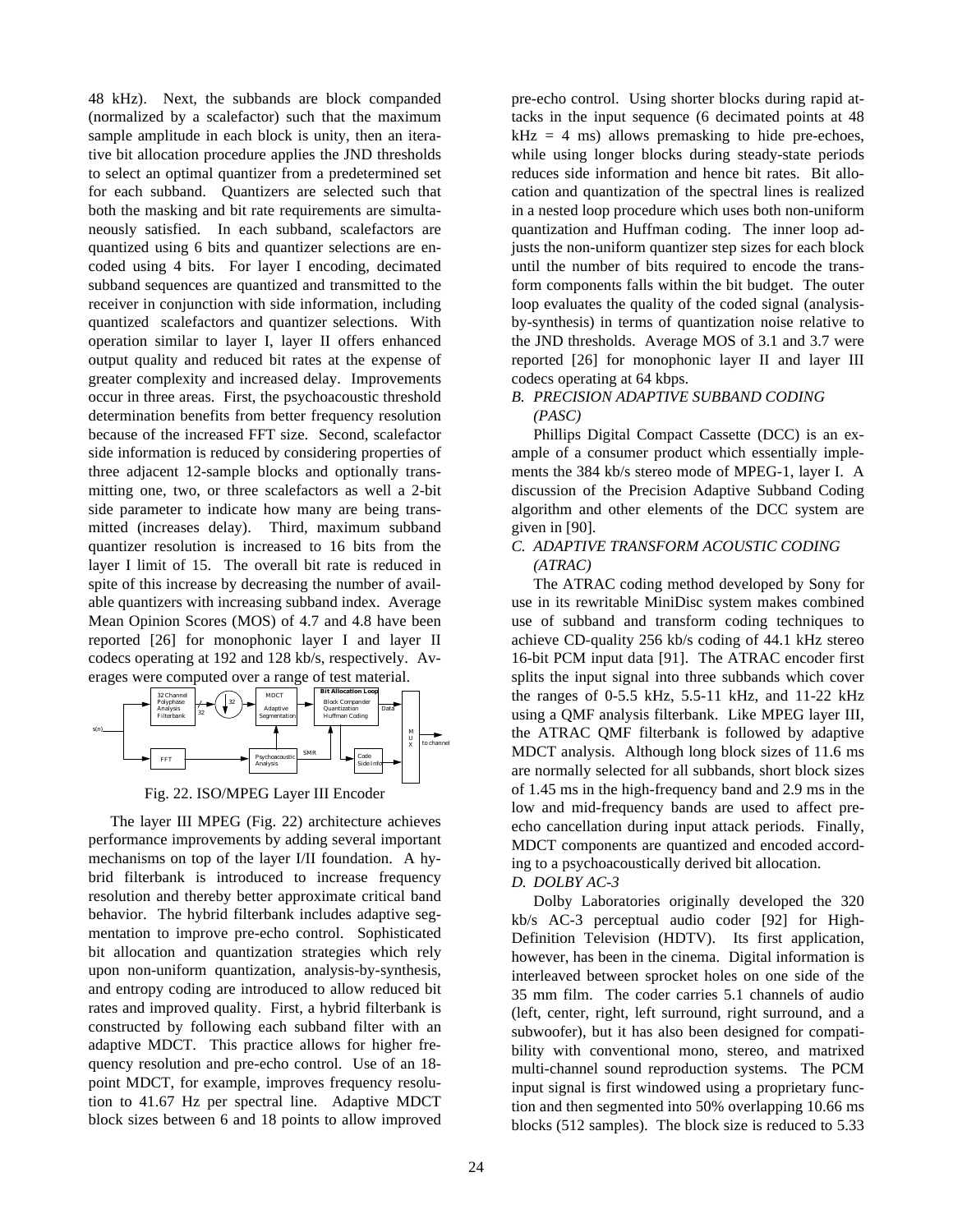ms during transient conditions to compensate for preechos. After segmentation, a modified Discrete Cosine Transform (MDCT) filterbank with 93.75 Hz frequency resolution is used to decompose the signal. The MDCT offers a good compromise between frequency resolution and time resolution, since it is critically sampled with 50% time overlap. Transform components are quantized using a psychoacoustically derived dynamic bit allocation scheme. Spectral information obtained from the MDCT is encoded using a novel mantissa/exponent coding scheme as follows. First, the spectral stability is evaluated. All transform coefficients are transmitted for stable spectra, but time updates occur only every 32 ms. Fewer components are encoded for transient signals, but time updates occur frequently, e.g., every 5.3 ms. A spectral envelope is formed from exponents corresponding to log spectral line magnitudes. These exponents are differentially encoded. Psychoacoustic quantization masking thresholds are derived from the decoded spectral envelope for 64 non-uniform subbands which increase in size proportional to the ear's critical bands. The thresholds are used to select appropriate quantizers for transform coefficient mantissas in a bit allocation loop. If too few bits are available, highfrequency coupling (above 2 kHz) between channels may be used to reduce the amount of transmitted information. Exponents, mantissas, coupling data, and exponent strategy data are combined and transmitted to the receiver. AC-3 has been selected for use in the United States HDTV system [97]. It is also being designed into other consumer electronics equipment such as cable television and direct broadcast satellite.

## **VI. CONCLUSION**

*A. SUMMARY OF APPLICATIONS FOR COMMER-CIAL AND INTERNATIONAL STANDARDS*

Current applications (Table 2) which benefit from audio coding include digital broadcast audio (DBA) [93][94], Direct Broadcast Satellite (DBS) [95], Digital Versatile Disk (DVD) [96], high-definition television (HDTV) [97], cinematic theater [98], and audio-ondemand over wide area networks such as the Internet [99]. Audio coding has also enabled miniaturization of digital audio storage media such as Compact MiniDisk [100] and Digital Compact Cassette (DCC) [101][102].

## *B. SUMMARY OF RECENT RESEARCH*

The level of sophistication and high performance achieved by the standards listed in Table 2 reflects the fact that audio coding algorithms have matured rapidly in less than a decade. The emphasis nowadays has shifted to realizations of low-rate, low-complexity, and low-delay algorithms [103]. Using primarily transform [104][105][106], subband (filterbank/wavelet) [107] [108][109][110][111], and other [112][113][114] coding methodologies coupled with perceptual bit alloca-

| <b>Algorithm</b> | <b>Method</b> | <b>Sample</b><br><b>Rates</b><br>(kHz) | Chan.                                                                                                                                                | <b>Refere</b><br>nces |
|------------------|---------------|----------------------------------------|------------------------------------------------------------------------------------------------------------------------------------------------------|-----------------------|
| $APT-X100$       | <b>ADPCM</b>  | 44.1                                   | 1                                                                                                                                                    |                       |
| <b>ATRAC</b>     | Subband       | 44.1                                   | $\mathfrak{D}$                                                                                                                                       | $[100]$               |
| AT&T PAC         | Trans.        | 44.1                                   | $1 - 5.1$                                                                                                                                            | [16]                  |
| Dolby AC-2       | Trans.        | 44.1                                   | $\overline{c}$                                                                                                                                       | $\lceil 2 \rceil$     |
| Dolby AC-3       | Trans.        | 44.1                                   | $1 - 5.1$                                                                                                                                            | [98]                  |
| $MPEG-1$         | Hybrid        | 32,44.1,48                             | 1,2                                                                                                                                                  | [17]                  |
| Layers I-III     |               |                                        |                                                                                                                                                      |                       |
| MPEG-2           | Hybrid        | 16,22,24                               | $1 - 5.1$                                                                                                                                            | [18]                  |
| Layers I-III     |               | 32,44.1,48                             |                                                                                                                                                      |                       |
| <b>Algorithm</b> | <b>Bit</b>    | <b>Quality</b>                         | <b>Applications</b>                                                                                                                                  |                       |
|                  | Rate(s)       |                                        |                                                                                                                                                      |                       |
|                  | (kbps)        |                                        |                                                                                                                                                      |                       |
| <b>APT-X100</b>  | 176,400       | CD                                     | Cinema<br>MiniDisc<br>DBA: 128/160 kbps<br><b>DBA</b><br>Cinema, HDTV<br>DBA: LII@256 kbps<br>DBS: LII@224 kbps<br>DCC: LI@384 kbps<br>Misc. network |                       |
| <b>ATRAC</b>     | $256$ /ch     | CD                                     |                                                                                                                                                      |                       |
| AT&T PAC         | 128/stereo    | FM,CD                                  |                                                                                                                                                      |                       |
| Dolby AC-2       | $256$ /ch     | CD                                     |                                                                                                                                                      |                       |
| Dolby AC-3       | 32-384        | CD                                     |                                                                                                                                                      |                       |
| $MPEG-1$         | 32-448        | AM,FM,                                 |                                                                                                                                                      |                       |
| Layers I-III     |               | CD                                     |                                                                                                                                                      |                       |
|                  |               |                                        |                                                                                                                                                      |                       |
| MPEG-2           | $16-$         | AM,FM                                  |                                                                                                                                                      |                       |
|                  |               |                                        |                                                                                                                                                      |                       |

|  |  |  |  |  | Table 2. Audio Coding Standards and Applications |
|--|--|--|--|--|--------------------------------------------------|
|--|--|--|--|--|--------------------------------------------------|

| <b>Methodology</b>                                       | <b>Bit Rate(s)</b><br>(kbps) | <b>References</b>                    |
|----------------------------------------------------------|------------------------------|--------------------------------------|
| Signal adaptive<br>switched filterbank                   | below 32                     | Sinha, Johnston, Princen<br>[80][81] |
| Sinusoidal/wavelet<br>packet                             | 44                           | Sinha, Tewfik [74]                   |
| Adapted wavelet<br>packet                                | 48-63                        | Sinha, Tewfik [72]                   |
| Frequency varying<br>modulated lapped<br>transforms      | 55                           | Purat, Noll [83], [107]              |
| Transform/subband<br>noise substitution                  | 56                           | Schulz [50]                          |
| Transform/differential<br>frame encoding<br>(DPAC)       | 60-100                       | Paraskevas, Mour-<br>jopoulos [106]  |
| Wavelet packet/ mul-<br>tipulse LPC                      | 64                           | Boland, Deriche <sup>[69]</sup>      |
| Transform domain<br>weighted interleave<br>VO            | below 64                     | Iwakami, et al.,<br>$[53]$ , $[105]$ |
| Modulated phasor<br>transform/bidimen-<br>sional lattice | 80                           | Mainard, Lever [111]                 |
| Nonuniform filter-<br>bank/lattice VQ                    | 96                           | Monta, Cheung [78]                   |

Table 3**.** Recent Audio Coding Research

tion strategies, new algorithms continue to advance the state-of-the art in terms of bit rates and quality (Table 3). Sinha and Johnston, for example, reported transparent CD-quality at 64/32 kbps for stereo/mono [110] sources. Other new algorithms include extended capacity for multi-channel/ multi-language systems [98][115] [116].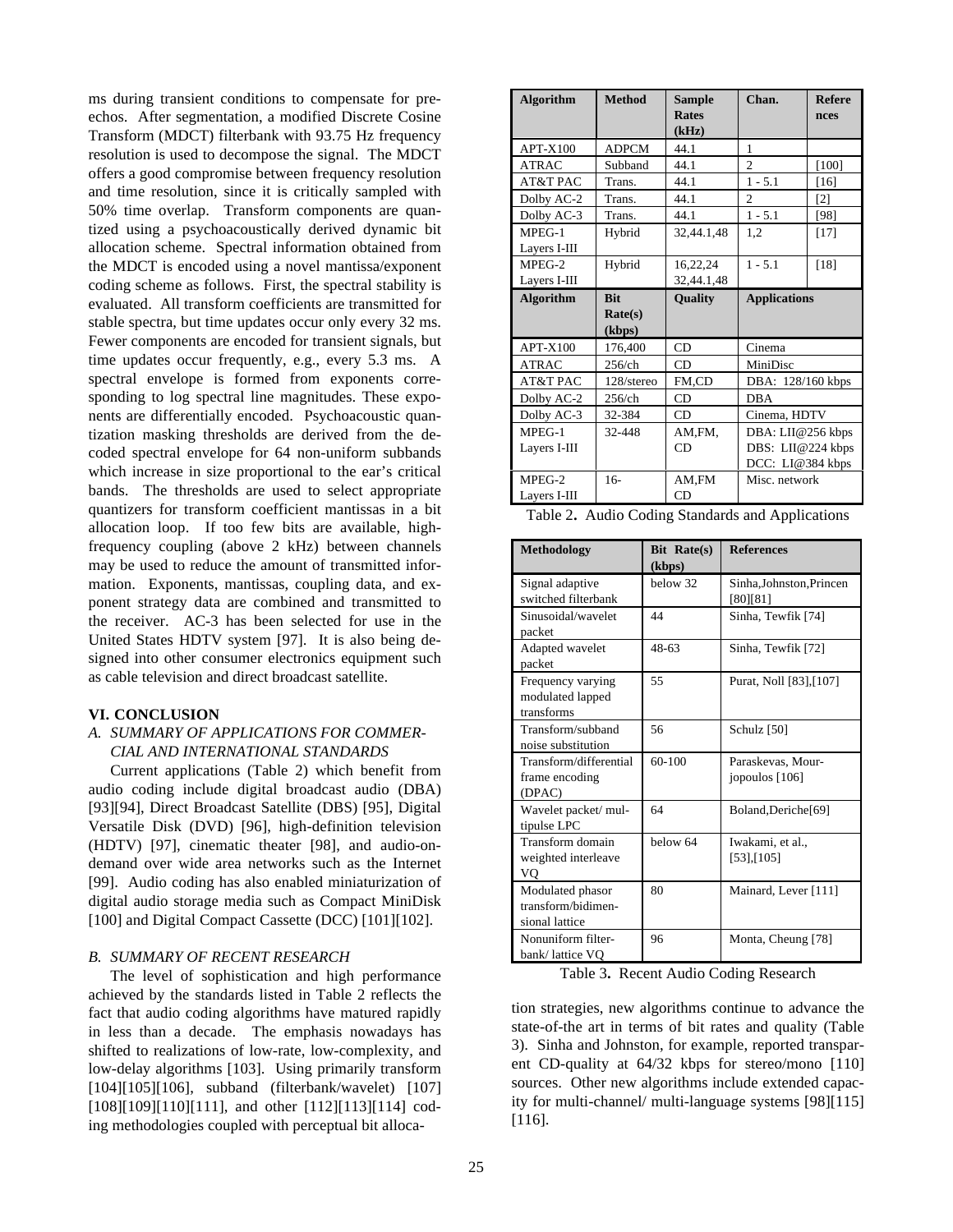# *C. FUTURE DIRECTIONS*

In addition to the pursuing the usual goals of transparent compression at lower bit rates (below 64 kbps/channel) with reduced complexity, minimal delay, and enhanced bit error robustness, future research in audio coding will be concerned with the development of algorithms which offer scalability [117][118][119]. This trend is reflected in the set of candidate algorithms [120] proposed for MPEG-4 standardization [121], as shown in Table 4.

| Company/     | <b>Methodology</b>  | <b>Bit Rates</b> | <b>Scalability</b> |
|--------------|---------------------|------------------|--------------------|
| Institution  |                     | (kbps)           | <b>Modes</b>       |
| Alcatel /    | subband,            | 24, 40           | 64/6               |
| Philips /    | ADPCM, adaptive     |                  | 64/24/6            |
| RAI          | Huffman             |                  |                    |
| AT&T         | transform           | 24, 40           | 64/6               |
| AT&T         | waveform interp.    | 2, 6             |                    |
| Bosch /      | subband/LPC,        | 6                | 64/24/6            |
| CSELT/       | fine step scalabil- |                  |                    |
| <b>MATRA</b> | ity                 |                  |                    |
| <b>INESC</b> | subband/transfor    | 16, 24, 40       |                    |
|              | m, Huffman, har-    |                  |                    |
|              | monic component     |                  |                    |
|              | extraction          |                  |                    |
| Matsushita   | $CELP + post-$      | 6                |                    |
|              | processing for      |                  |                    |
|              | speed control +     |                  |                    |
|              | enhancement for     |                  |                    |
|              | error robustness    |                  |                    |
|              |                     |                  |                    |
| Motorola     | transform, Huff-    | 24, 40           | 64/24/6            |
|              | man, enhancement    |                  |                    |
|              | for error robust-   |                  |                    |
|              | ness                |                  |                    |
| <b>NEC</b>   | transform, en-      | 24, 40           | 1,2                |
|              | hancement for       |                  |                    |
|              | scalability         |                  |                    |
| <b>NEC</b>   | CELP with multi-    | 6                | 1,2                |
|              | mode coding         |                  |                    |
| <b>NTT</b>   | transform, VQ,      | 16,24,40         | $\sqrt{2}$         |
|              | enhancement for     |                  |                    |
|              | error robustness    |                  |                    |
| <b>NTT</b>   | CELP, pitch syn-    | 2, 6             | 3                  |
|              | chronous innova-    |                  |                    |
|              | tion, enhancement   |                  |                    |
|              | for error robust-   |                  |                    |
|              | ness                |                  |                    |
| NTT Do-      | CELP, pitch syn-    |                  |                    |
| CoMo         | chronous innova-    |                  |                    |
|              | tion, enhancement   |                  |                    |
|              | for error robust-   |                  |                    |
|              | ness                |                  |                    |
| Philips      | CELP with effi-     | 16               |                    |
|              | cient search        |                  |                    |
| Samsung      | subband, VQ         | -                | 1                  |
| Sony         | subband/trans.,     |                  | 1                  |
|              | scalability with    |                  |                    |
|              | <b>LPC</b>          |                  |                    |

| Company/<br><b>Institution</b>                                 | <b>Methodology</b>                                                                                           | <b>Bit Rates</b><br>(kbps) | <b>Scalability</b><br><b>Modes</b> |
|----------------------------------------------------------------|--------------------------------------------------------------------------------------------------------------|----------------------------|------------------------------------|
| Sony IPC                                                       | subband/trans.,<br>LPC residual<br>coding, enhance-<br>ment for scalabil-<br>ity                             |                            | 3                                  |
| Sony IPC                                                       | LPC with har-<br>monic vector ex-<br>citation, en-<br>hancement for er-<br>ror robustness                    |                            | 3                                  |
| University<br>of Erlangen                                      | transform, scal-<br>ability with low<br>bit rate codecs                                                      | 24, 40                     | 1,2                                |
| University<br>of Han-<br>nover $\prime$<br>Deutsche<br>Telekom | analysis/synthesis<br>coding for indi-<br>vidual spectral<br>$lines + enhance-$<br>ment for scalabil-<br>ity | 6, 16                      |                                    |
| <b>JVC</b>                                                     | transform, VQ                                                                                                | 40                         |                                    |

Table 4**.** Candidate Codecs Proposed for MPEG-4 Standardization (after [122])

## **References**

- 1. International Electrotechnical Commission/ American National Standards Institute (IEC/ANSI) CEI-IEC-908, "Compact Disc Digital Audio System" ("red book"), 1987.
- 2. C. Todd, "A Digital Audio System for Broadcast and Prerecorded Media," in *Proc. 75th Conv. Aud. Eng. Soc.*, preprint #, Mar. 1984.
- 3. E.F. Schroder and W. Voessing, "High Quality Digital Audio Encoding with 3.0 Bits/Sample using Adaptive Transform Coding," in *Proc. 80th Conv. Aud. Eng. Soc.*, preprint #2321, Mar. 1986.
- 4. G. Theile, *et al.*, "Low-Bit Rate Coding of High Quality Audio Signals," in *Proc. 82nd Conv. Aud. Eng. Soc.*, preprint #2432, Mar. 1987.
- 5. K. Brandenburg, "OCF A New Coding Algorithm for High Quality Sound Signals," in *Proc. ICASSP-87*, pp. 5.1.1-5.1.4, May 1987.
- 6. J. Johnston, "Transform Coding of Audio Signals Using Perceptual Noise Criteria," *IEEE J. Sel. Areas in Comm.*, pp. 314-323, Feb. 1988.
- 7. W-Y Chan and A. Gersho, "High Fidelity Audio Transform Coding with Vector Quantization," in *Proc. ICASSP-90*, pp. 1109-1112, May 1990.
- 8. K. Brandenburg and J.D. Johnston, "Second Generation Perceptual Audio Coding: The Hybrid Coder," in *Proc. 88th Conv. Aud. Eng. Soc.*, preprint #2937, Mar. 1990.
- 9. K. Brandenburg, et al., "ASPEC: Adaptive Spectral Entropy Coding of High Quality Music Signals," in Proc. 90th Conv. Aud. Eng. Soc., preprint #3011, Feb. 1991.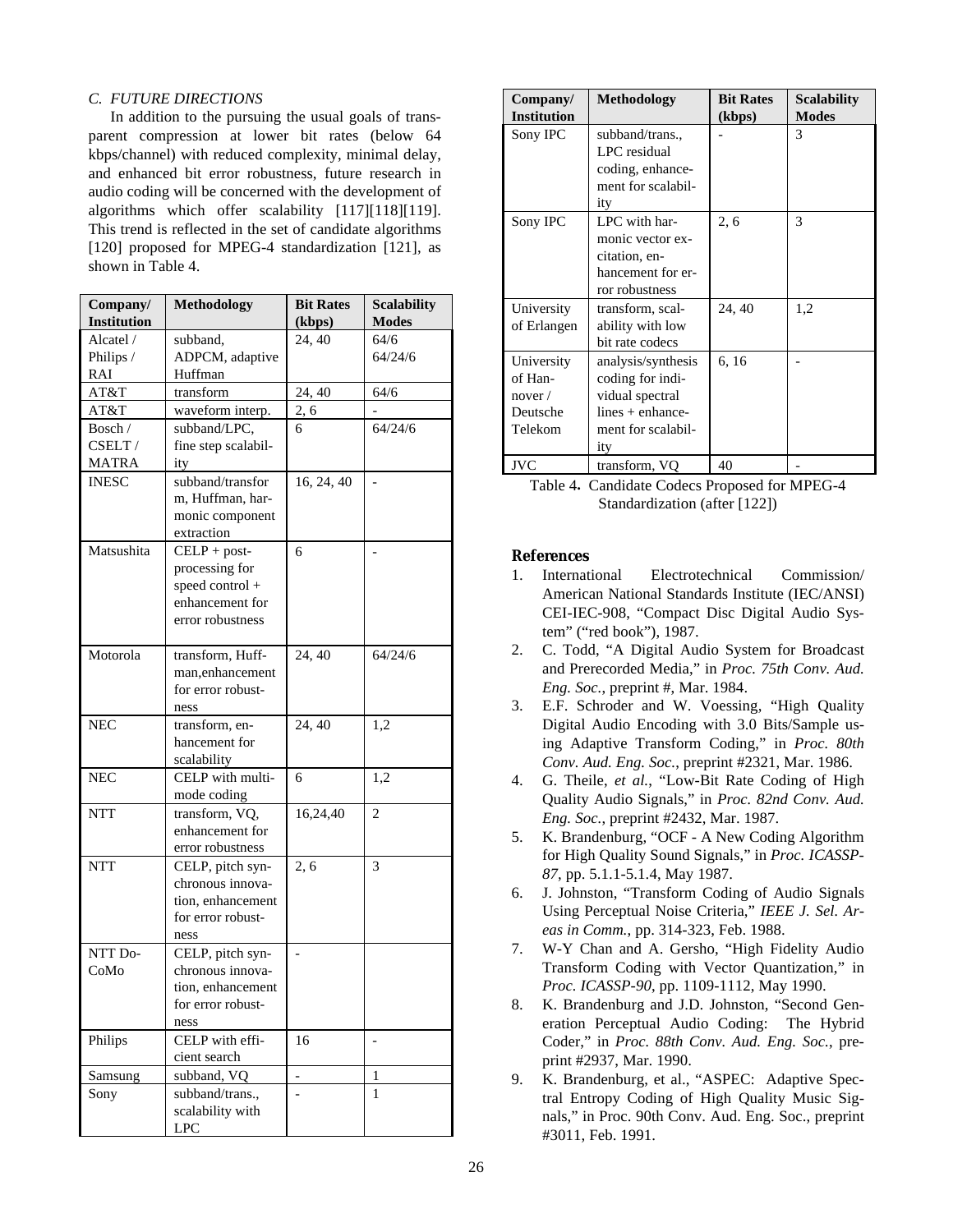- 10. Y.F. Dehery, et al., "A MUSICAM Source Codec for Digital Audio Broadcasting and Storage," in Proc. ICASSP-91, pp. 3605-3608, May 1991.
- 11. M. Iwadare, et al., "A 128 kb/s Hi-Fi Audio CODEC Based on Adaptive Transform Coding with Adaptive Block Size MDCT," IEEE J. Sel. Areas in Comm., pp. 138-144, Jan. 1992.
- 12. K. Brandenburg et al., "ISO-MPEG-1 Audio: A Generic Standard for Coding of High-Quality Digital Audio," J. Audio Eng. Soc., pp. 780-792, Oct. 1994.
- 13. G. Stoll, et al., "Generic Architecture of the ISO/MPEG Audio Layer I and II: Compatible Developments to Improve the Quality and Addition of New Features," in Proc. 95th Conv. Aud. Eng. Soc., preprint #3697, Oct. 1993.
- 14. J.B. Rault, et al., "MUSICAM (ISO/MPEG Audio) Very Low Bit-Rate Coding at Reduced Sampling Frequency," in Proc. 95th Conv. Aud. Eng. Soc., preprint #3741, Oct. 1993.
- 15. G. Stoll, et al., Extension of ISO/MPEG-Audio Layer II to Multi-Channel Coding: The Future Standard for Broadcasting, Telecommunication, and Multilmedia Applications," in Proc. 94th Conv. Aud. Eng. Soc., preprint #3550, Mar. 1993.
- 16. J.D. Johnston, et al., "The AT&T Perceptual Audio Coder (PAC)," Presented at the AES convention, New York, Oct., 1995.
- 17. ISO/IEC JTC1/SC29/WG11 MPEG, IS11172-3 "Information Technology - Coding of Moving Pictures and Associated Audio for Digital Storage Media at up to About 1.5 Mbit/s, Part 3: Audio" 1992. ("MPEG-1")
- 18. ISO/IEC JTC1/SC29/WG11 MPEG, IS13818-3 "Information Technology - Generic Coding of Moving Pictures and Associated Audio, Part 3: Audio" 1994. ("MPEG-2")
- 19. F. Wylie, "Predictive or Perceptual Coding...apt-X and apt-Q," in Proc. 100th Conv. Aud. Eng. Soc., preprint #4200, May 1996.
- 20. P. Craven and M. Gerzon, "Lossless Coding for Audio Discs," J. Audio Eng. Soc., pp. 706-720, Sep. 1996.
- 21. J. R. Stuart, "A Proposal for the High-Quality Audio Application of High-Density CD Carriers," Technical Subcommittee Acoustic Renaissance for Audio, http://www.meridian.co.uk/ara/araconta.ht ml, pp. 1-26, Jun. 1995.
- 22. N. Jayant, et al., "Coding of Wideband Speech," Speech Comm., pp. 127-138, Jun. 1992.
- 23. N. Jayant, "High Quality Coding of Telephone Speech and Wideband Audio," in Advances in Speech Signal Processing, S. Furui and M.M. Sondhi, Eds., New York: Dekker, 1992.
- 24. J. Johnston and K. Brandenburg, "Wideband Coding - Perceptual Considerations for Speech and Music," in Advances in Speech Signal Processing, S. Furui and M.M. Sondhi, Eds., New York: Dekker, 1992.
- 25. N. Jayant, et al., "Signal Compression Based on Models of Human Perception," Proc. IEEE, pp. 1385-1422, Oct. 1993.
- 26. P. Noll, "Wideband Speech and Audio Coding," IEEE Comm. Mag., pp.34-44, Nov. 1993.
- 27. P. Noll, "Digital Audio Coding for Visual Communications," Proc. IEEE, pp. 925-943, Jun. 1995.
- 28. H. Fletcher, "Auditory Patterns," Rev. Mod. Phys., pp. 47-65, Jan. 1940.
- 29. D.D. Greenwood, "Critical Bandwidth and the Frequency Coordinates of the Basilar Mem.brane," J. Acous. Soc. Am., pp. 1344-1356, Oct. 1961.
- 30. J. Zwislocki, "Analysis of Some Auditory Characteristics," in Handbook of Mathematical Psychology, R. Luce, et al., Eds., New York: John Wiley and Sons, Inc., 1965.
- 31. B. Scharf, "Critical Bands," in Foundations of Modern Auditory Theory, New York: Academic Press, 1970.
- 32. R. Hellman, "Asymmetry of Masking Between Noise and Tone," Percep. and Psychphys., pp. 241- 246, vol.11, 1972.
- 33. E. Zwicker and H. Fastl, Psychoacoustics Facts and Models, Springer-Verlag, 1990.
- 34. E. Zwicker and U. Zwicker, "Audio Engineering and Psychoacoustics: Matching Signals to the Final Receiver, the Human Auditory System," J. Audio Eng. Soc., pp. 115-126, Mar. 1991.
- 35. M. Schroeder, et al., "Optimizing Digital Speech Coders by Exploiting Masking Properties of the Human Ear," J. Acoust. Soc. Am., pp. 1647-1652, Dec. 1979.
- 36. J. Johnston, "Estimation of Perceptual Entropy Using Noise Masking Criteria," in Proc. ICASSP-88, pp. 2524-2527, May 1988.
- 37. Terhardt, E., "Calculating Virtual Pitch," Hearing Research, pp. 155-182, 1, 1979.
- 38. N. Jayant, et al., "Signal Compression Based on Models of Human Perception," Proc. IEEE, pp. 1385-1422, Oct. 1993.
- 39. P. Papamichalis, "MPEG Audio Compression: Algorithms and Implementation," in Proc. DSP 95 Int. Conf. on DSP, pp. 72-77, June 1995.
- 40. N. Jayant and P. Noll, Digital Coding of Waveforms Principles and Applications to Speech and Video, Englewood Cliffs: Prentice-Hall, 1984.
- 41. D. Krahe, "New Source Coding Method for High Quality Digital Audio Signals," NTG Fachtagung Hoerrundfunk, Mannheim, 1985.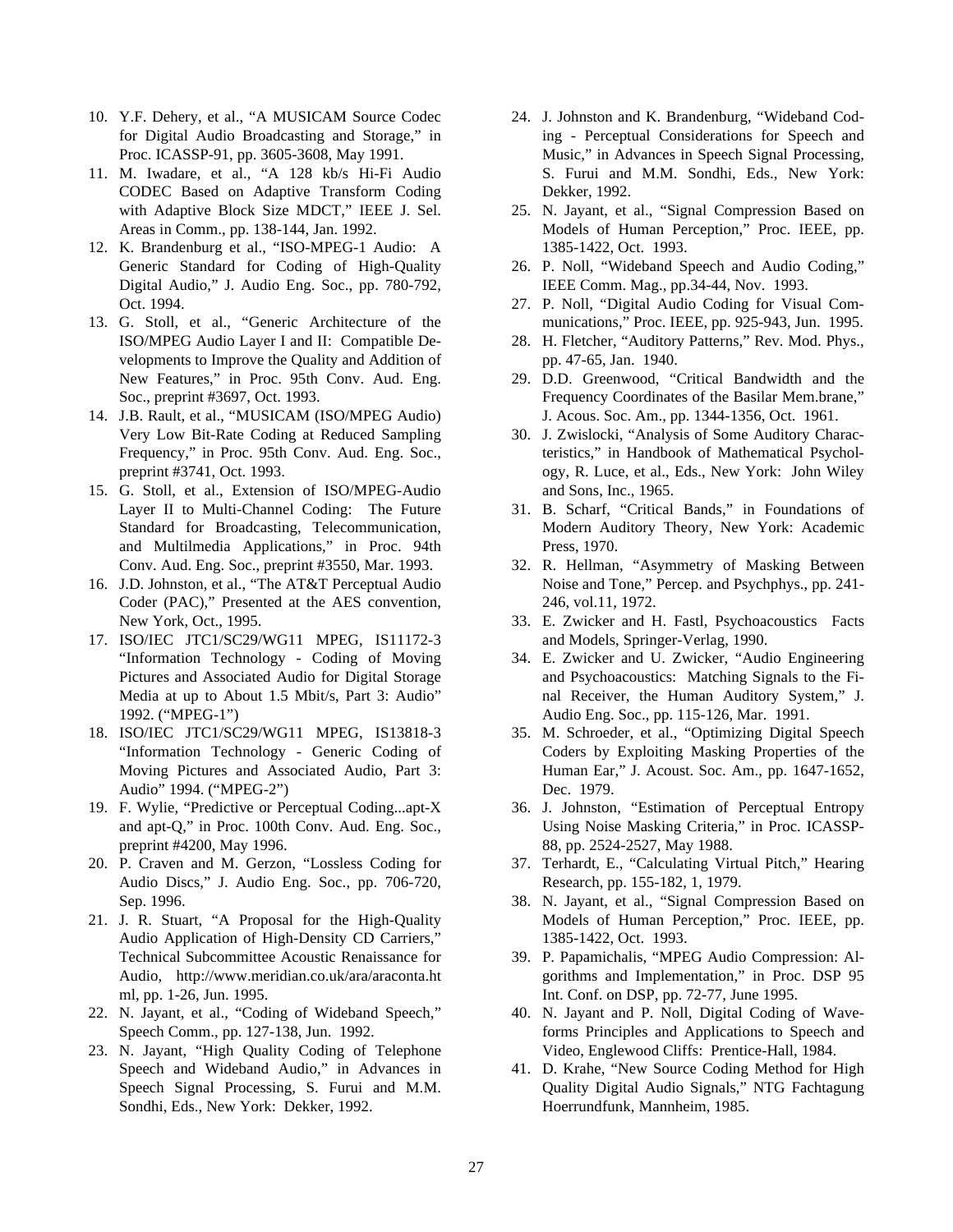- 42. D. Krahe, "Grundlagen eines Verfahrens zur Dataenreduktion bei Qualitativ Hochwertigen, digitalen Audiosignalen auf Basis einer Adaptiven Transformationscodierung unter Berucksightigung Psychoakustischer Phanomene," Ph.D. Thesis, Duisburg 1988.
- 43. K. Brandenburg, "High Quality Sound Coding at 2.5 Bits/Sample," *in Proc. 84th Conv. Aud. Eng. Soc.*, preprint #2582, Mar. 1988.
- 44. K. Brandenburg, "OCF: Coding High Quality Audio with Data Rates of 64 kbit/sec," *in Proc. 85th Conv. Aud. Eng. Soc.*, preprint #2723, Mar. 1988.
- 45 J. Johnston, "Perceptual Transform Coding of Wideband Stereo Signals," in *Proc. ICASSP-89*, pp. 1993-1996, May 1989.
- 46 J. Jetzt, "Critical Distance Measurements on Rooms from the Sound Energy Spectrum Response," *J. Acoust. Soc. Am.,* pp. 1204-1211, 1979.
- 47. Y. Mahieux, *et al.*, "Transform Coding of Audio Signals Using Correlation Between Successive Transform Blocks," in *Proc. Int. Conf. Acous., Speech, and Sig. Process.* (ICASSP-89), pp. 2021- 2024, May 1989.
- 48. Y. Mahieux and J. Petit, "Transform Coding of Audio Signals at 64 kbits/sec," in *Proc. Globecom '90*, pp. 405.2.1-405.2.5, Nov. 1990.
- 49. A. Sugiyama, *et al.*, "Adaptive Transform Coding with an Adaptive Block Size (ATC-ABS)," in *Proc. Int. Conf. Acous., Speech, and Sig. Proc.* (ICASSP-90), pp. 1093-1096, May 1990.
- 50. D. Schulz, "Improving Audio Codecs by Noise Substitution," *J. Audio Eng. Soc.*, pp. 593-598, Jul./Aug., 1996.
- 51. W. Chan and A. Gersho, "Constrained-Storage Vector Quantization in High Fidelity Audio Transform Coding," in *Proc. Int. Conf. Acous., Speech, and Sig. Proc.* (ICASSP-91), pp. 3597-3600, May 1991.
- 52. W. Chan and A. Gersho, "Constrained-Storage Quantization of Multiple Vector Sources by Codebook Sharing," *IEEE Trans. Comm.*, Jan 1991.
- 53. T. Moriya, *et al.*, "Extension and Complexity Reduction of TWINVQ Audio Coder," in *Proc. Int. Conf. Acous., Speech, and Sig. Process.* (ICASSP-96), pp. 1029-1032, May 1996.
- 54. K. Ikeda, *et al.*, "Error Protected TwinVQ Audio Coding at Less Than 64 kbit/s," in *Proc. IEEE Speech Coding Workshop,* pp. 33-34, 1995.
- 55 J. Princen and A. Bradley, "Analysis/Synthesis Filter Bank Design Based on Time Domain Aliasing Cancellation," *IEEE Trans. ASSP*, pp. 1153- 1161, Oct. 1986.
- 56. P. Duhamel, *et al.*, "A Fast Algorithm for the Implementation of Filter Banks Based on Time Do-

main Aliasing Cancellation," in *Proc. Int. Conf. Acous., Speech, and Sig. Process.* (ICASSP-91), pp. 2209-2212, May 1991.

- 57. A. Charbonnier and J.P. Petit, "Sub-band ADPCM Coding for High Quality Audio Signals," in *Proc. Int. Conf. Acous., Speech, and Sig. Proc.* (ICASSP-88), pp. 2540-2543, May 1988.
- 58. P. Voros, "High-Quality Sound Coding Within 2x64 kbit/s Using Instantaneous Dynamic Bit-Allocation," in *Proc. Int. Conf. Acous., Speech, and Sig. Proc.* (ICASSP-88), pp. 2536-2539, May 1988.
- 59. D. Teh, *et al.*, "Subband Coding of High-Fidelity Quality Audio Signals at 128 kbps," in *Proc. Int. Conf. Acous., Speech, and Sig. Proc.* (ICASSP-92), pp. II-197-II-200, May 1990.
- 60. G. Stoll, *et al.*, "Masking-Pattern Adapted Subband Coding: Use of the Dynamic Bit-Rate Margin," *in Proc. 84th Conv. Aud. Eng. Soc.*, preprint #2585, Mar. 1988.
- 61. R.N.J. Veldhuis, "Subband Coding of Digital Audio Signals without Loss of Quality," in *Proc. Int. Conf. Acous., Speech, and Sig. Proc.* (ICASSP-89), pp. 2009-2012, May 1989.
- 62. D. Wiese and G. Stoll, "Bitrate Reduction of High Quality Audio Signals by Modelling the Ear's Masking Thresholds," *in Proc. 89th Conv. Aud. Eng. Soc.*, preprint #2970, Sep. 1990.
- 63. Swedish Broadcasting Corporation, "ISO MPEG/Audio Test Report," Stokholm, Jul. 1990.
- 64. I. Daubechies, *Ten Lectures on Wavelets*, Society for Industrial and Applied Mathematics, 1992.
- 65. M. Black and M. Zeytinoglu, "Computationally Efficient Wavelet Packet Coding of Wideband Stereo Audio Signals," in *Proc. Int. Conf. Acous., Speech, and Sig. Proc.* (ICASSP-95), pp. 3075-3078, May 1995.
- 66. P. Kudumakis and M. Sandler, "On the Performance of Wavelets for Low Bit Rate Coding of Audio Signals," in *Proc. Int. Conf. Acous., Speech, and Sig. Proc.* (ICASSP-95), pp. 3087-3090, May 1995.
- 67. P. Kudumakis and M. Sandler,"Wavelets, Regularity, Complexity, and MPEG-Audio," *in Proc. 99th Conv. Aud. Eng. Soc.*, preprint #4048, Oct. 1995.
- 68. P. Kudumakis and M. Sandler, "On the Compression Obtainable with Four-Tap Wavelets," *IEEE Sig. Proc. Let.*, pp. 231-233, Aug. 1996.
- 69. S. Boland and M. Deriche, "High Quality Audio Coding Using Multipulse LPC and Wavelet Decomposition," in *Proc. Int. Conf. Acous., Speech, and Sig. Proc.* (ICASSP-95), pp. 3067-3069, May 1995.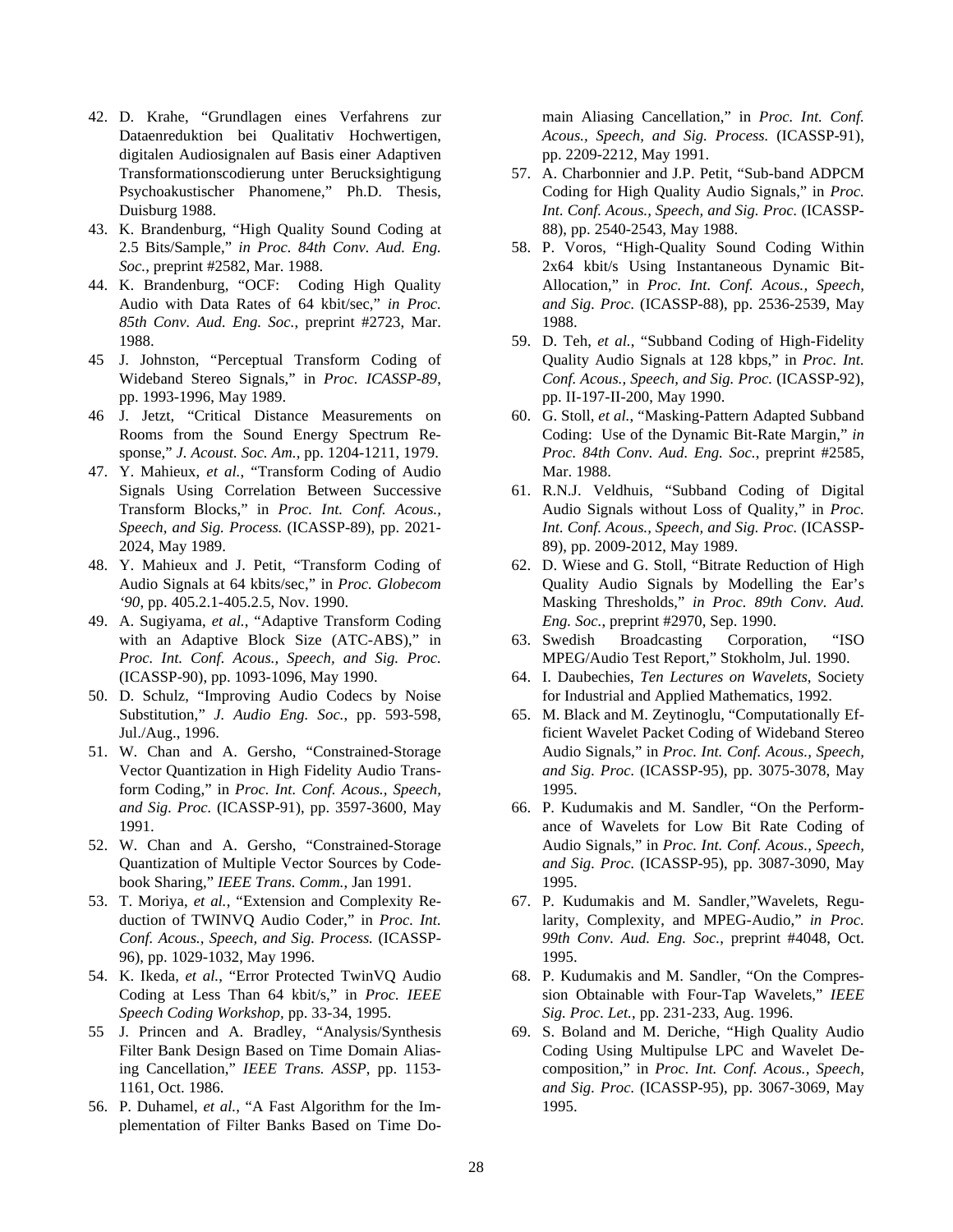- 70. S. Boland and M. Deriche, "Audio Coding Using the Wavelet Packet Transform and a Combined Scalar-Vector Quantization," in *Proc. Int. Conf. Acous., Speech, and Sig. Proc.* (ICASSP-96), pp. 1041-1044, May 1996.
- 71. D. Sinha and A. Tewfik, "Low Bit Rate Transparent Audio Compression Using a Dynamic Dictionary and Optimized Wavelets," in *Proc. Int. Conf. Acous., Speech, and Sig. Proc.* (ICASSP-93), pp. I-197-I-200, May 1993.
- 72. D. Sinha and A. Tewfik, "Low Bit Rate Transparent Audio Compression Using a Adapted Wavelets," *IEEE Trans. Sig. Proc.*, pp. 3463-3479, Dec. 1993.
- 73. A. Tewfik and M. Ali, "Enhanced Wavelet Based Audio Coder," in *Conf. Rec. of the 27th Asilomar Conf. on Sig. Sys., and Comp.*, pp. 896-900, Nov 1993.
- 74. K. Hamdy, *et al.*, "Low Bit Rate High Quality Audio Coding with Combined Harmonic and Wavelet Representations," in *Proc. Int. Conf. Acous., Speech, and Sig. Proc.* (ICASSP-96), pp. 1045-1048, May 1996.
- 75. D. Thompson, "Spectrum Estimation and Harmonic Analysis," *Proc. IEEE*, pp. 1055-1096, Sep. 1982.
- 76. R. McAulay and T. Quatieri, "Speech Analysis Synthesis Based on a Sinusoidal Representation," *IEEE Trans. ASSP*, pp. 744-754, Aug. 1986.
- 77. J. Princen, "The Design of Non-Uniform Modulated Filterbanks," in *Proc. IEEE Int. Symp. on Time-Frequency and Time-Scale Analysis*, Oct. 1994.
- 78. P. Monta and S. Cheung, "Low Rate Audio Coder with Hierarchical Filterbanks," in *Proc. Int. Conf. Acous., Speech, and Sig. Proc.* (ICASSP-94), pp. II-209-II-212, May 1994.
- 79. L. Mainard and M. Lever, "A Bi-Dimensional Coding Scheme Applied to Audio Bit Rate Reduction," in *Proc. Int. Conf. Acous., Speech, and Sig. Proc.* (ICASSP-96), pp. 1017-1020, May 1994.
- 80. J. Princen and J. Johnston, "Audio Coding with Signal Adaptive Filterbanks," in *Proc. Int. Conf. Acous., Speech, and Sig. Proc.* (ICASSP-95), pp. 3071-3074, May 1995.
- 81. D. Sinha and J. Johnston, "Audio Compression at Low Bit Rates Using a Signal Adaptive Switched Filterbank," in *Proc. Int. Conf. Acous., Speech, and Sig. Proc.* (ICASSP-96), pp. 1053-1056, May 1996.
- 82. J. Johnston, "Sum-Difference Stereo Transform Coding," in *Proc. Int. Conf. Acous., Speech, and Sig. Proc.* (ICASSP-92), pp. II-569-II-572, May 1992.
- 83. M. Purat and P. Noll, "A New Orthonormal Wavelet Packet Decomposition for Audio Coding Using Frequency-Varying Modulated Lapped Transforms," in *IEEE ASSP Workshop on Applic. of Sig. Proc. to Aud. and Acous.*, Session 8, Oct. 1995.
- 84. ISO/IEC JTC1/SC29, "Information Technology Coding of Moving Pictures and Associated Audio for Digital Storage Media at up to About 1.5 Mbit/s - IS 11172-3 (audio)," 1992.
- 85. G. Stoll, *et al.*, "Extension of the ISO/MPEG-Audio Layer II to Multi-Channel Coding: The Future Standard for Broadcasting, Telecommunication, and Multimedia Application," in *Proc. 94th Audio Eng. Soc. Conv.*, preprint 3550, Berlin, 1993.
- 86. B. Grill, *et al.*, "Improved MPEG-2 Audio Multi-Channel Encoding," in *Proc. 96th Audio Eng. Soc. Conv.*, preprint 3865, Amsterdam, 1994.
- 87. ISO/IEC JTC1/SC29, "Information Technology Generic Coding of Moving Pictures and Associated Audio Information - DIS 13818-3 (Audio)," 1994.
- 88. W. Th. ten Kate *et al.*, "Compatibility Matrixing of Multi-Channel Bit Rate Reduced Audio Signals," in *Proc. 96th Audio Eng. Soc. Conv.*, perprint 3792, Amsterdam, 1994.
- 89. K. Brandenburg and G. Stoll, "ISO-MPEG-1 Audio: A Generic Standard for Coding of High-Quality Digital Audio," *J. Audio Eng. Soc.*, pp. 780-792, Oct. 1994.
- 90. A. Hoogendoorn, "Digital Compact Cassette," *Proc. IEEE*, pp. 1479-1489.
- 91. T. Yoshida, "The Rewritable MiniDisc System," *Proc. IEEE*, pp. 1492-1500, Oct. 1994.
- 92. C. Todd, et. al., "AC-3: Flexible Perceptual Coding for Audio Transmission and Storage," in *Proc. 96th Conv. Aud. Eng. Soc.*, preprint #3796, Feb. 1994.
- 93. G. Stoll, "A Perceptual Coding Technique Offering the Best Compromise Between Quality, Bit-Rate, and Complexity for DSB," in *Proc. 94th Audio Eng. Soc. Conv.*, preprint 3458, Berlin, 1993.
- 94. R. K. Jurgen, "Broadcasting with Digital Audio," *IEEE Spectrum*, pp. 52-59, Mar. 1996.
- 95. Pritchard, "Direct Broadcast Satellite," *Proc. IEEE*, pp. 1116-11, Jul. 1990.
- 96. P. Craven and M. Gerzon, "Lossless Coding for Audio Discs," *J. Aud. Eng. Soc.*, pp. 706-720, Sep. 1996.
- 97. United States Advanced Television Systems Committee (ATSC), Audio Specialist Group (T3/S7) Doc. A/52, "Digital Audio Compression Standard (AC-3)," Nov. 1994.
- 98. C. Todd, *et al.*, "AC-3: Flexible Perceptual Coding for Audio Transmission and Storage," in *Proc.*